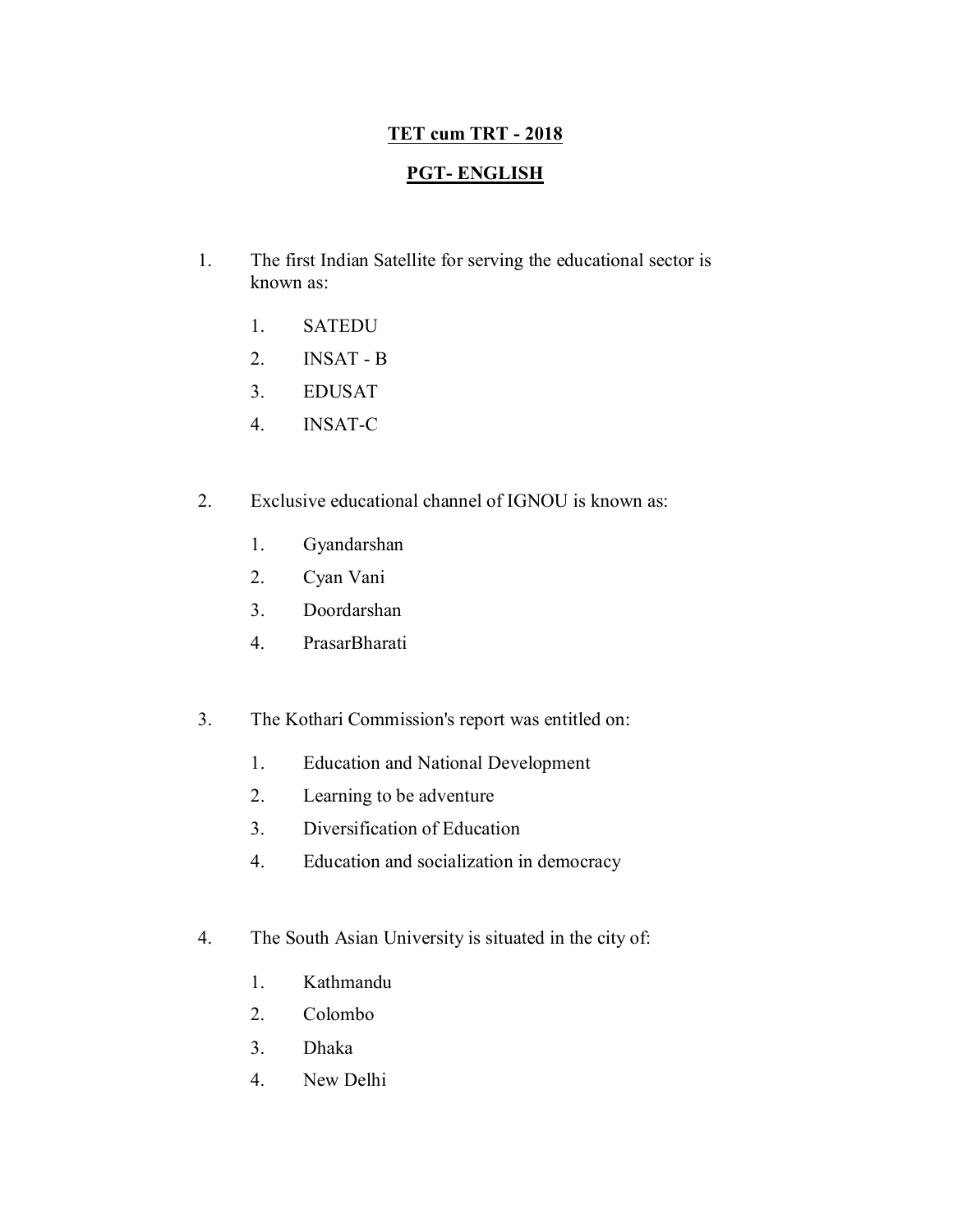- 5. The author of the book *Democracy and Education*is
	- 1. Paulo Freire
	- 2. John Dewey
	- 3. Rousseau
	- 4. Plato
- 6. The founder of Boy Scouts and Girl Guides movement is:
	- 1. Charles Andrews
	- 2. Robert Montgomery
	- 3. Richard Temple
	- 4. Baden Powell
- 7. The Book,*Annihilation of Caste* was written by
	- 1. Raja Ram Mohan Rai
	- 2. Dr. B. R. Ambedkar
	- 3. Arundhati Roy
	- 4. Periyar E.V. Ramasamy
- 8. The Maitree Express connects India with this following country
	- 1. Myanmar
	- 2. Pakistan
	- 3. Bangladesh
	- 4. Nepal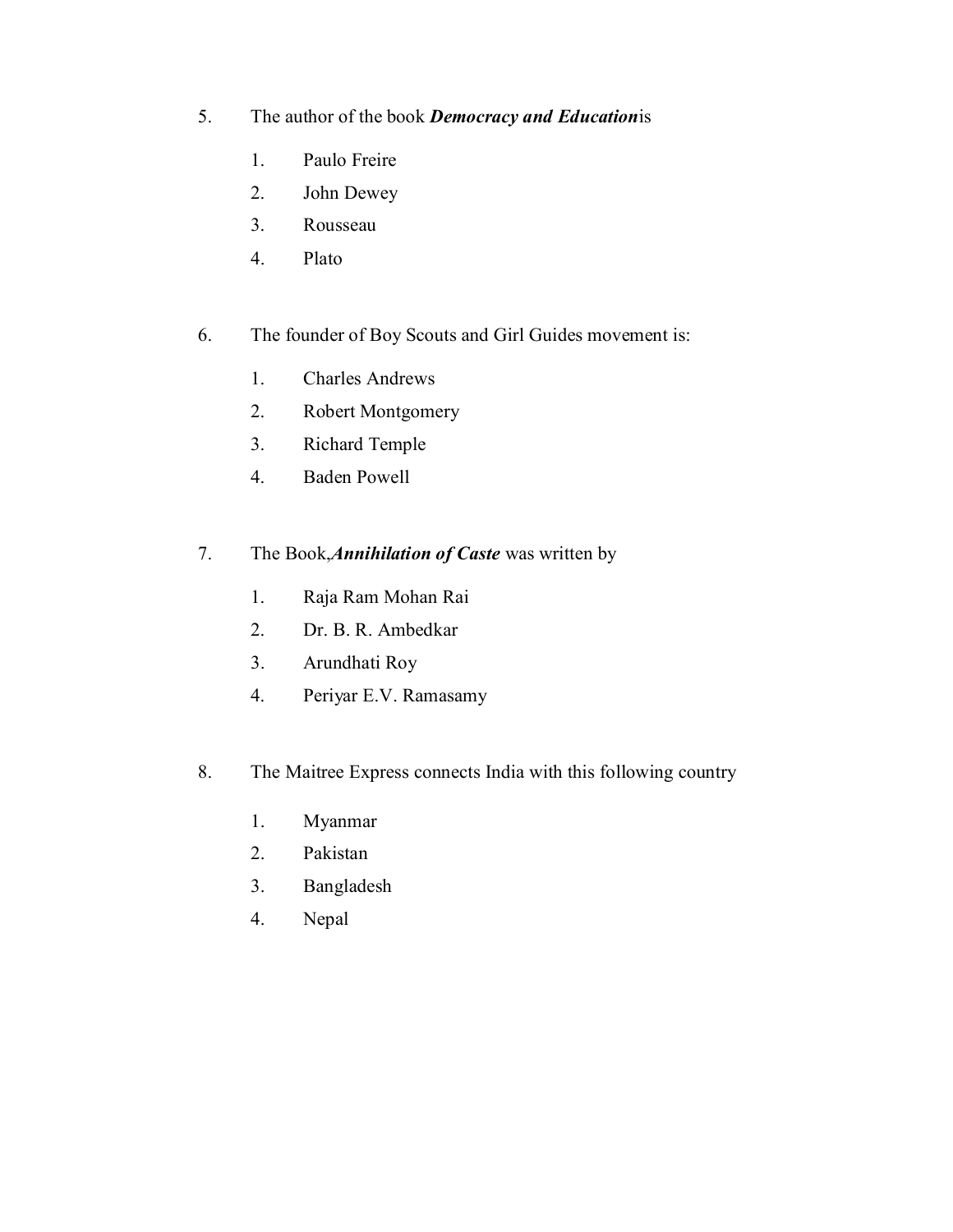- 9. What does 'T' stand for in NITI Aayog?
	- 1. Transfer
	- 2. Technical
	- 3. Training
	- 4. Transforming
- 10. Who is known as "the Conscience and the Mother Teresa of Economics"?
	- 1. MrinalSen
	- 2. AmartyaSen
	- 3. Amiya Kumar Bagchi
	- 4. AmitMitra
- 11. This trophy is related with the game of 'Football'
	- 1. Mumbai Gold Cup
	- 2. Everest Cup
	- 3. Merdeka Cup
	- 4. V.C.C. Cup
- 12. The term *'Tsunami'* is coined from
	- 1. Chinese term
	- 2. Indian term
	- 3. German term
	- 4. Japanese term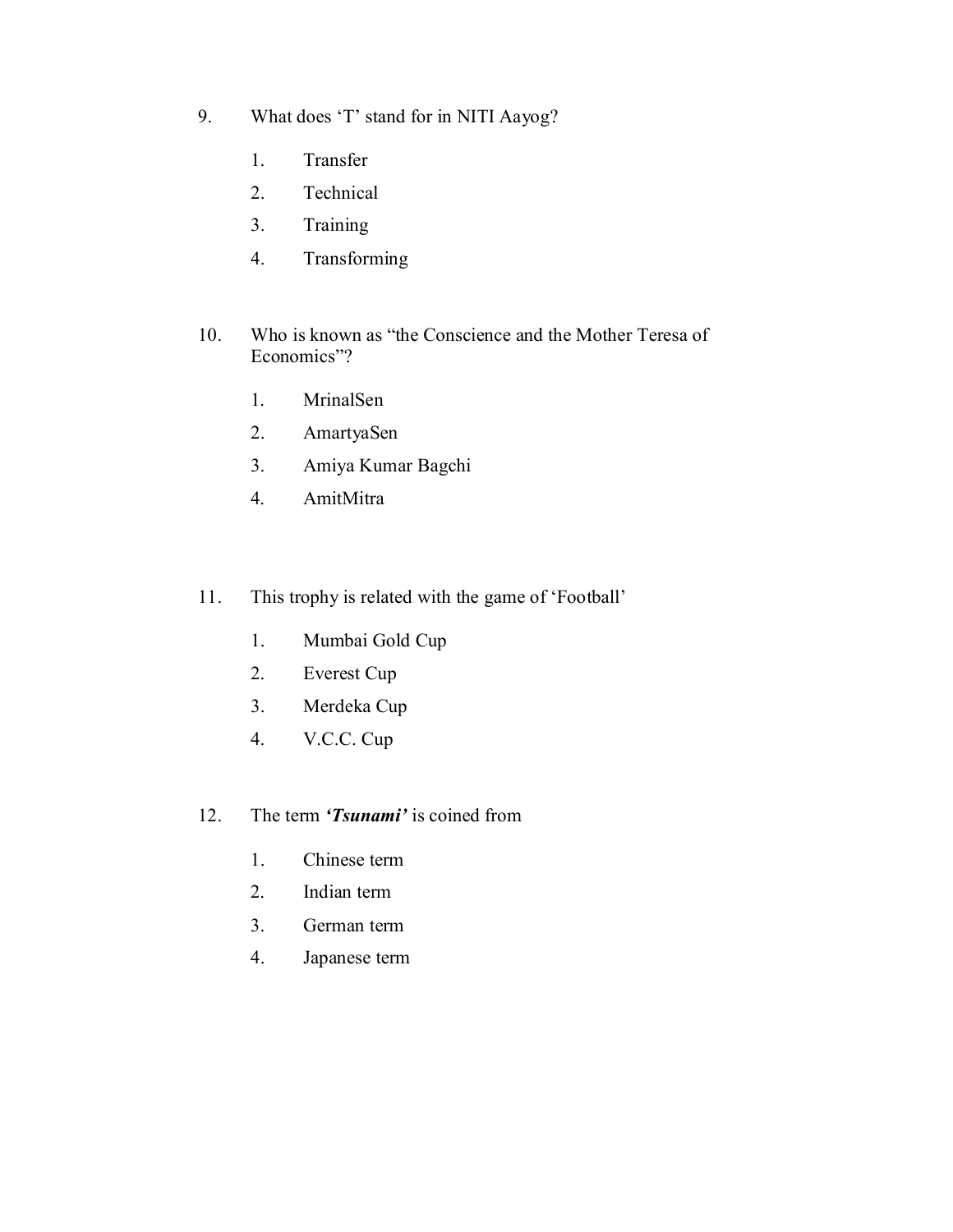- 13. The following groups of gases contribute to the **"Green House Effect"**
	- 1. Ammonia and Ozone
	- 2. Carbon mono-oxide and Sulphur di-oxide
	- 3. Carbon tetrafluoride and Nitrous oxide
	- 4. Carbon dioxide and Methane
- 14. The modern version of Kuchipudi was systematized by
	- 1. Siddhendra Yogi
	- 2. VempattiChinna Satyam
	- 3. JayapaNayudu
	- 4. Raja and Radha Reddy
- 15. The Poem "JagannathuniRathaChakralu" was written by
	- 1. Devulapalli Krishna Sastry
	- 2. SrirangamSrinivasaRao
	- 3. GudipatiVenkataChalam
	- 4. ViswanathaSatyanarayana
- 16. The El-Nino Phenomenon occurs in
	- 1. Atlantic Ocean
	- 2. Pacific Ocean
	- 3. Indian Ocean
	- 4. Arctic Ocean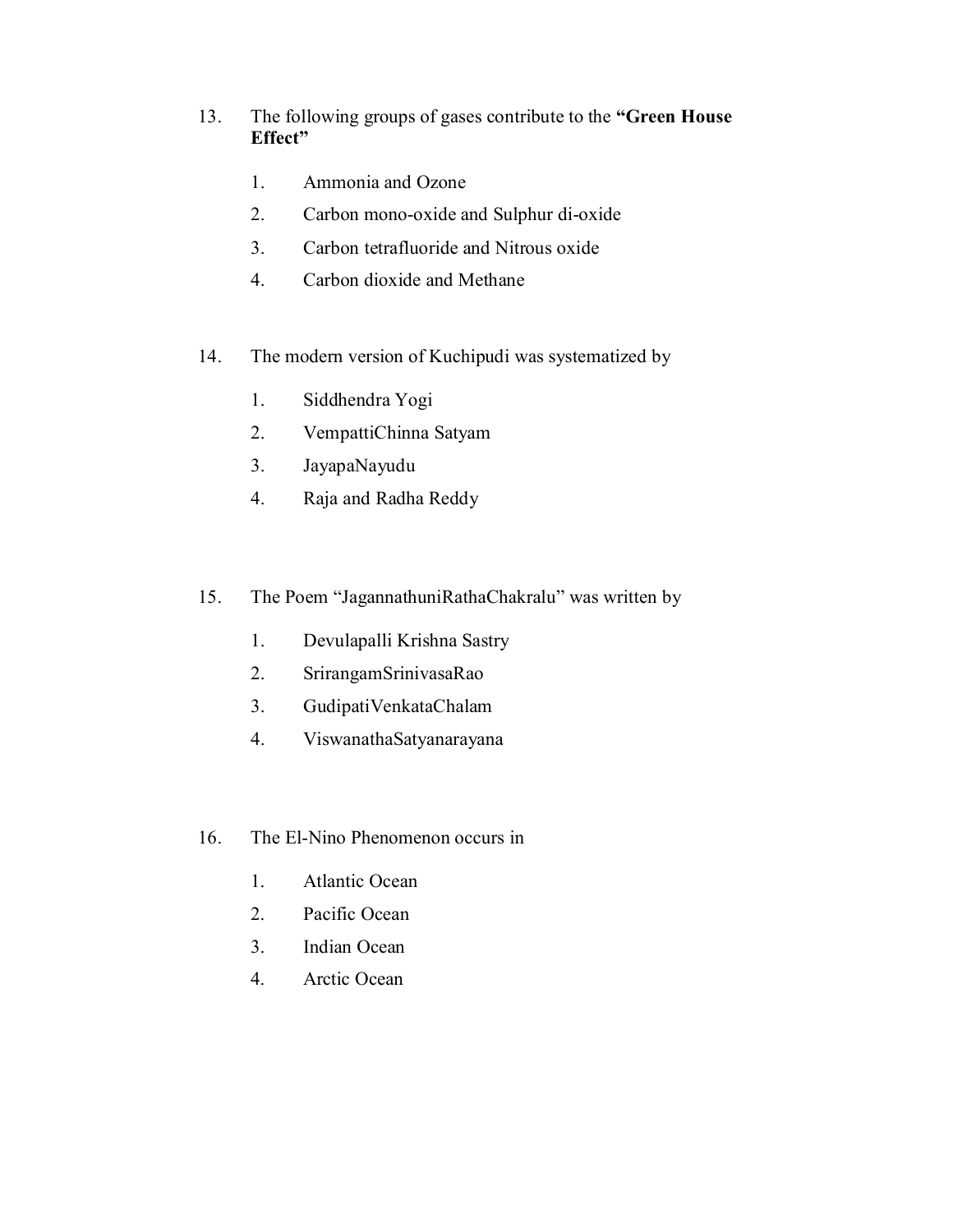- 17. The author of the book,*Musings*
	- 1. RaghupatiVenkataRatnam Naidu
	- 2. GudipatiVenkataChalam
	- 3. GurramJashuva
	- 4. MadhunapanthulaSatyanarayanaSastry
- 18. The following games were previously called as 'British Empire Games'
	- 1. East Asian Games
	- 2. Southeast Asian Games
	- 3. Olympic Games
	- 4. Commonwealth Games
- 19. The founder of Kalakshetra
	- 1. YaminiKrishnamoorthy
	- 2. Rukmini Devi Arundale
	- 3. Shovana Narayan
	- 4. Uday Shankar
- 20. The autobiography *Karukku*chronicles the life of
	- 1. PerumalMurugan
	- 2. Bama
	- 3. P Sivakami
	- 4. Imayam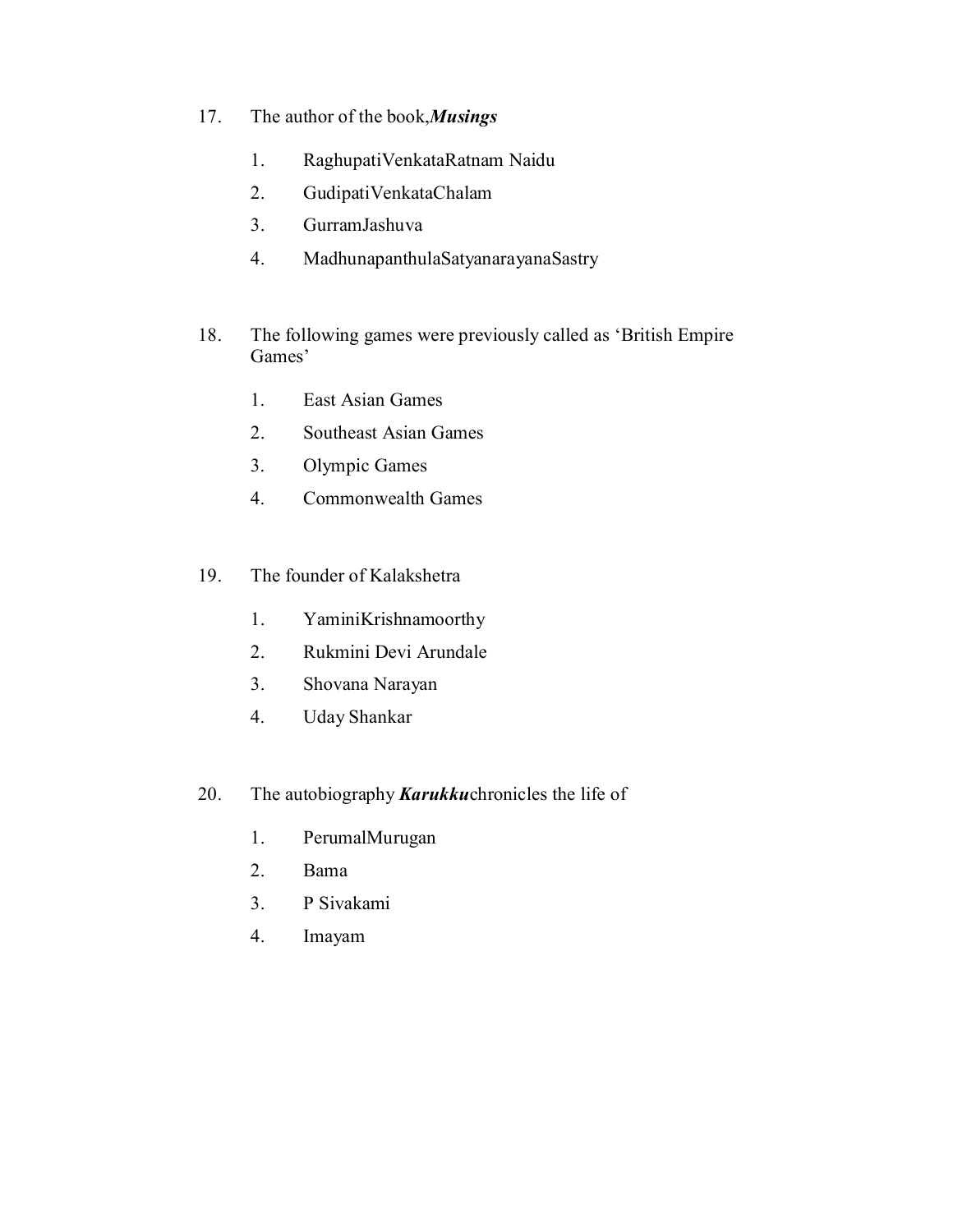- 21. The *Yoga Yajnavalkya*, a classical text on Yoga is a dialogue between the sageYajnavalkya and -
	- 1. UddalakaAruni
	- 2. SulabhaMaitreyi
	- 3. GargiVachaknavi
	- 4. VadavaPratitheyi
- 22. The woman who excelled in education in the later Vedic Period is
	- 1. Abala

 $\mathcal{L}$ 

- 2. Gargi
- 3. Kosa
- 4. Lopamudra
- 23. What age of children were considered as the most auspicious for initiation or starting education in Maktabs during the medieval Islamic rule in India?
	- 1. Four Years Four Months and Four Days
	- 2. Five Years Five Months and Five Days
	- 3. Four Years Six Months and Six Days
	- 4. Five Years Six Months and Six days
- 24. Who said the statement that a single shelf of a good European library was worth the whole native literature of India and Arabia
	- 1. Sir John A.Simon
	- 2. Lord Ripen
	- 3. Lord Macaulay
	- 4. Sir Charles Wood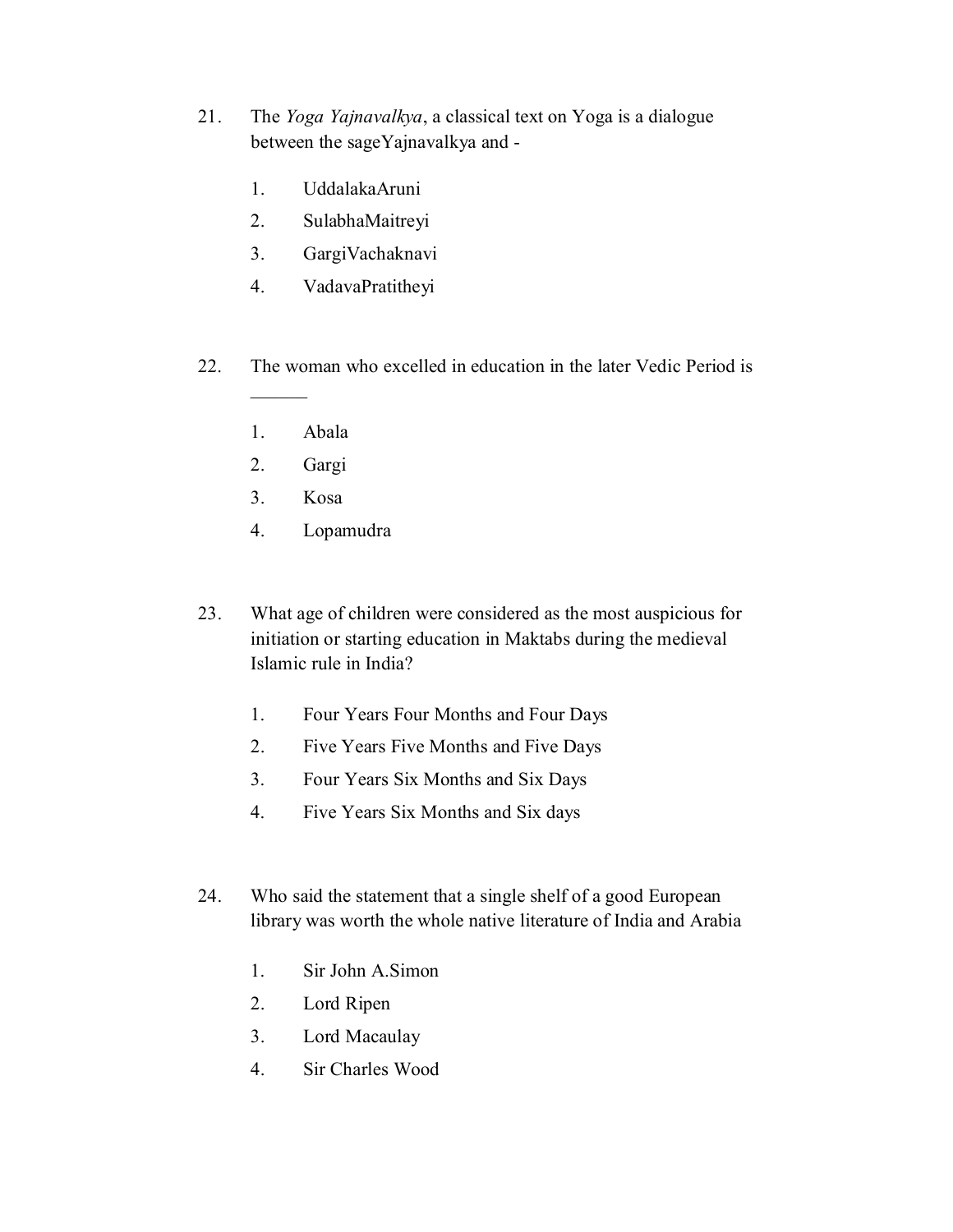- 25. The social aims of education imply that
	- 1. The state is an idealized metaphysical entity.
	- 2. The state is above the individual citizen.
	- 3. The state is superior to the individual transcending all his desires and aspirations.
	- 4. The state has to give but not to take anything from the individual.
- 26. Rigid system of state-education is justified on the basis that the state
	- 1. Is supreme to dictate what shall be taught and how shall be taught.
	- 2. Has absolute control over the lives, and destinies of its individual members.
	- 3**.** Has a right and a bounden duty to mould the citizen to a pattern which makes for its own preservation and enhancement.
	- 4. Has better resources to manage education.
- 27. Professional ethics is the code of conduct and
	- 1. self-regulation
	- 2. self-assessment
	- 3. self-rules
	- 4. self-awareness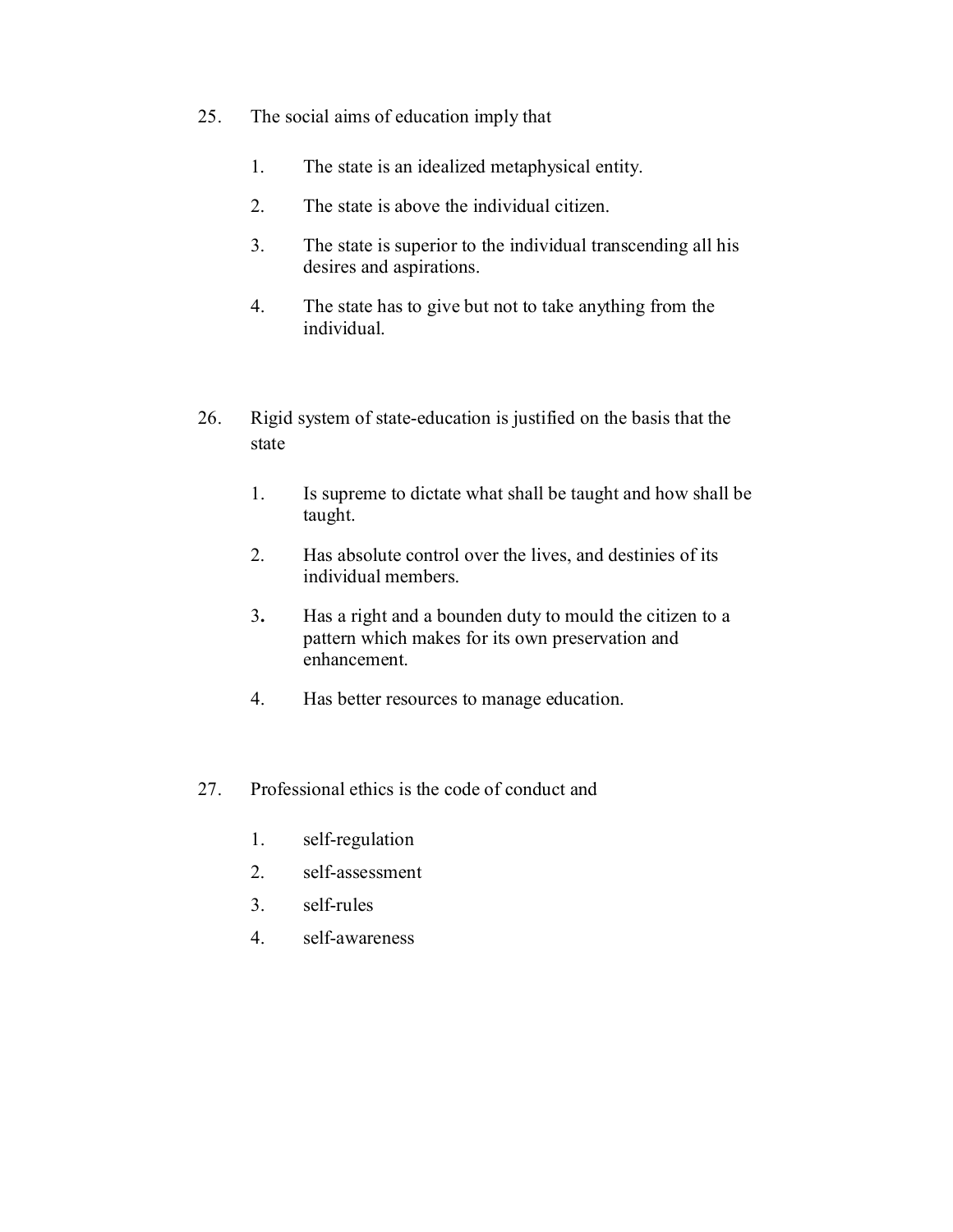- 28. .............is a set of principles and expectations that are considered binding on any person who is member of a particular group.
	- 1. Code of ethics
	- 2. Code of conduct
	- 3. Code of practice
	- 4. Any of the above
- 29. Ethics in compliance means................
	- 1. It is about obeying and adhering to rules and authority
	- 2. It deals with the moral principles behind the operation and regulation of marketing
	- 3. It deals with the duties of a company to ensure that products and production processes donotcause harm
	- 4. None of the above
- 30. The crucial step in understanding professional ethics is
	- 1. Establishing codes of ethics
	- 2. Learning to recognize ethical issues
	- 3. Having efficient operations
	- 4. Implementing a strategic plan
- 31. Which of the following will increase the value of attaining an education in the human capital framework?
	- 1. increased non-college wage
	- 2. increased interest rates
	- 3. increased tuition costs
	- 4. increased expected working lifespan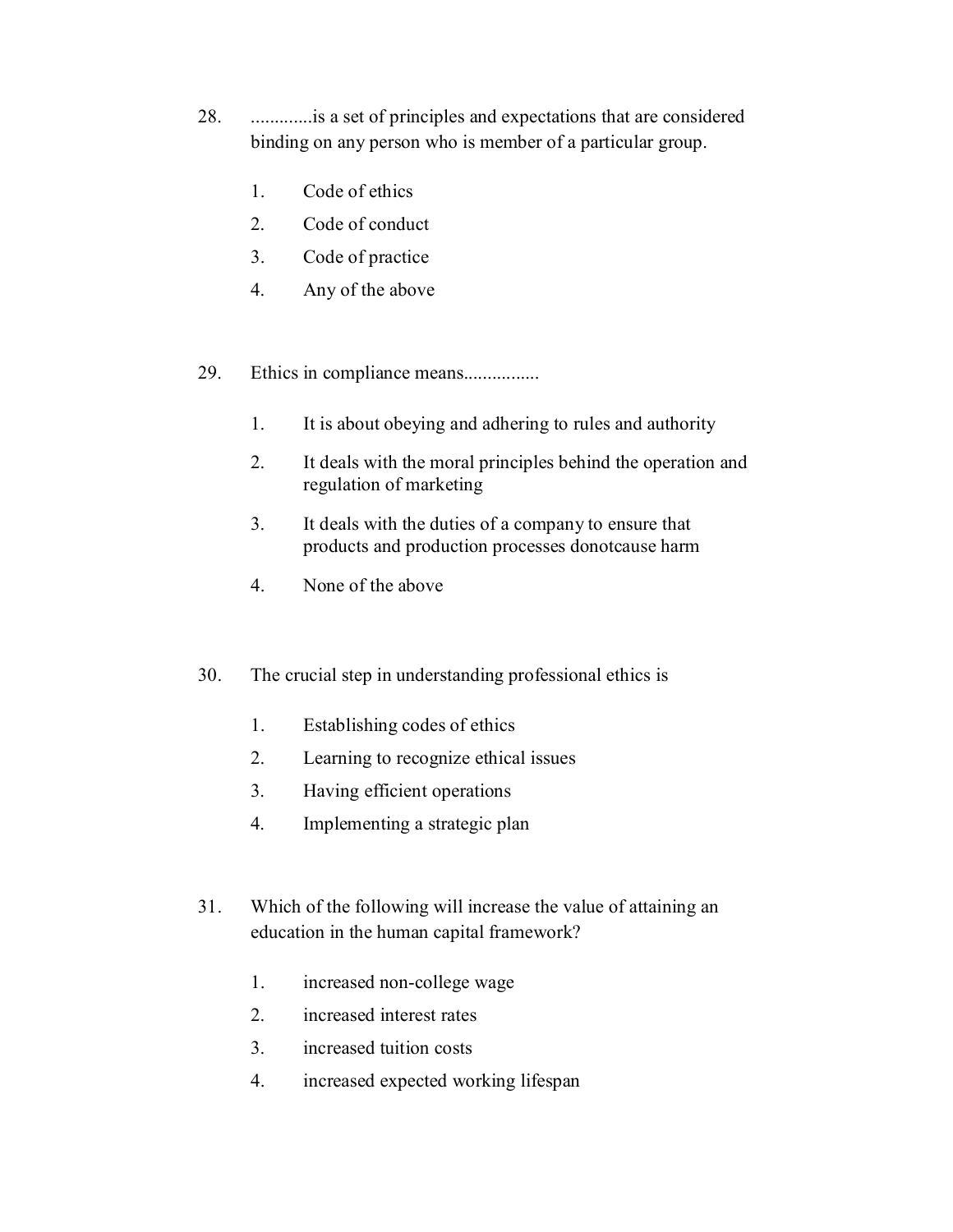- 32. Which of the following vitamin do we get from Sun rays?
	- 1. Vitamin A
	- 2. Vitamin B
	- 3. Vitamin C
	- 4. Vitamin D
- 33. Are heavy exercises good for sound sleep?
	- 1. Yes
	- 2. No
	- 3. Sometimes
	- 4. Always
- 34. Which statement about adolescence is accurate?
	- 1. Adolescence is a social construction.
	- 2. The concept of adolescence has existed throughout human history.
	- 3. The concept of a period of adolescence exists in only a few societiestoday.
	- 4. Adolescence is generally considered the beginning of puberty.
- 35. As per the NCF. 2005, which one among the following is the theme of EVS?
	- 1. Weather
	- 2. Solar system
	- 3. Food
	- 4. Energy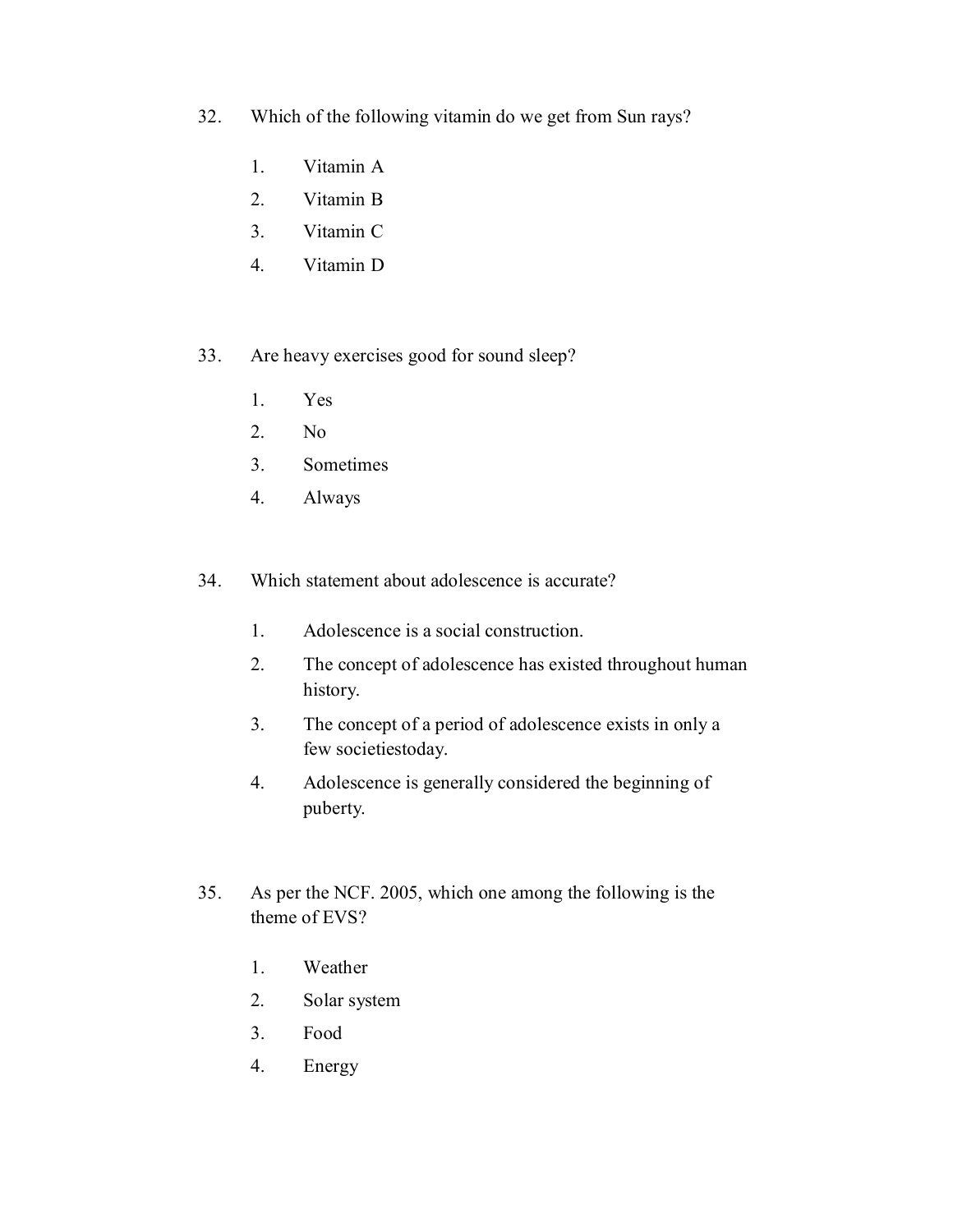- 36. According to NCF 2005, errors are important because they
	- 1. Are an important tool in classifying students into groups of 'passed' and 'failed'
	- 2. Provide a way to the teachers to scold the children
	- 3. Provide an insight into the child's thinking and help to identify solutions
	- 4. Provide space for removing some children from the class
- 37. Who does the UNCRC (United Nations Convention on the Rights of the Child) apply to
	- 1. All children –up to 18 years
	- 2. All children –up to 15 years
	- 3. All children –up to 14 years
	- 4. All children up to 12 years
- 38. Child labour is prohibited as per article\_\_\_\_\_of the Indian constitution
	- 1. Article 31
	- 2. Article 17
	- 3. Article 42
	- 4. Article 24
- 39. Indian constitution article prohibits trafficking in human beings including children
	- 1. Article 22
	- 2. Article 23
	- 3. Article 26
	- 4. Article 27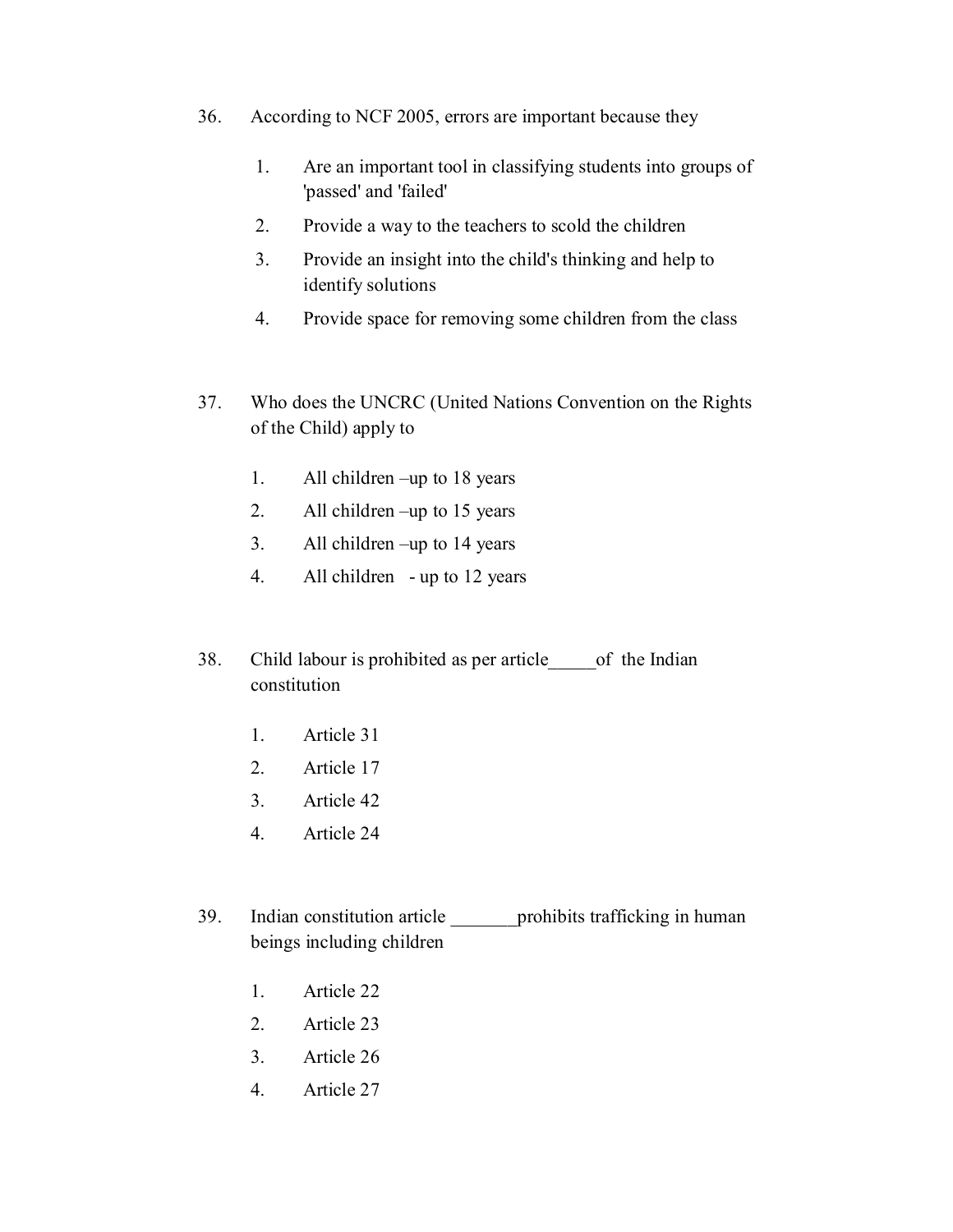- 40. Under Section 7(6a) of the Right to Education Act it has become mandatory that the central government has to develop a framework of national curriculum with the help of
	- 1. Academic authorities of state governments.
	- 2. NGOs and parents
	- 3. Women and Early Childhood specialists
	- 4. Disabled and socially disadvantaged communities
- 41. The awareness of one's own mental processes and strategies are referred to as
	- 1. metamemory.
	- 2. self-efficacy.
	- 3. metacognition.
	- 4. intuition.
- 42. Which of the following is a common criticism of Kohlberg's theory of moral development?
	- 1. Kohlberg's theory is oriented toward values more important to womenthan to men.
	- 2. Kohlberg's theory describes development in non-Western cultures betterthan development in most industrialized, Western societies.
	- 3. Kohlberg's progression of stages does not correlate well with increasingage.
	- 4**.** Kohlberg neglected to consider the relationship between moralreasoning and moral behavior.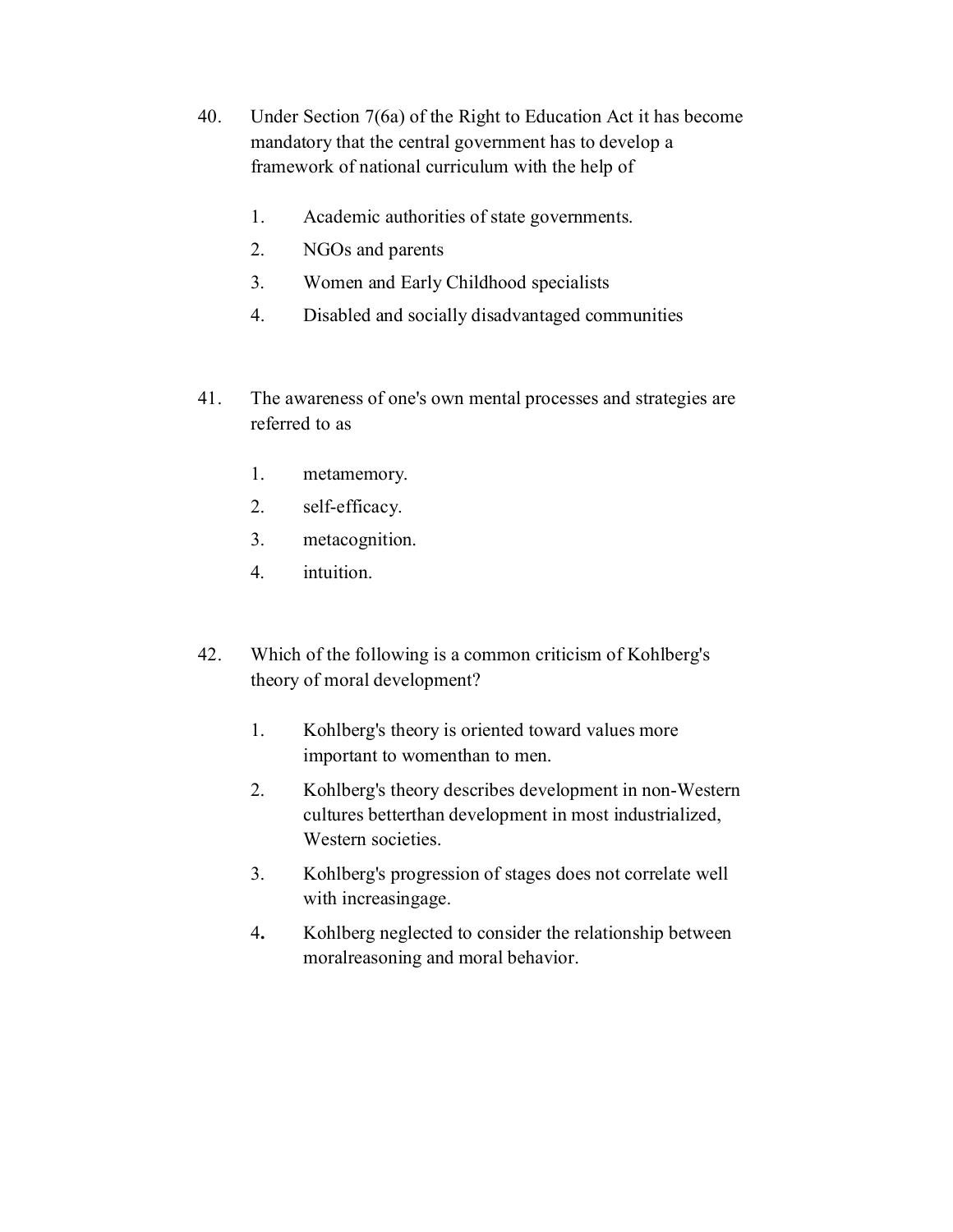- 43. An important element in the development of intimate relationships of all kinds is
	- 1. self-disclosure.
	- 2. sex.
	- 3. romance.
	- 4. physical proximity.
- 44. Erik Erikson's description of the tasks young adults face in the sixth stage of psychosocial development, intimacy versus isolation, included all of the following except
	- 1. making deep personal commitments to others.
	- 2. making sacrifices and compromises to fuse the identities they achieved in adolescence with the identity of another person.
	- 3. engaging in some amount of isolation to reflect on their lives as individuals.
	- 4. considering the possibility of a sexual relationship without having any children.
- 45. How do adolescents form their identities, according to Erikson?
	- 1. Through the influence of their parents
	- 2. By modifying and synthesizing earlier identifications
	- 3. Passively
	- 4. By modeling themselves after other people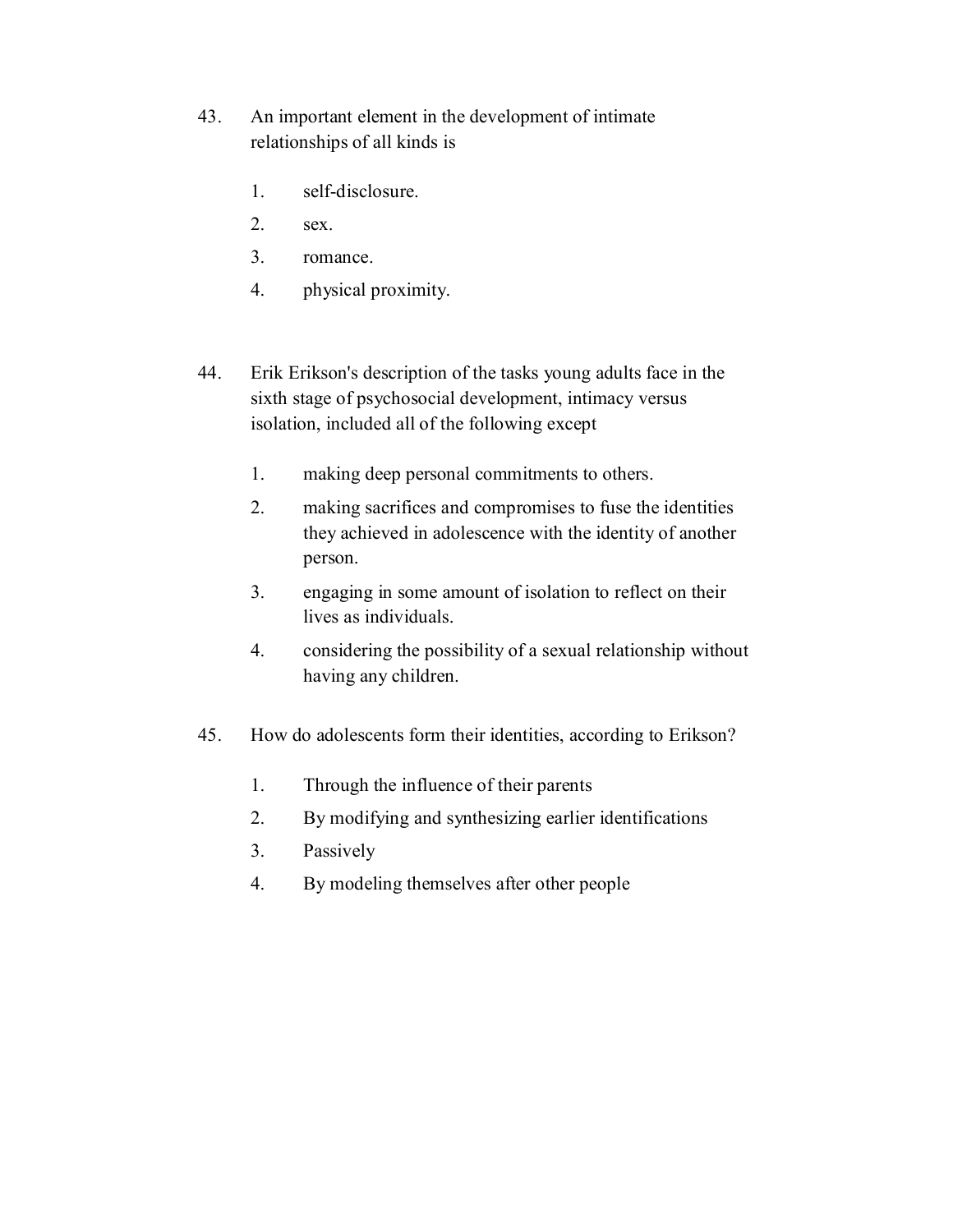- 46. Ashok yells at his little sister when she walks in front of the television set during his favorite program. What is Ashokexhibiting?
	- 1. High levels of self-regulation
	- 2. Low levels of self-regulation
	- 3. Mid levels of coregulation
	- 4. A decrease in his cognitive monitoring
- 47. Which child is MOST likely to develop empathy and other prosocial behaviors?
	- 1. Apoorva, whose parents acknowledge her sad feelings
	- 2. Megha , whose parents say, "Oh, My dear, don't feel that way. Everything will be OK!" when she feels sad
	- 3. Safa, whose parents tell her "Stop crying or we'll give you something to cry about" when she feels sad
	- 4. Sujatha, whose parents tease her when she is sad
- 48. Of the following, which adopted children are MOST likely to experience adjustment problems?
	- 1. Children who are adopted in infancy
	- 2. Those adopted by parents of another race
	- 3. Children adopted through open adoptions
	- 4. Adolescents
- 49. Compared to early childhood, growth during middle childhood
	- 1. accelerates moderately.
	- 2. stays about the same.
	- 3. slows considerably.
	- 4. slows moderately.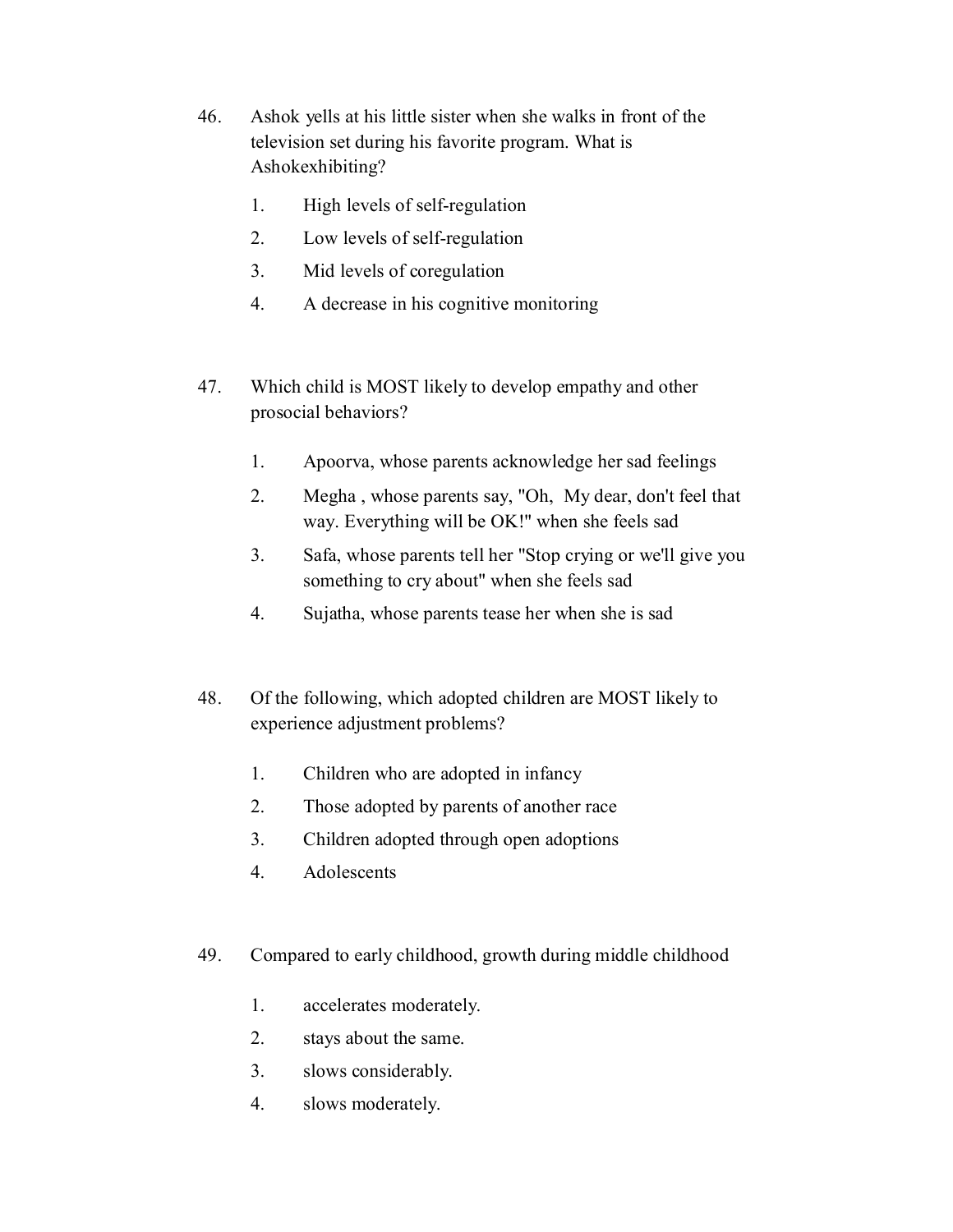- 50. Research suggests that the best method for teaching 'reading' is
	- 1. a blend between the phonetic and whole-language approaches.
	- 2. the whole-language approach.
	- 3. a natural immersion approach.
	- 4. the phonetic approach.
- 51. Which of the following terms describe the ability to deliberately direct one's attention and shut out distractions?
	- 1. Transitive inference
	- 2. Selective attention
	- 3. Seriation
	- 4. Decentration
- 52. As she studied her history lesson, Kalyanamalini related what she was reading to stories she had heard from her parents and grandparents about, when their ancestors had come to Delhi from Lahore. Kalyanamalini is using which memory strategy?
	- 1. Rehearsal
	- 2. An external memory aid
	- 3. Elaboration
	- 4. Organization
- 53. Which of the following is a major criticism of the IQ tests that are widely used across the world, such as the WISC-III?
	- 1. IQ tests do not predict academic performance very well.
	- 2. Not enough standardization has been done to assure the reliability of IQ tests.
	- 3. They are not used widely enough.
	- 4. Timed tests equate intelligence with speed and they penalize children whowork slowly and deliberately.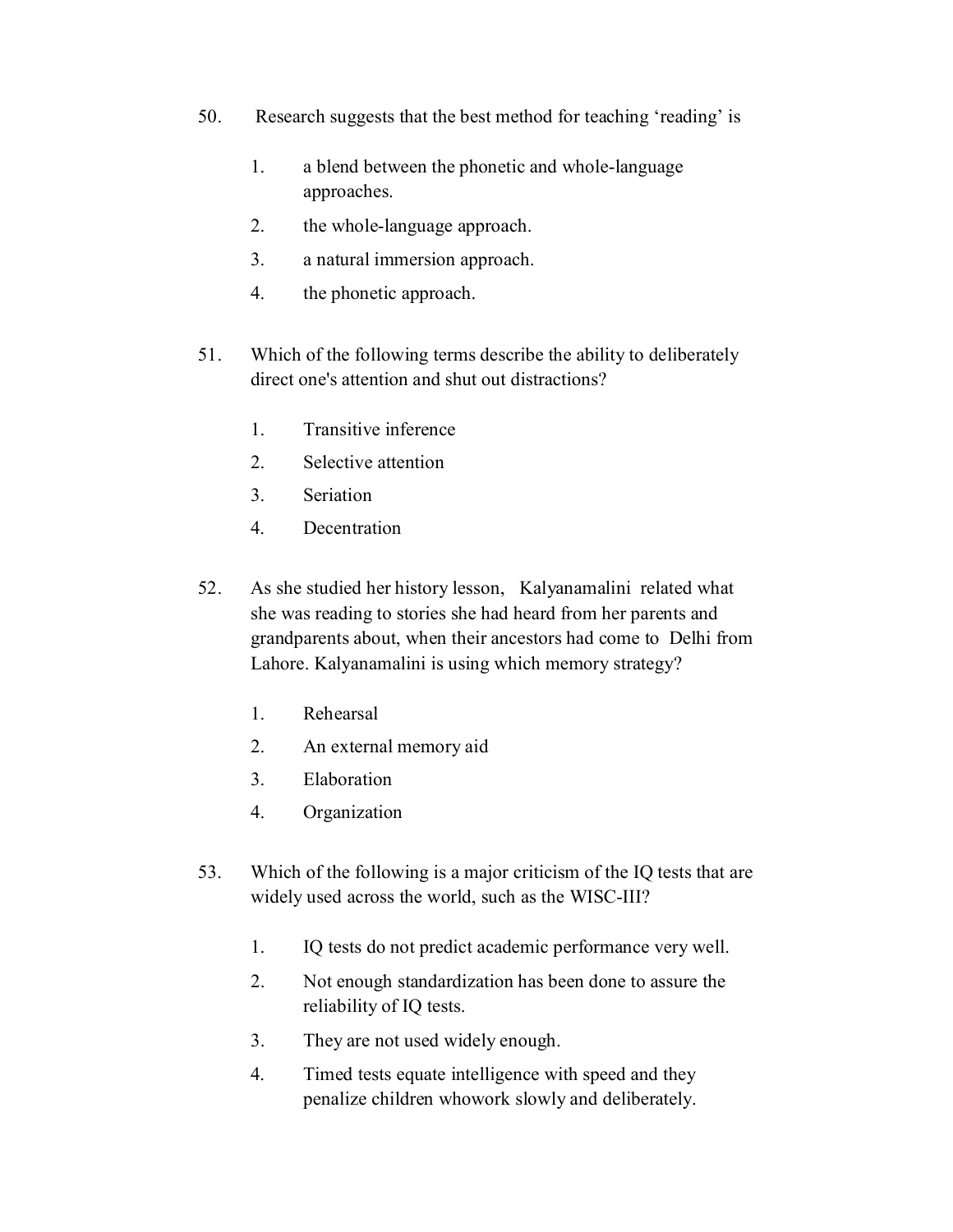- 54. Aparna, and her friends Trishitha and Anupama are playing house, pretending they are "Mom," "Dad," and "Baby." They exchange toys and follow each other around, and when Ramya wants to join them, they finally say "OK." They giggle and seem to be having fun playing with each other. This is an example of ..
	- 1. parallel play
	- 2. onlooker play
	- 3. cooperative play
	- 4. associative play
- 55. Children being taught to help each other in the class which increases helping behaviour involve
	- 1. Conditioning
	- 2. Observational learning
	- 3. Trail and error learning
	- 4. Rote learning
- 56. Three-year-old Jyothi Thomas can button her own shirt and draw pictures. She is demonstrating
	- 1. gross motor skills.
	- 2. acute motor skills.
	- 3. fine motor skills.
	- 4. rudimentary motor skills.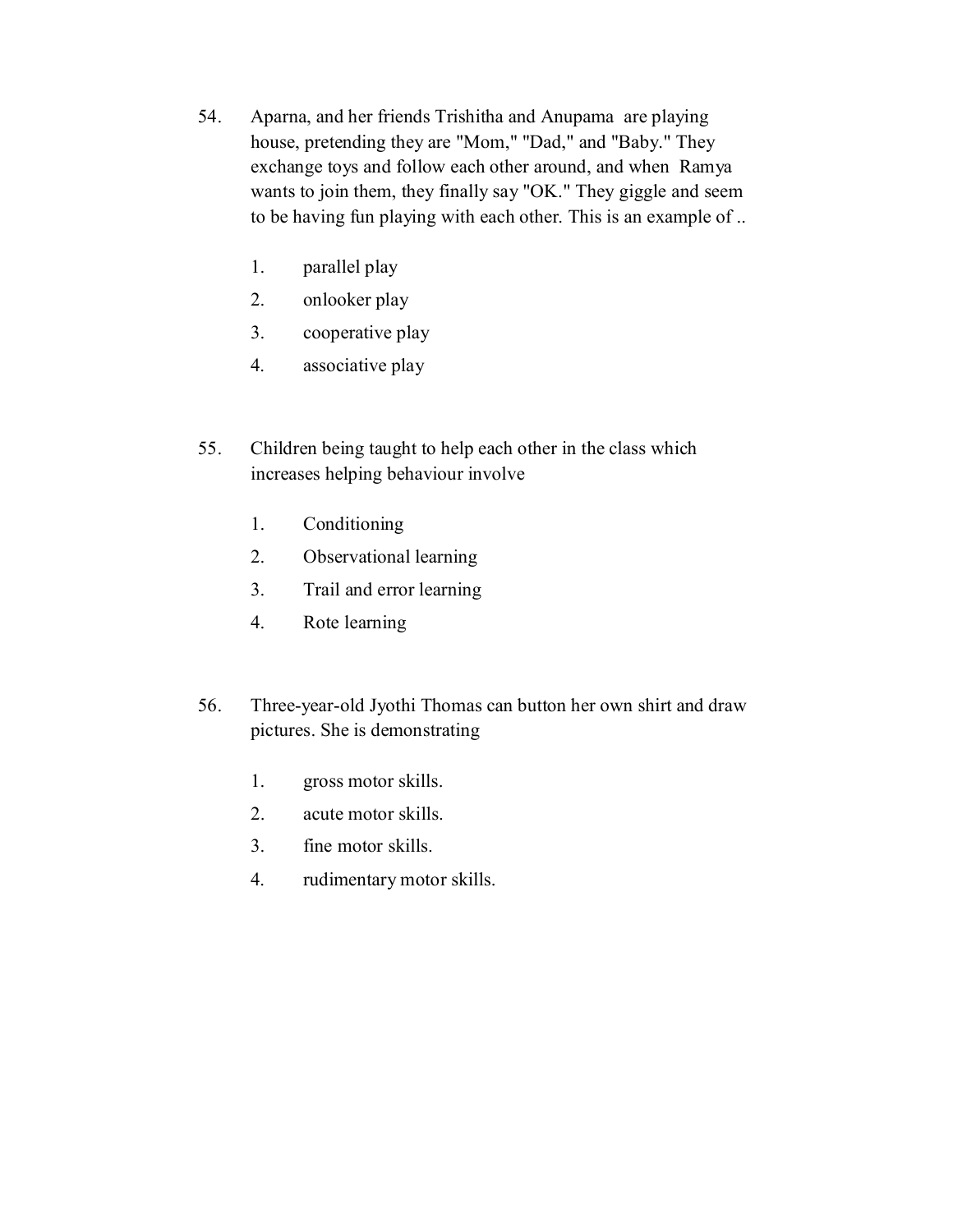- 57. Anita's parents told her she could only take one doll with her to the restaurant. It took her a long time to decide because she didn't want to hurt any of her dolls' feelings by leaving them home. According to Piaget's theory, Anita is demonstrating which limitation of thought?
	- 1. Animism
	- 2. Classification
	- 3. Theory of mind
	- 4. Transduction
- 58. One reason traditional psychometric tests of intelligence are controversial is because
	- 1. the influence of family on IQ scores is well known and can be consideredwhen administering tests.
	- 2. several factors can influence a particular child's score on certain tasks at a particular time.
	- 3. there is widespread agreement on exactly what constitutes intelligence.
	- 4. intelligence is an inborn, fixed characteristic that can be reliably measured.
- 59. Children cannot develop self-conscious emotions, such as embarrassment, empathy, or envy, until they have developed
	- 1. self-awareness.
	- 2. egocentrism.
	- 3. self-evaluative emotions.
	- 4. knowledge of society's standards.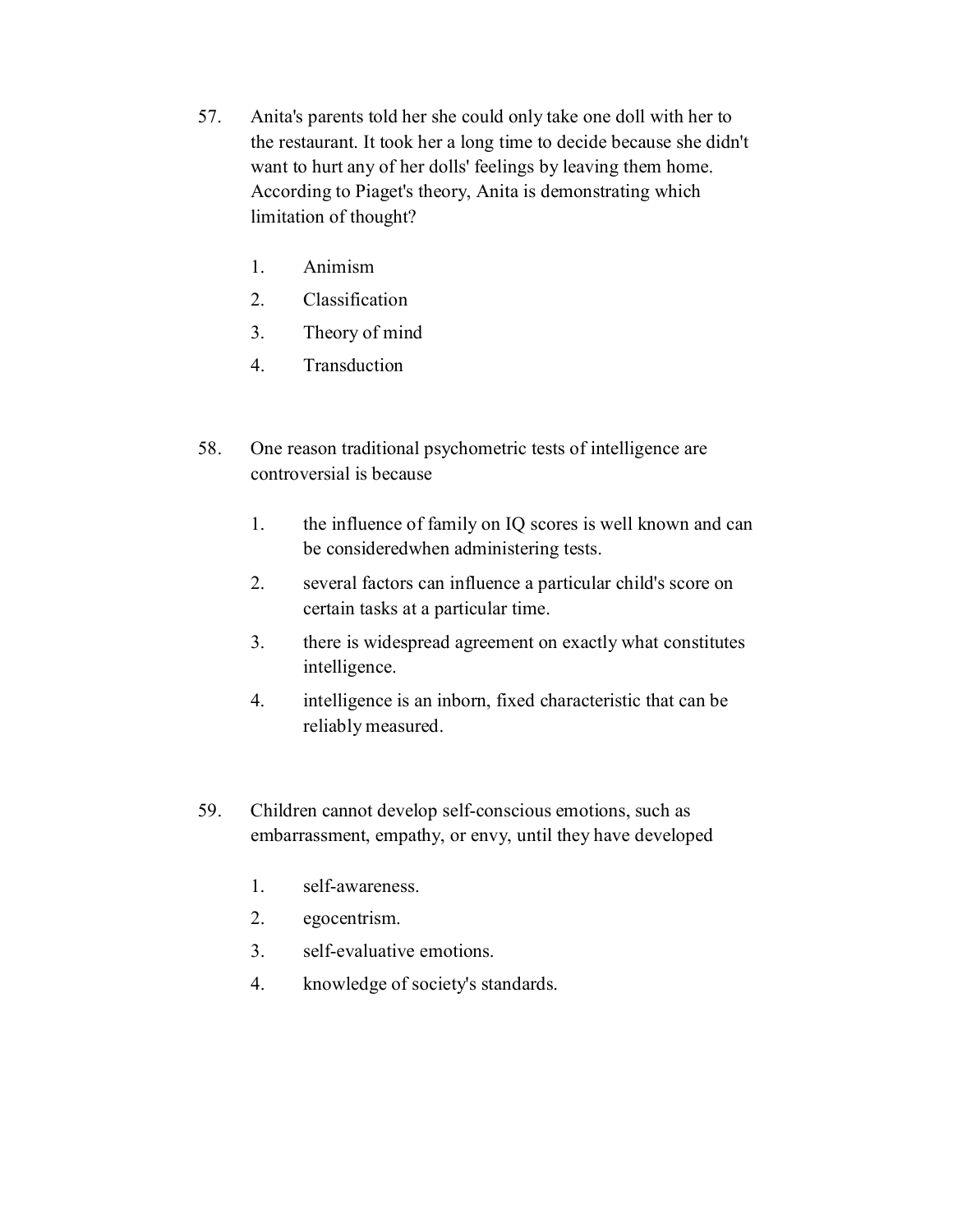- 60. Who suggested that the reason for most individuals cannot remember events prior to the age of 2 was due to those memories being repressed?
	- 1. Piaget
	- 2. Rogers
	- 3. Freud
	- 4. Pavlov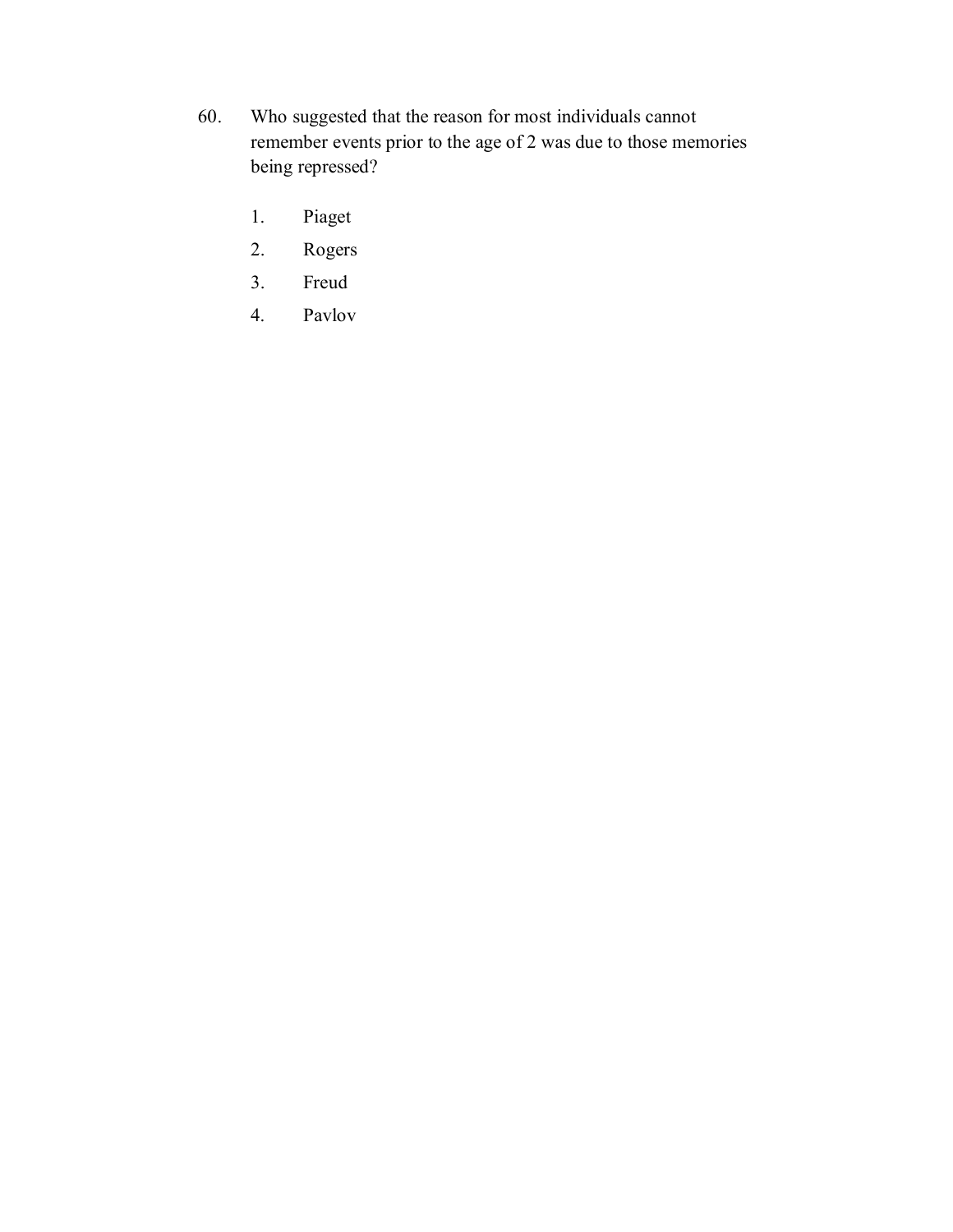# **Content**

- 61. The plural form that stands out among the following candidates is
	- 1. children

**\_\_\_\_\_\_\_\_\_\_\_\_\_\_**.

- 2. men
- 3. elves
- 4. teeth
- 62. Ashok has bought **\_\_\_\_\_\_\_\_** HTC mobile recently. In the above sentence, which of the following articles is suitable when the model is not known to the listener.
	- 1. a
	- 2. the
	- 3.  $a / an$
	- 4. an
- 63. Ahmed doesn't smoke **\_\_\_\_\_\_\_\_\_\_** drink.
	- 1. either
	- 2. or
	- 3. nor
	- 4. neither
- 64. Latha has agreed **\_\_\_\_\_\_\_\_\_\_\_** your suggestion.
	- 1. to
	- 2. with
	- 3. about
	- 4. for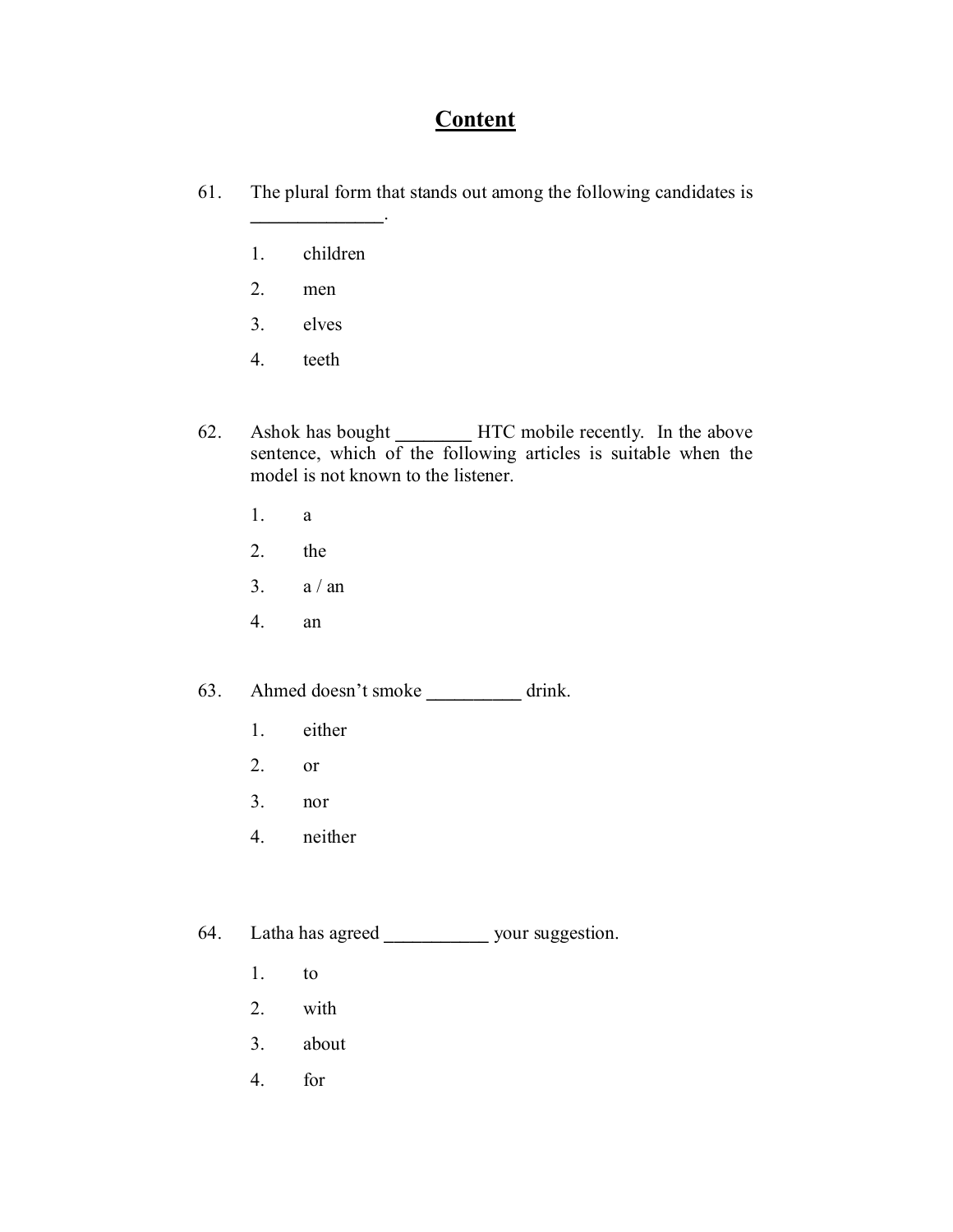- 65. 'Smitha worked yesterday very hard'. In the sentence, the problem is with **with**  $\cdot$ 
	- 1. the adverbial of manner
	- 2. the adverbial of place
	- 3. the adverbial of time
	- 4. the adverbial's order

**\_\_\_\_\_\_\_\_\_\_\_\_**.

- 66. 'Will have written', a verbal pattern of the verb 'write', indicates
	- 1. continuation of the action up to the present
	- 2. completion of the action at a particular past time
	- 3. continuation of the action at a particular future time
	- 4. completion of the action by a particular future time
- 67. Sitha is **\_\_\_\_\_\_\_\_** than Kalpana.
	- 1. good-looking
	- 2. best-looking
	- 3. more better-looking
	- 4. more good-looking
- 68. Fathima keeps crying. She must have a problem. The model in the above structure is **\_\_\_\_\_\_\_\_\_\_**.
	- 1. possibility
	- 2. probability
	- 3. deduction
	- 4. obligation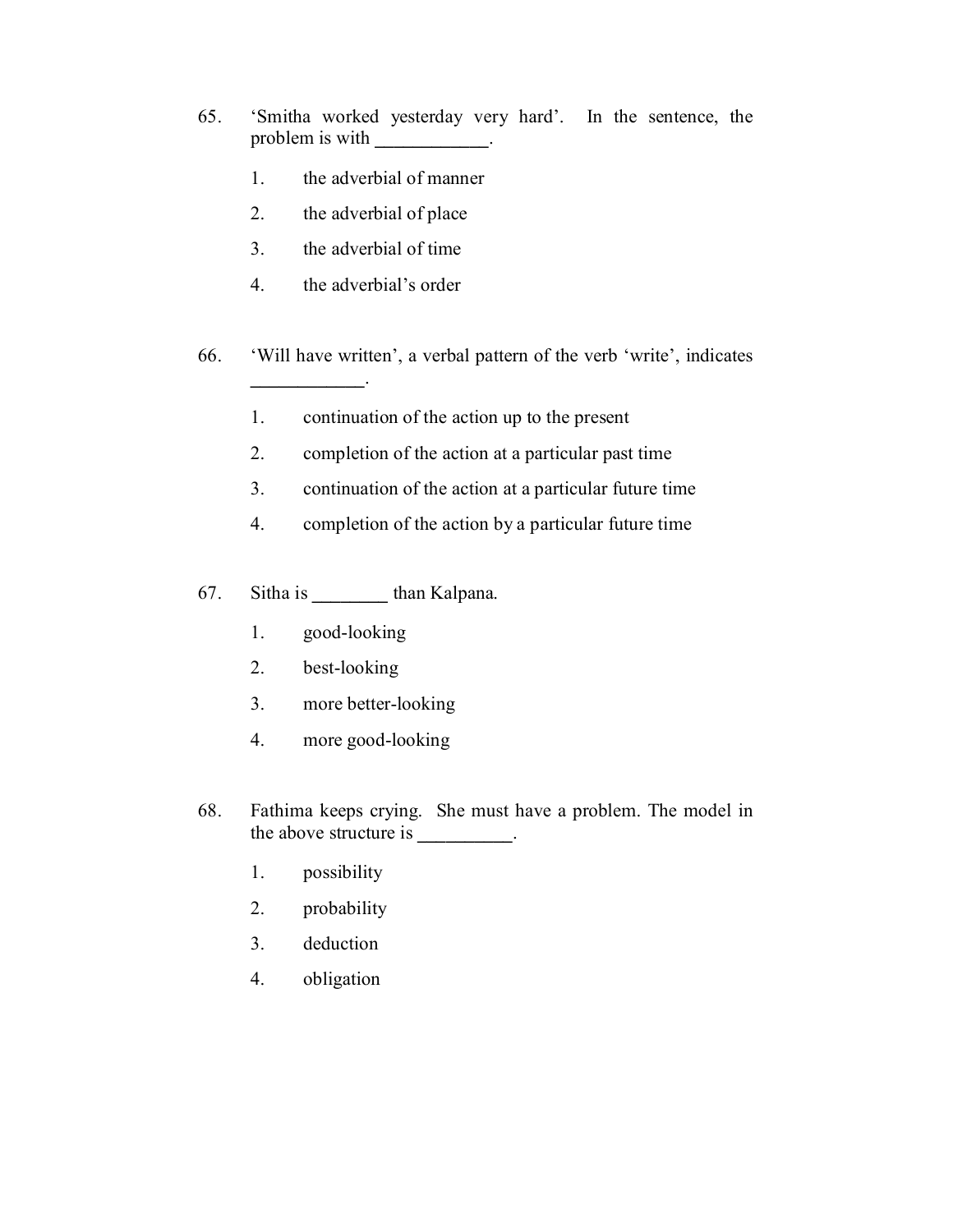- 69. In the following verbs, the verb that requires two complements is
	- 1. eat
	- 2. name

**\_\_\_\_\_\_\_\_\_\_**.

- 3. sleep
- 4. fly
- 70. Which of the following coordinates clauses for the purpose of emphasis?
	- 1. if
	- 2. unless
	- 3. neither or
	- 4. both and

71. Imperative sentences are irrelevant to **\_\_\_\_\_\_\_\_\_\_** .

- 1. deductions
- 2. commands
- 3. instructions
- 4. emphatic requests
- 72. Which of the following is not a passive construction ?
	- 1. Kiran was slept.
	- 2. Kiran was surprised.
	- 3. The door was opened.
	- 4. The door was shut.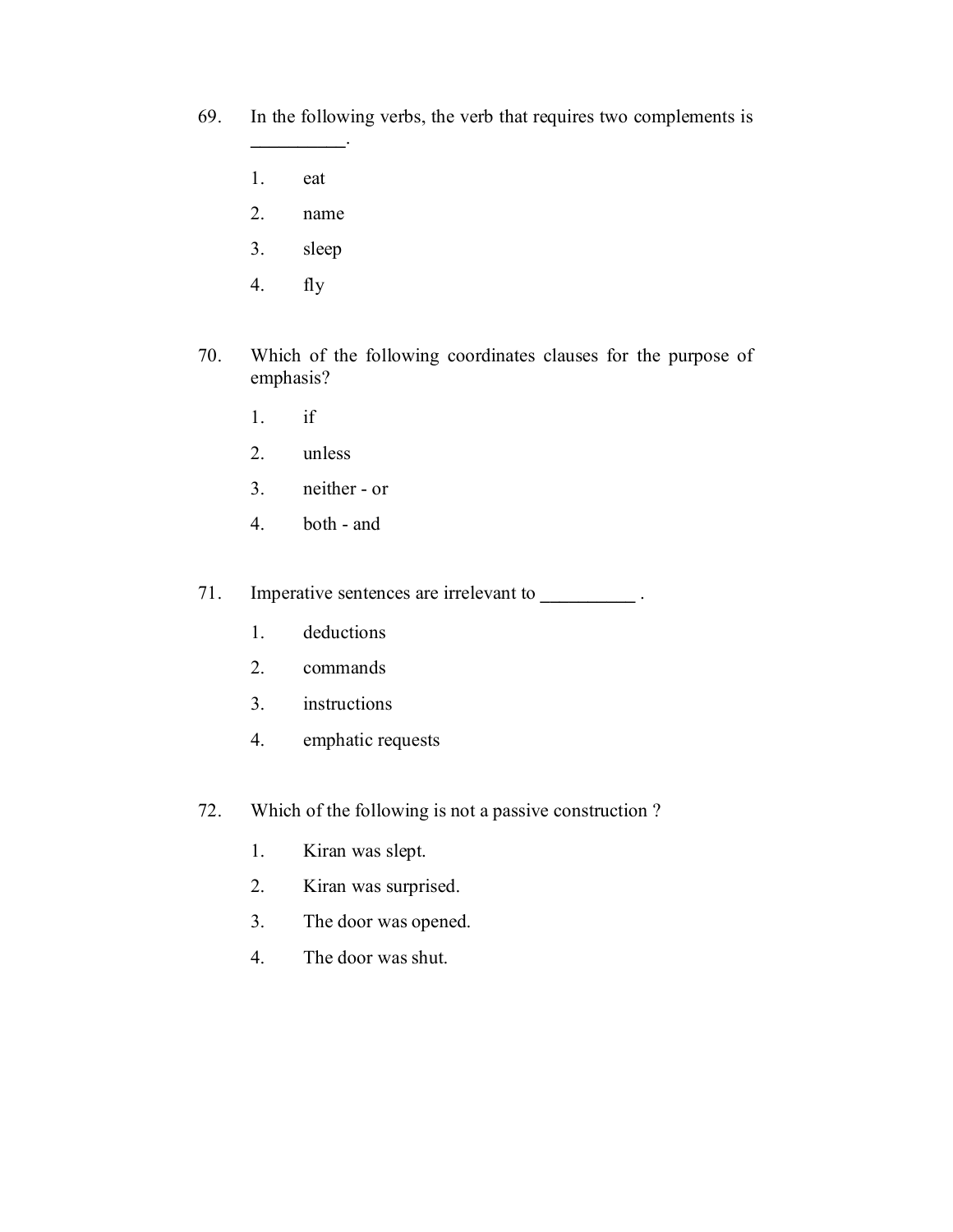- 73. The grammatical differences between 'direct speech' and indirect speech are motivated by **\_\_\_\_\_\_\_\_\_**.
	- 1. change of meaning
	- 2. change of theme
	- 3. change of medium
	- 4. change of situation
- 74. The grammatical issue or reference to decide upon finite and infinite verbs is **\_\_\_\_\_\_\_\_\_\_\_**.
	- 1. gender
	- 2. person
	- 3. tense
	- 4. sub-verb agreement
- 75. The compound equivalent to the complex clause "If you work hard, you'll be promoted" is \_\_\_\_\_\_\_\_\_\_.
	- 1. Unless you work hard, you won't be promoted.
	- 2. You work hard and you will be promoted.
	- 3. You work hard, then you will be promoted.
	- 4. In case you work hard, you'll be promoted.
- 76. Which of the following is acceptable ?
	- 1. a burning desire
	- 2. a golden chance
	- 3. a burning disagreement
	- 4. a blazing desire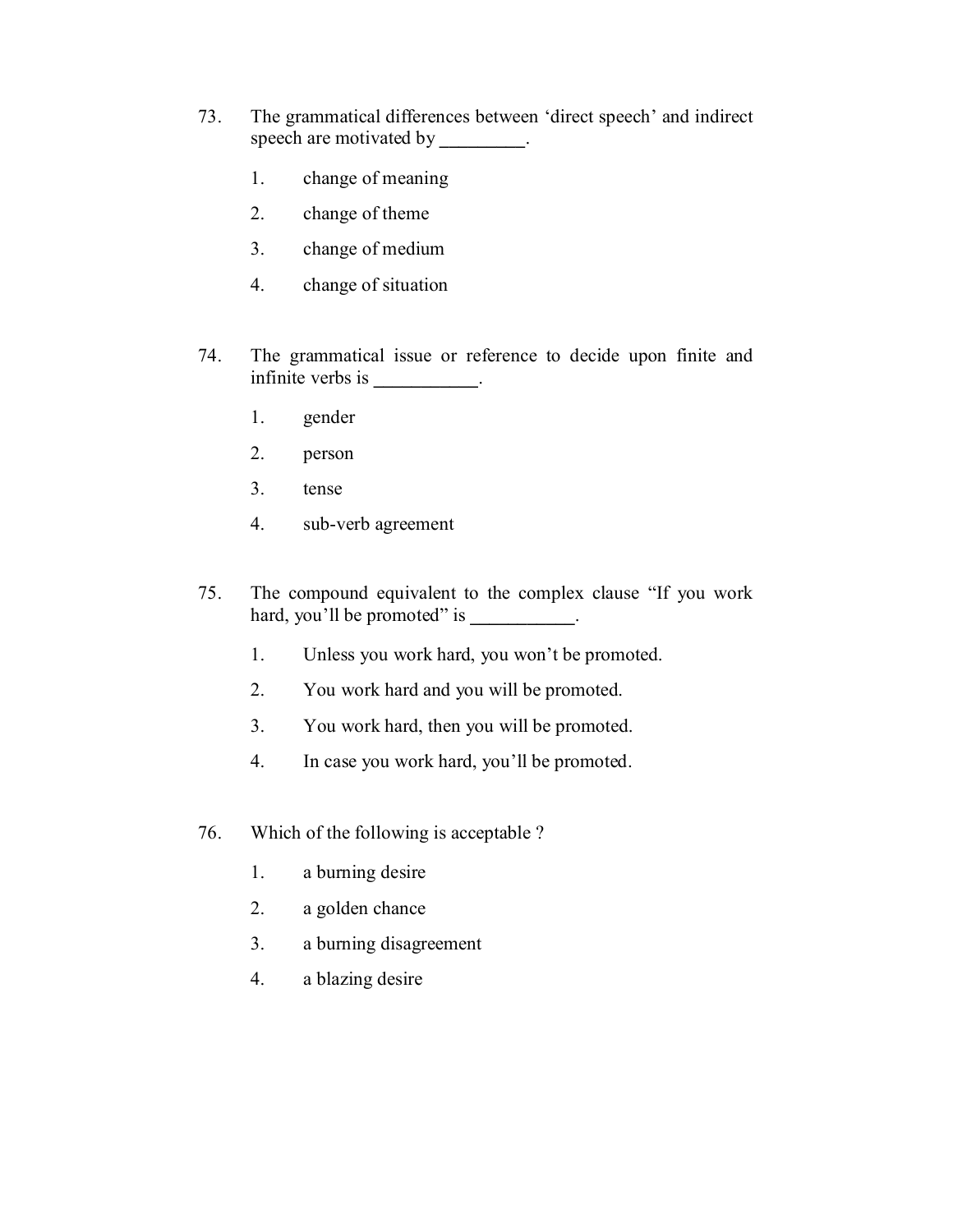- 77. The English vowels that do not occur word-finally are **\_\_\_\_\_\_\_\_** .
	- $\sqrt{I}$ , U,  $\mathbf{\mathfrak{E}}$ 1.
	- $/I, U: e/$ 2.
	- $/\Lambda$ , e, U 3.
	- $/\Lambda$ , e,  $\mathbf{x}/$ 4.
- 78. The word 'combination' receives primary accent on the **\_\_\_\_\_\_\_** syllable.
	- 1. penultimate
	- 2. ultimate
	- 3. anti-penultimate
	- 4. first
- 79. The syllable on which a pitch movement begins is called
	- 1. tone

**\_\_\_\_\_\_\_**.

- 2. nucleus
- 3. tonality
- 4. intonation

80. Colon [:] is used to **\_\_\_\_\_\_\_\_\_**.

- 1. introduce a list of items
- 2. separate parts of a sentence
- 3. express doubt
- 4. indicate sentence completion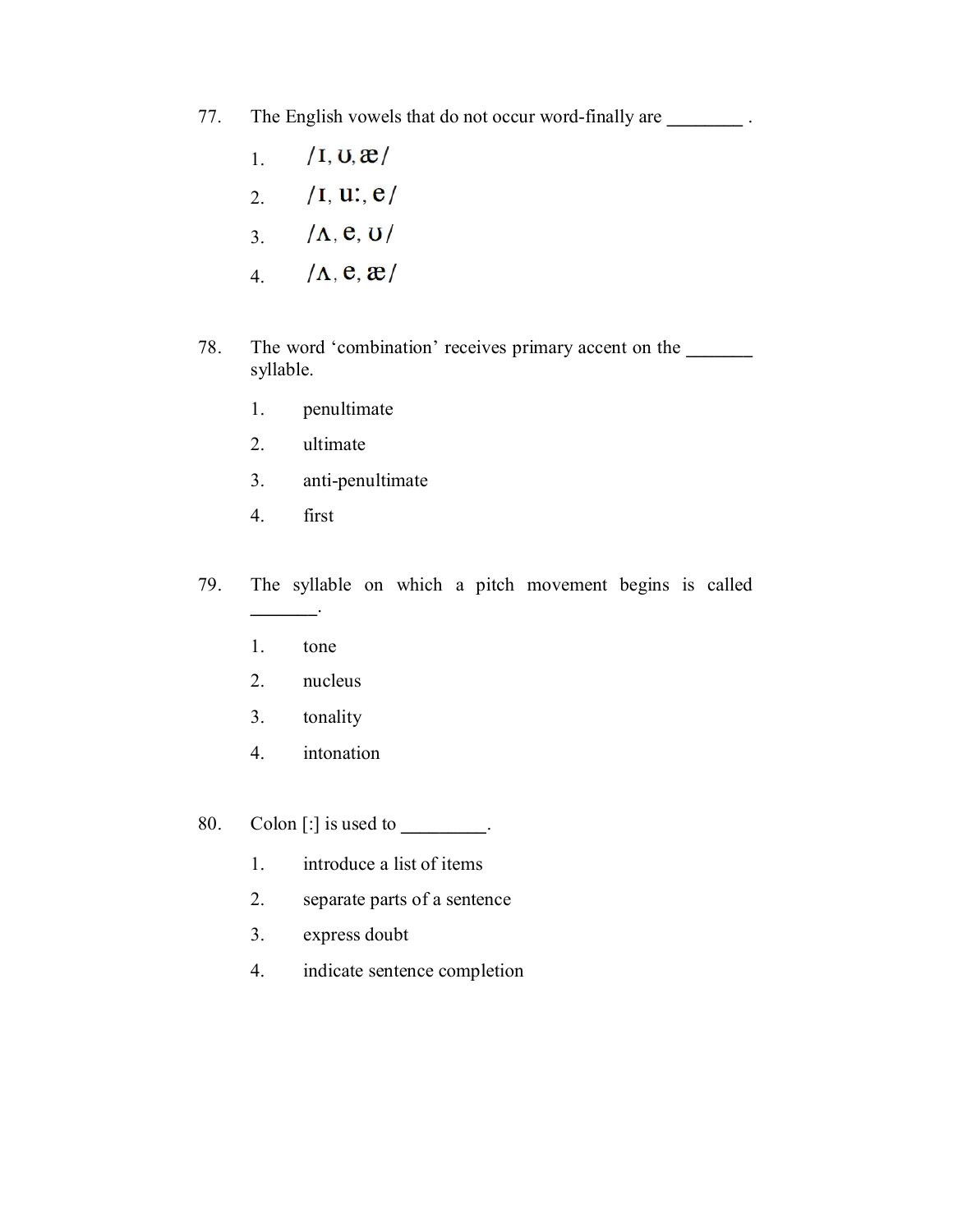- 81. In the preface to the second edition of Lyrical Ballads, Wordsworth tried to define poetry by first asking **\_\_\_\_\_\_\_\_\_\_**.
	- 1. "What is a poem?"
	- 2. "What is poetry ?"
	- 3. "What is a poet?"
	- 4. "What is imagination?"
- 82. S.T. Coleridge collaborated with wordsworth in
	- 1. the Lyrical Ballads
	- 2. Kubla Khan
	- 3. BiographiaLiteraria
	- 4. The Prelude

83. The first long poem by John Keats is **\_\_\_\_\_\_\_\_\_\_**.

- 1. Isabella
- 2. Endymion
- 3. Hyperion
- 4. The Eve of St. Agnes
- 84. The poem P.B. Shelly concludes with the line "If winter comes, can spring be far behind" is **\_\_\_\_\_\_\_\_\_\_\_\_\_\_\_**.
	- 1. Ode to Autumn
	- 2. Ode to the West wind
	- 3. Ode to a Nightingale
	- 4. Ode on a Grecian Urn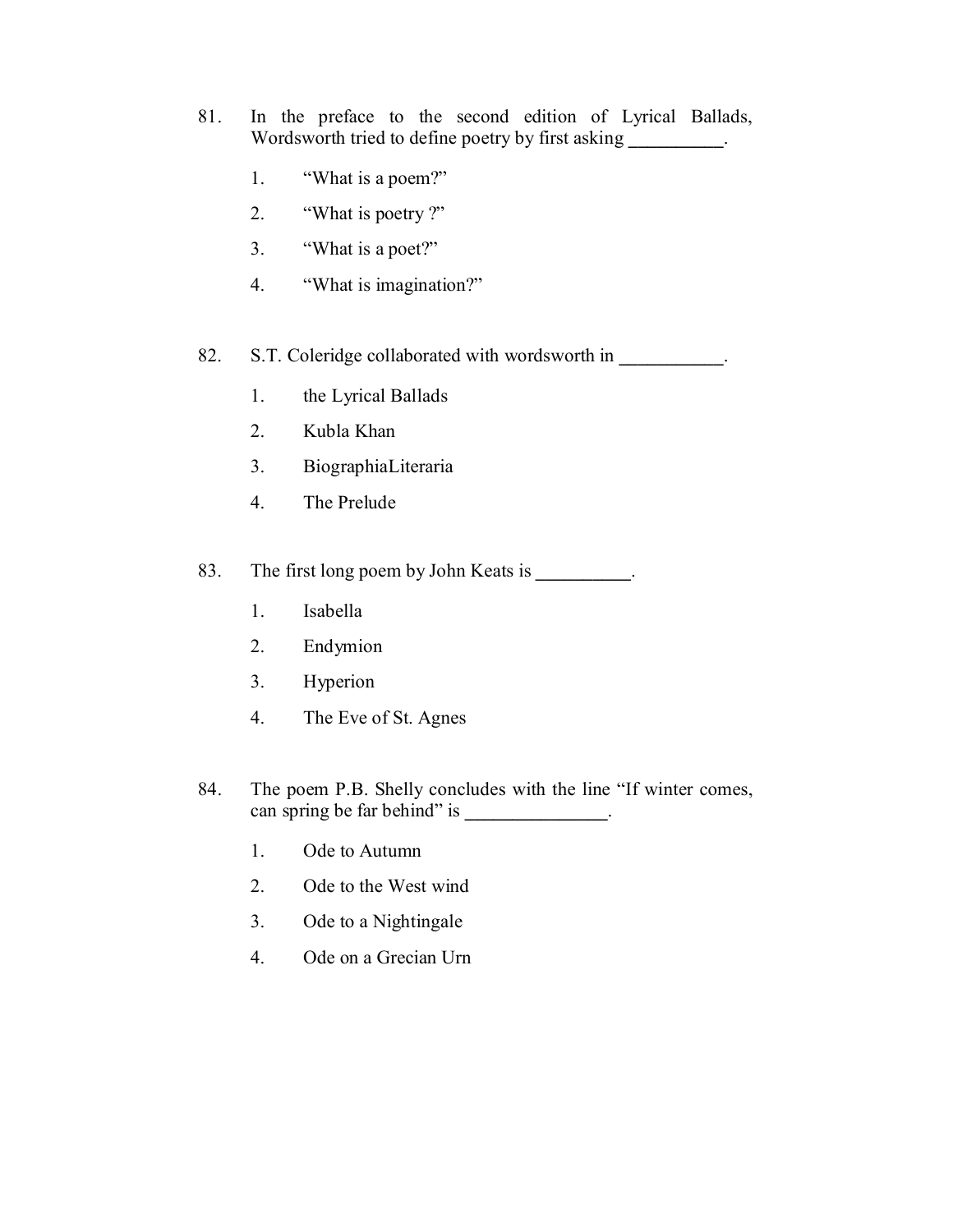- 85. In "Hours of Idleness", Lord Byron employed **\_\_\_\_\_\_\_\_\_\_**.
	- 1. tetrasyllabic couplets
	- 2. pentasyllabic couplets
	- 3. hexasyllabic couplets
	- 4. octosyllabic couplets
- 86. Charles Lamb gathered the criticisms of life in his famous work
	- 1. Essays of Elia

**\_\_\_\_\_\_\_\_\_\_**.

- 2. Tales from Shakespeare
- 3. Dream Children
- 4. Old China
- 87. The chronological order of the following works by Charles Dickens is \_\_\_\_\_\_\_\_\_\_\_\_.
	- A. Nicholas Nickleby
	- B. Pickwick Papers
	- C. David Copperfied
	- 1. C, B and A
	- 2. B, C and A
	- 3. B, A and C
	- 4. A, B and C
- 88. 'The Round Table' the first collection of Hazlit's literary sketches appeared in the year **\_\_\_\_\_\_\_\_\_\_**.
	- 1. 1816
	- 2. 1818
	- 3. 1819
	- 4. 1817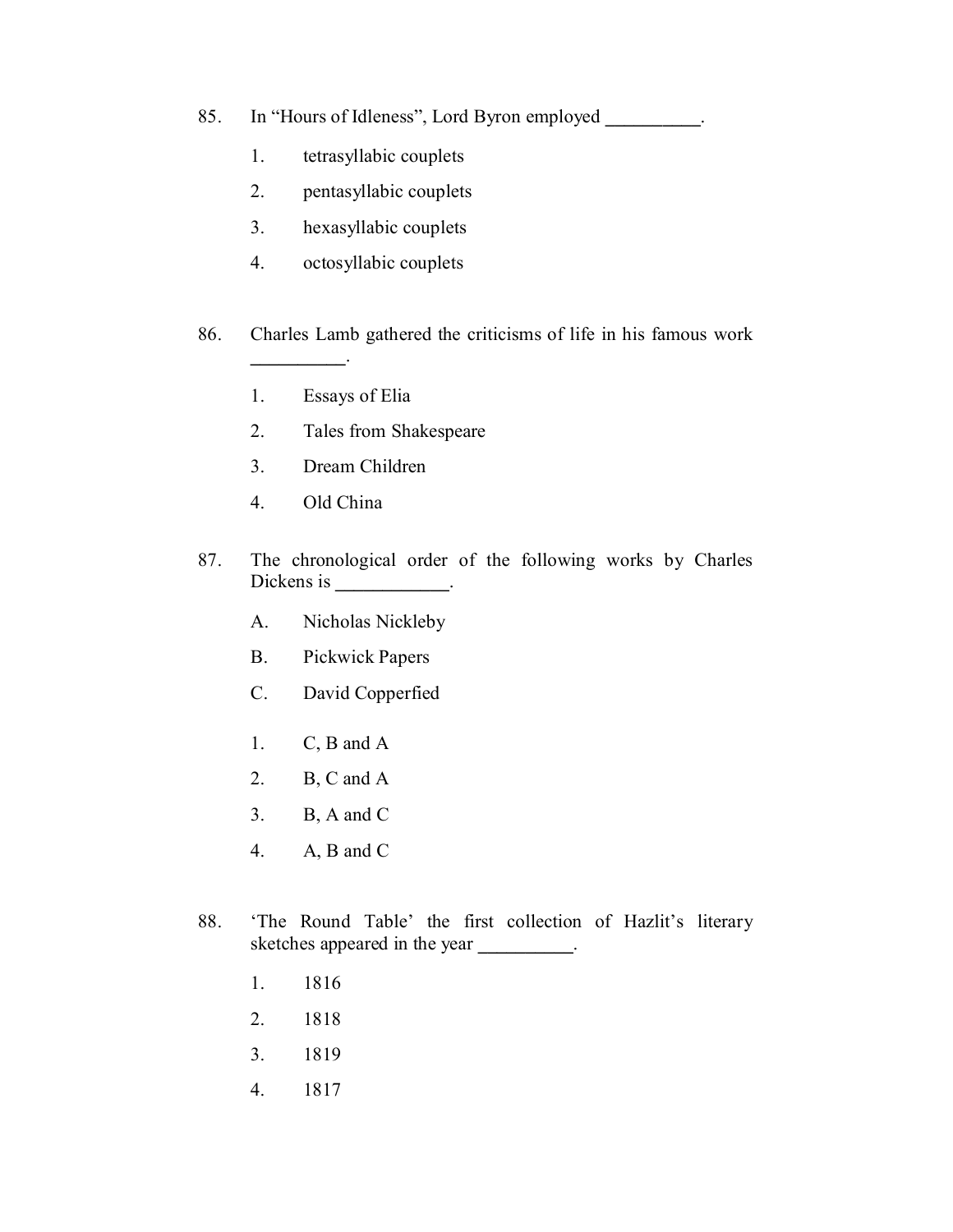- 89. Which of the poems written by Lord Tennyson is a requiem for Arthur Henry Hallam?
	- 1. The Lotus Eaters
	- 2. Tears, Idle Tears
	- 3. Ulysses

**\_\_\_\_\_\_\_\_**.

- 4. In Memoriam
- 90. "My Last Duchess" is a dramatic monologue spoken by
	- 1. Duke of Spain
	- 2. Duke of Ferrara
	- 3. Duke of England
	- 4. Duke of Venice
- 91. According to Mathew Arnold's "Culture and Anarchy", Barbarians do not have **\_\_\_\_\_\_\_\_\_\_\_\_**.
	- 1. sweetness and light
	- 2. charm and intelligence
	- 3. light and intelligence
	- 4. light and charm
- 92. In all her fiction, George Eliot was concerned with **\_\_\_\_\_\_\_\_\_\_**.
	- 1. economic problems of society
	- 2. social problems of character
	- 3. economic problems of individuals
	- 4. moral problems of character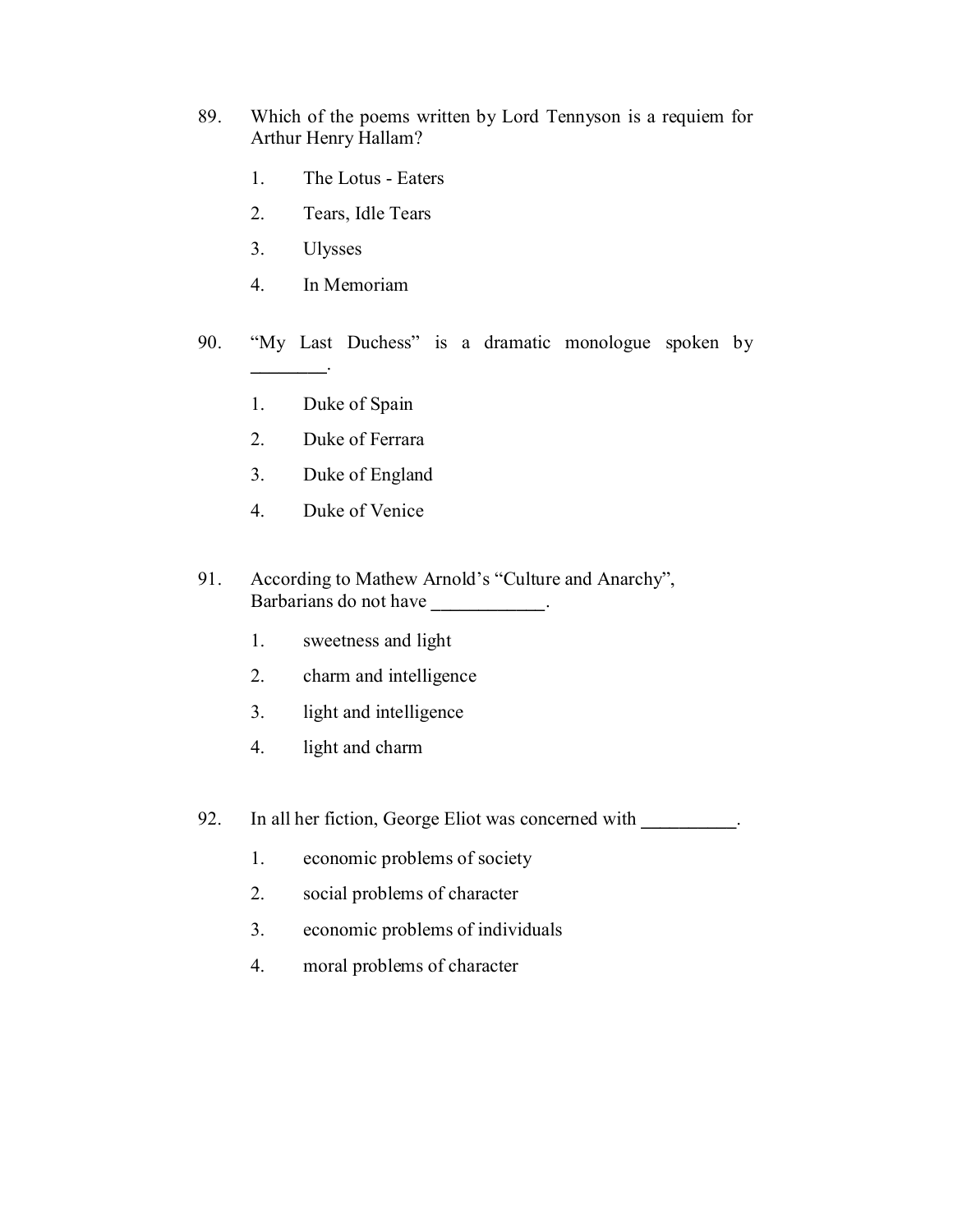- 93. Thomas Carlyle grafted **\_\_\_\_\_\_\_\_\_\_** onto his Scottish Calvinist feeling.
	- 1. Greek transcendentalism
	- 2. Greek romance
	- 3. German transcendentalism
	- 4. German materialism
- 94. "Stones of Venice" by John Ruskin was published between 1851 and 1853 in **\_\_\_\_\_\_\_\_\_\_\_\_\_** volumes.
	- 1. five
	- 2. three
	- 3. four
	- 4. two
- 95. "Poets are the unacknowledged legislators of the world" is a generalization made by **\_\_\_\_\_\_\_\_\_**.
	- 1. John Keats
	- 2. William Wordswork
	- 3. S.T. Coleridge
	- 4. P.B. Shelly
- 96. "If this be error and upon me proved I never writ, nor no man ever loved." These lines are taken from **\_\_\_\_\_\_\_\_\_\_** poem.
	- 1. Keat's
	- 2. Milton's
	- 3. Shakespeare's
	- 4. Wordsworth's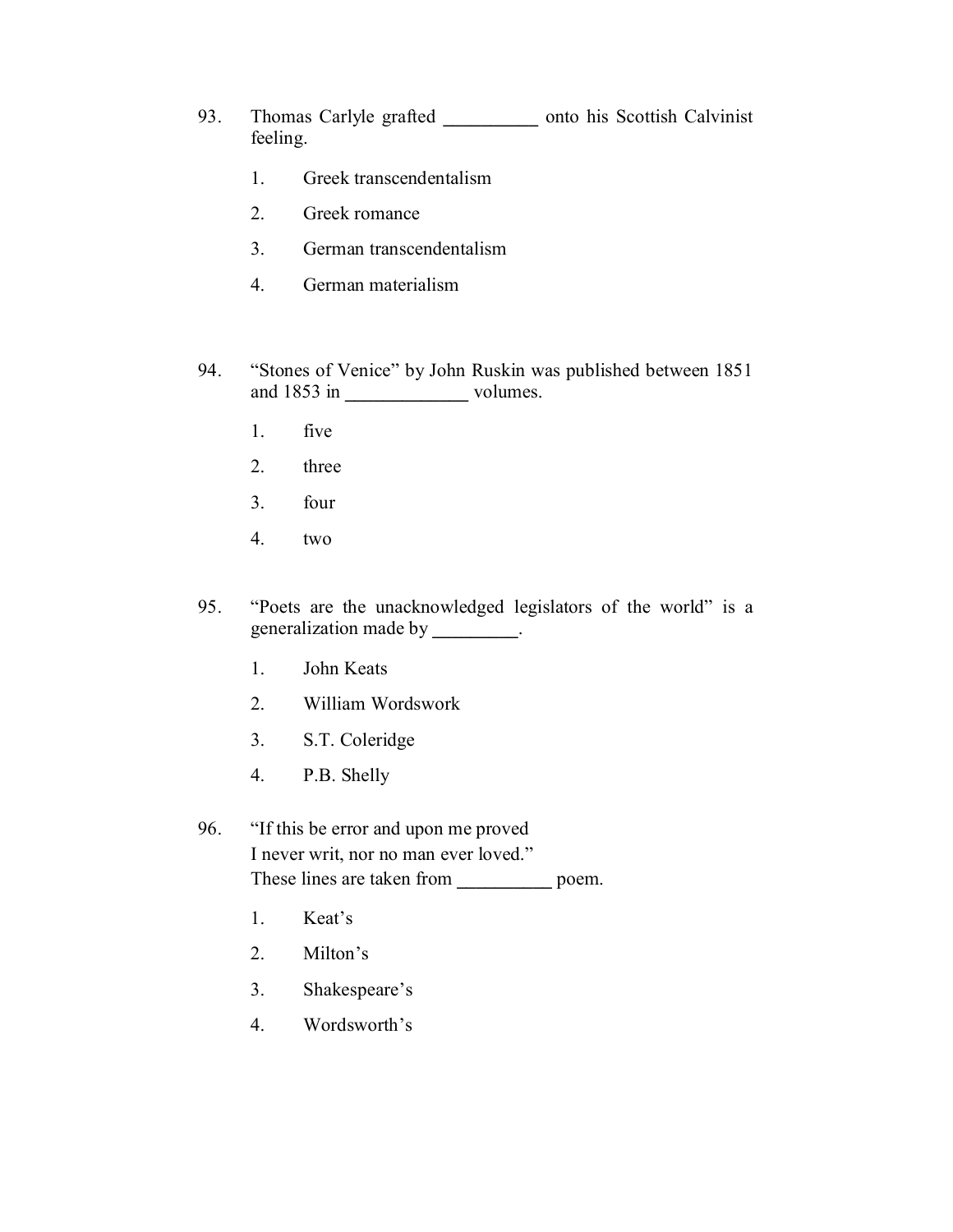- 97. The poem "The Sun Rising" is an emotional lyric in the form of
	- 1. a dramatic monologue
	- 2. a sonnet

**\_\_\_\_\_\_\_\_\_\_**.

- 3. an elegy
- 4. anade
- 98. The rhyme-scheme in the poem 'The World is Too Much with Us' by Wordsworth is **\_\_\_\_\_\_\_\_\_\_**.
	- 1. abbaabbacacacacaac
	- 2. abababbaaccacacaac
	- 3. ababababacacacacac
	- 4. abab babacaaccaacca
- 99. The emotion William Blake refers to in his poem 'A Poison Tree' is **\_\_\_\_\_\_\_\_\_**.
	- 1. sorrow
	- 2. lust
	- 3. anger
	- 4. love
- 100. John Keats, in his famous poem 'Ode to Nightingale', refers to Flora is the \_\_\_\_\_\_\_\_.
	- 1. Greek goddess of flowers
	- 2. Roman goddess of flowers
	- 3. Greek goddess of nature
	- 4. Roman goddess of nature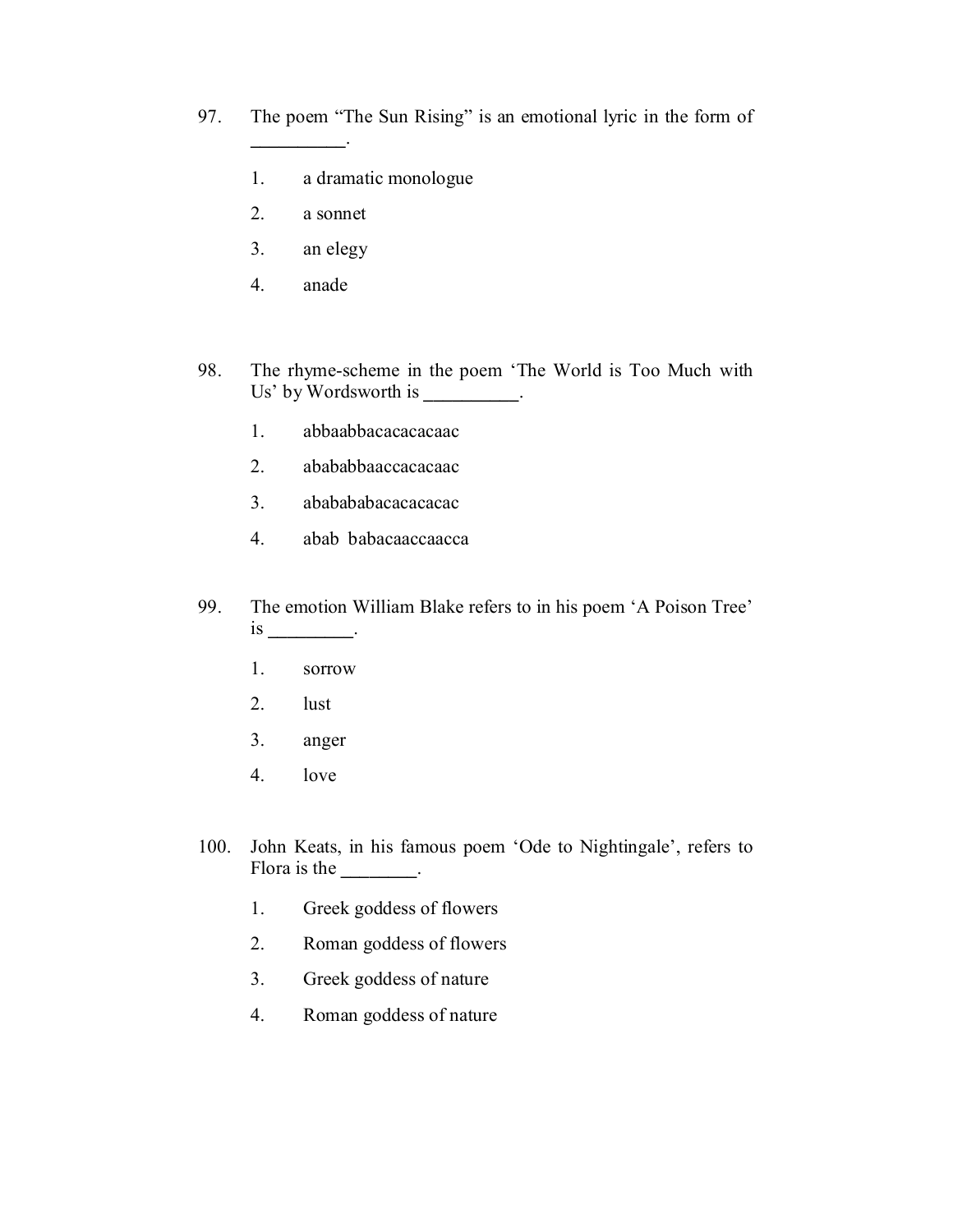- 101. The keynote of the poem 'Ode to Autumn' is **\_\_\_\_\_\_\_\_\_**.
	- 1. tranquility and transition
	- 2. tranquility and serenity
	- 3. tranquility and truth
	- 4. tranquility and kindness
- 102. W.B. Yeat's thoughts in his poem "The Wild Swans at Coole" resemble Keat's thoughts in the poem **\_\_\_\_\_\_\_\_**.
	- 1. Ode to Autumn
	- 2. Ode to Psyche
	- 3. Ode to a Nightingate
	- 4. Ode on a Gecian Urn
- 103. The phrase 'Spiritus Mundi', used by W.B. Yeats in his famous poem "The Second Coming", refers to **\_\_\_\_\_\_\_\_\_\_**.
	- 1. Spirit of the World
	- 2. Spirit of God
	- 3. Spirit of Goddesses
	- 4. Spirit of man

104. The poem 'Byzantium' presents the dichotomies of **\_\_\_\_\_\_\_\_**.

- 1. riches and poverty
- 2. transience and permanence
- 3. culture and art
- 4. transience and transition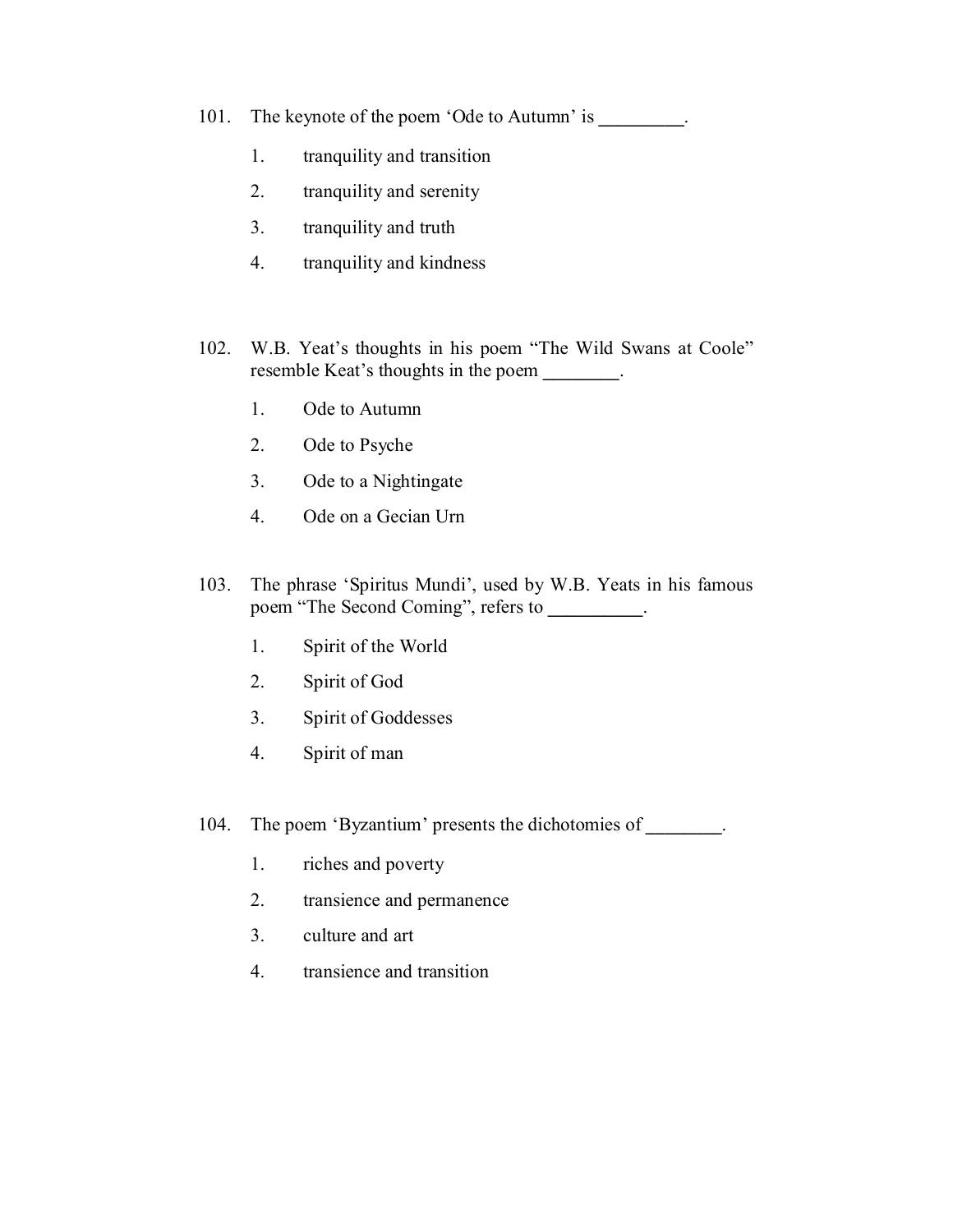- 105. Robert Frost's poem "The Road Not Taken" is taken from
	- 1. A Boy's Will (1913)

**\_\_\_\_\_\_**.

- 2. North of Boston (1914)
- 3. Mending Wall (1915)
- 4. Mountain Interval (1916)
- 106. "O Listen! For the wale profound Is overflowing with the sound" The above lines are taken from the poem  $\blacksquare$ 
	- 1. Education of Nature
	- 2. The Solitary Reaper
	- 3. Ode to Autumn
	- 4. Ode to the Nightingale
- 107. The metric foot employed by Robert Frost in his poem "Stopping by Woods on a Snowy Evening" is **\_\_\_\_\_\_\_\_\_\_\_\_\_\_**.
	- 1. anapaestic tetrameter
	- 2. dactylic tetrameter
	- 3. iambictrimeter
	- 4. iambic tetrameter
- 108. The last bargain that made Tagore a free man was **\_\_\_\_\_\_\_\_\_\_**.
	- 1. child's play
	- 2. maid's smile
	- 3. king's power
	- 4. old man's money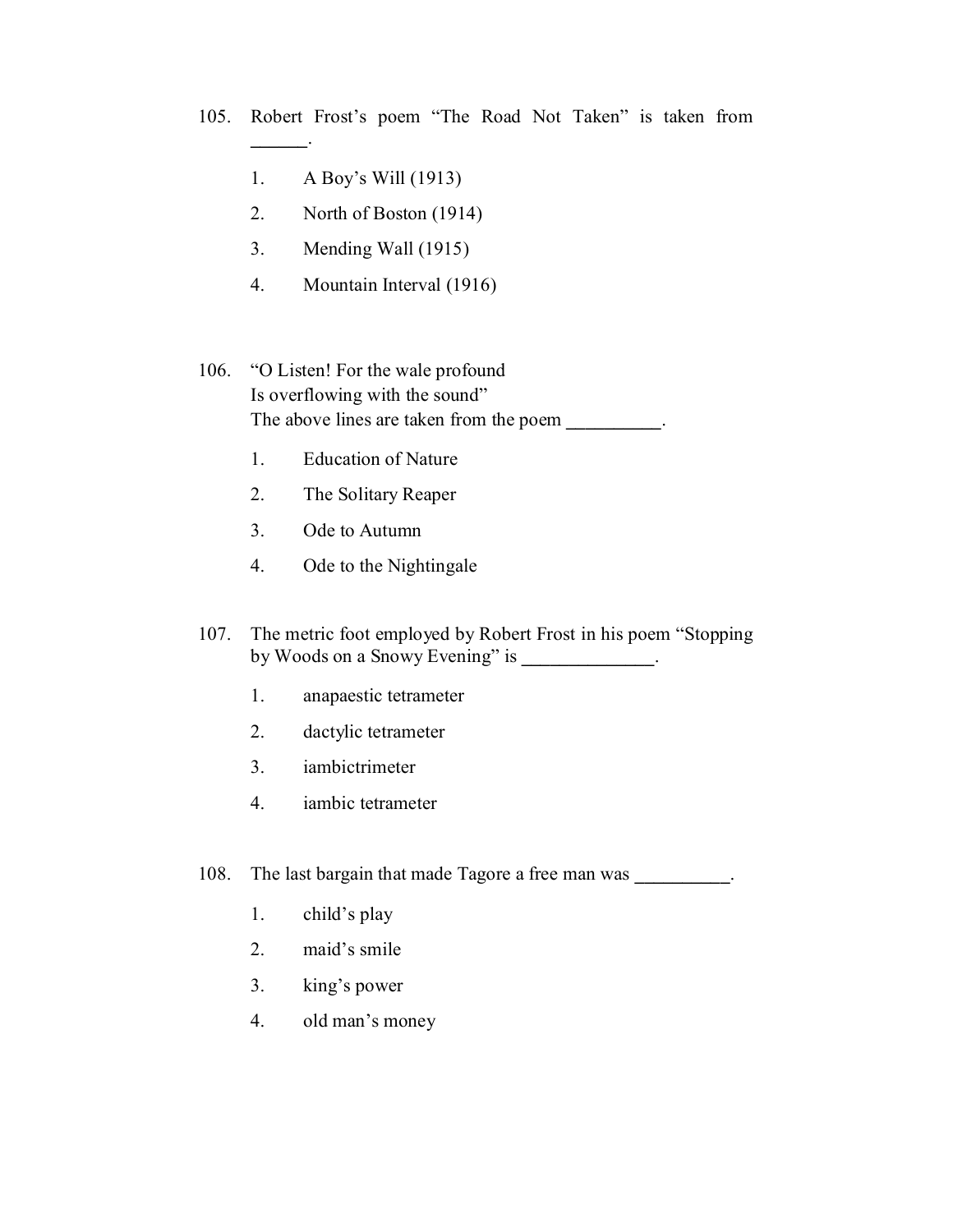- 109. The Shakespeare's poem "Let Me Not To The Marriage of True Minds" is **\_\_\_\_\_\_**.
	- 1. Sonnet 73
	- 2. Sonnet 130
	- 3. Sonnet 116
	- 4. Sonnet 29
- 110. The rhythmic minimal pair in the first two lines of the poem "Bangle Sellers" by Sarojini Naidu is **\_\_\_\_\_\_\_\_\_\_**.
	- 1. lives wives
	- 2.  $right light$
	- $3.$  wrist mist
	- 4. bear fair
- 111. According to Francis Bacon, the chief use of studies for ornament is seen in **\_\_\_\_\_\_\_\_\_\_\_**.
	- 1. privateness
	- 2. discourse
	- 3. retiring
	- 4. disposition of business
- 112. In his short story "Dream Children A Reverie", Lamb tells his children about their great-grandmother **\_\_\_\_\_\_\_\_\_\_\_\_\_**.
	- 1. Alice
	- 2. Field
	- 3. Ann
	- 4. Bennet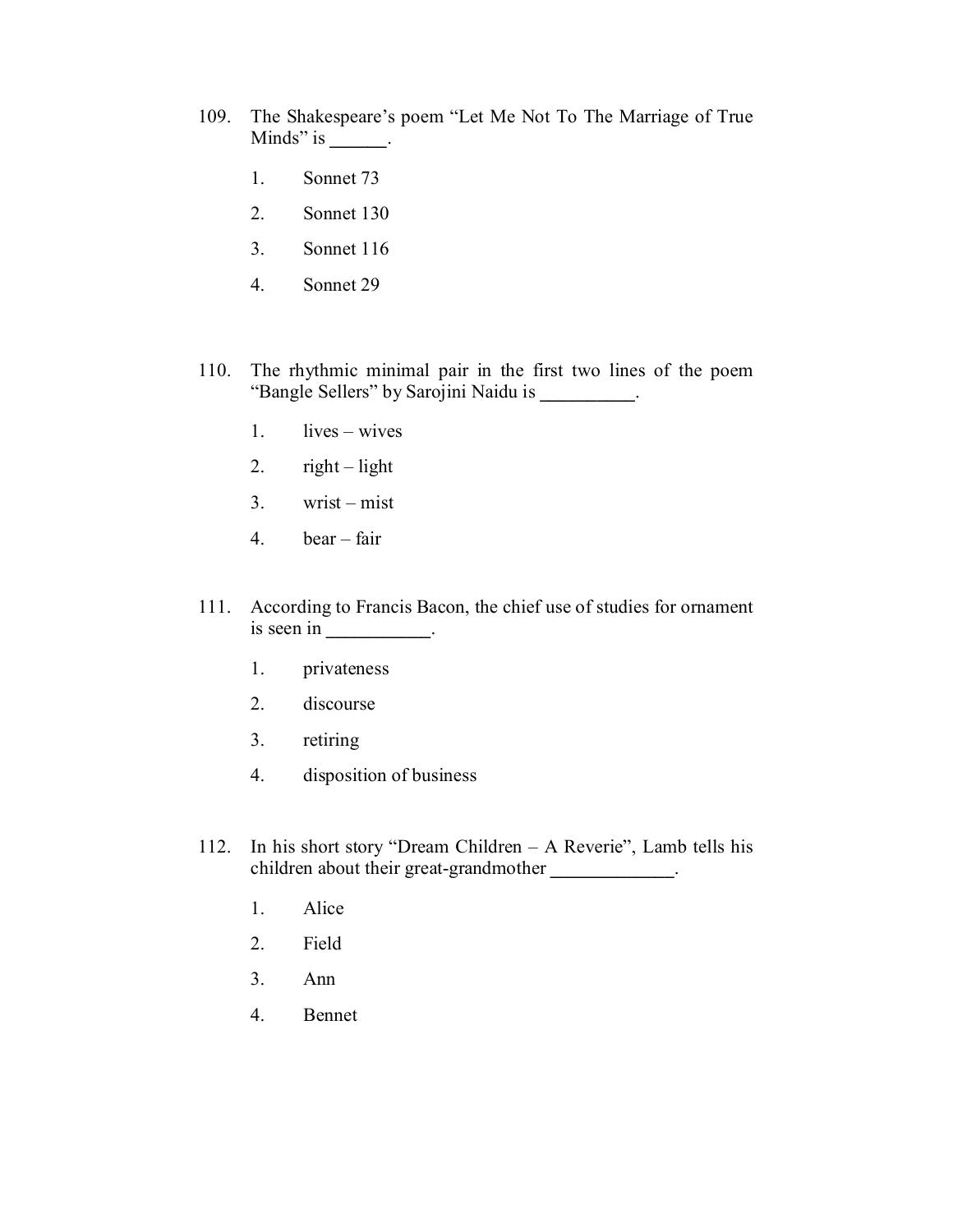113. "The Nightingale and the Rose" is poignant story about the

1. theme of hatred

**\_\_\_\_\_\_\_\_\_**.

- 2. theme of tragedy
- 3. theme of love
- 4. theme of sacrifice
- 114. The essay 'How to live to be 200' is taken from the collection of essays titled **\_\_\_\_\_\_\_\_\_\_\_**.
	- 1. Literary Lapses
	- 2. Literary Criticism
	- 3. Spoon Feeding
	- 4. Literary Essays
- 115. In 'The Conjuror's Revenge' by Stephen Leacock, the trick performed first is **\_\_\_\_\_\_\_\_\_\_\_\_**.
	- 1. a bowl of goldfish out of empty cloth
	- 2. joiningHindostanee rings
	- 3. extracting 17 eggs from a hat
	- 4. punching holes to a hand kerchief
- 116. E.V. Lucas is known for his essays and books about **\_\_\_\_\_\_\_\_\_**.
	- 1. England and travel
	- 2. London and travel
	- 3. Europe and travel
	- 4. Asia and travel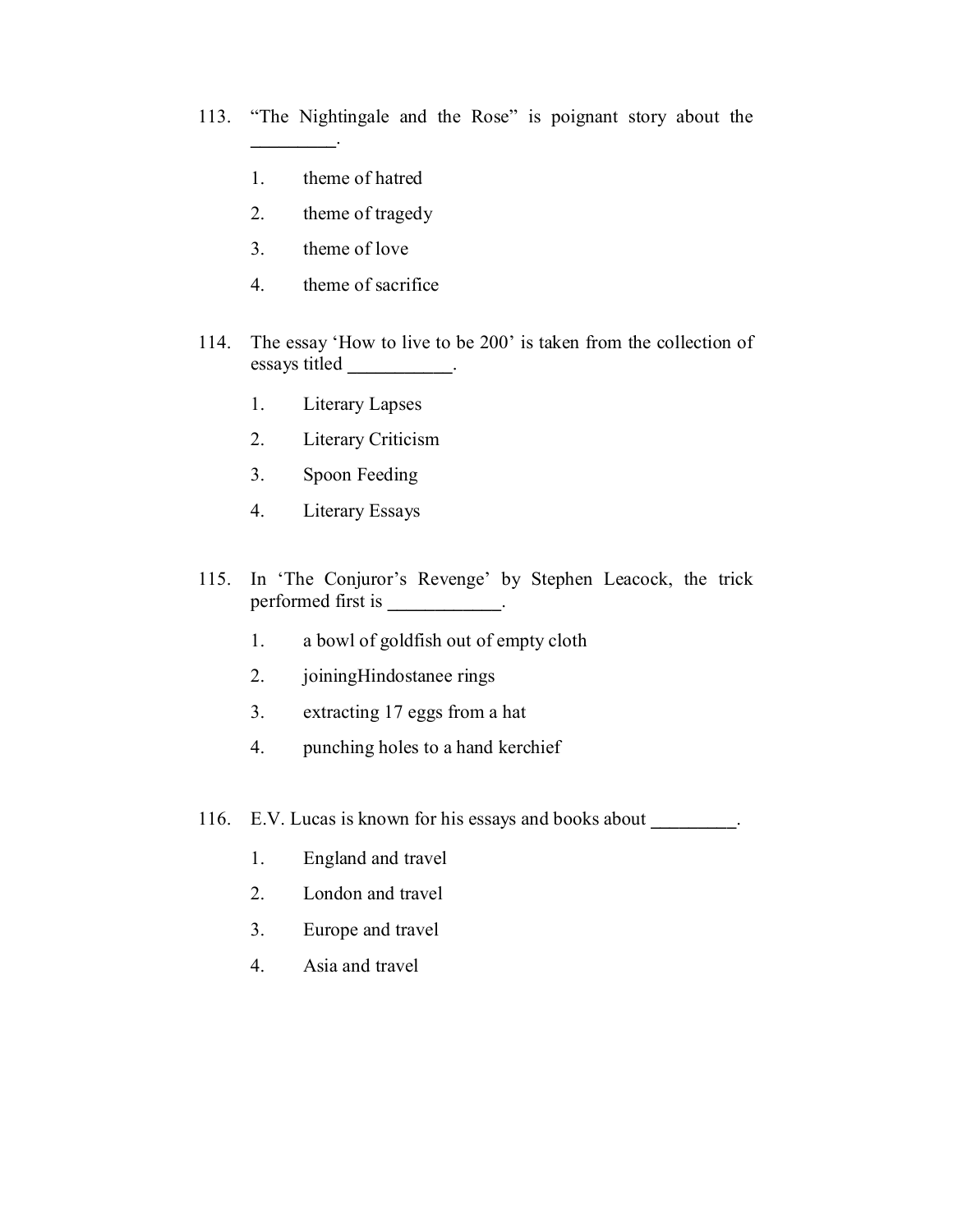117. The story "After Twenty Years" begins at **\_\_\_\_\_\_\_\_\_**.

- 1. 10 o' clock at night
- 2. 10 O' clock in the morning
- 3. 12 noon
- 4. 11 O' clock in the morning
- 118. According to Isaac Assimov, the hallmark of human intelligence is **\_\_\_\_\_\_\_\_\_\_\_\_\_**.
	- 1. mechanical
	- 2. routine
	- 3. creativity
	- 4. critical
- 119. "Hands do speak in customary process" is the basic truth explored by \_\_\_\_\_\_\_\_\_\_\_.
	- 1. Ruskin
	- 2. Lucas
	- 3. Orwell
	- 4. Gardiner
- 120. A silent and hard-working picture frame maker in the essay 'The Gold Frame' is \_\_\_\_\_\_\_\_\_\_\_.
	- 1. Datta
	- 2. Mona
	- 3. Laxman
	- 4. Narayan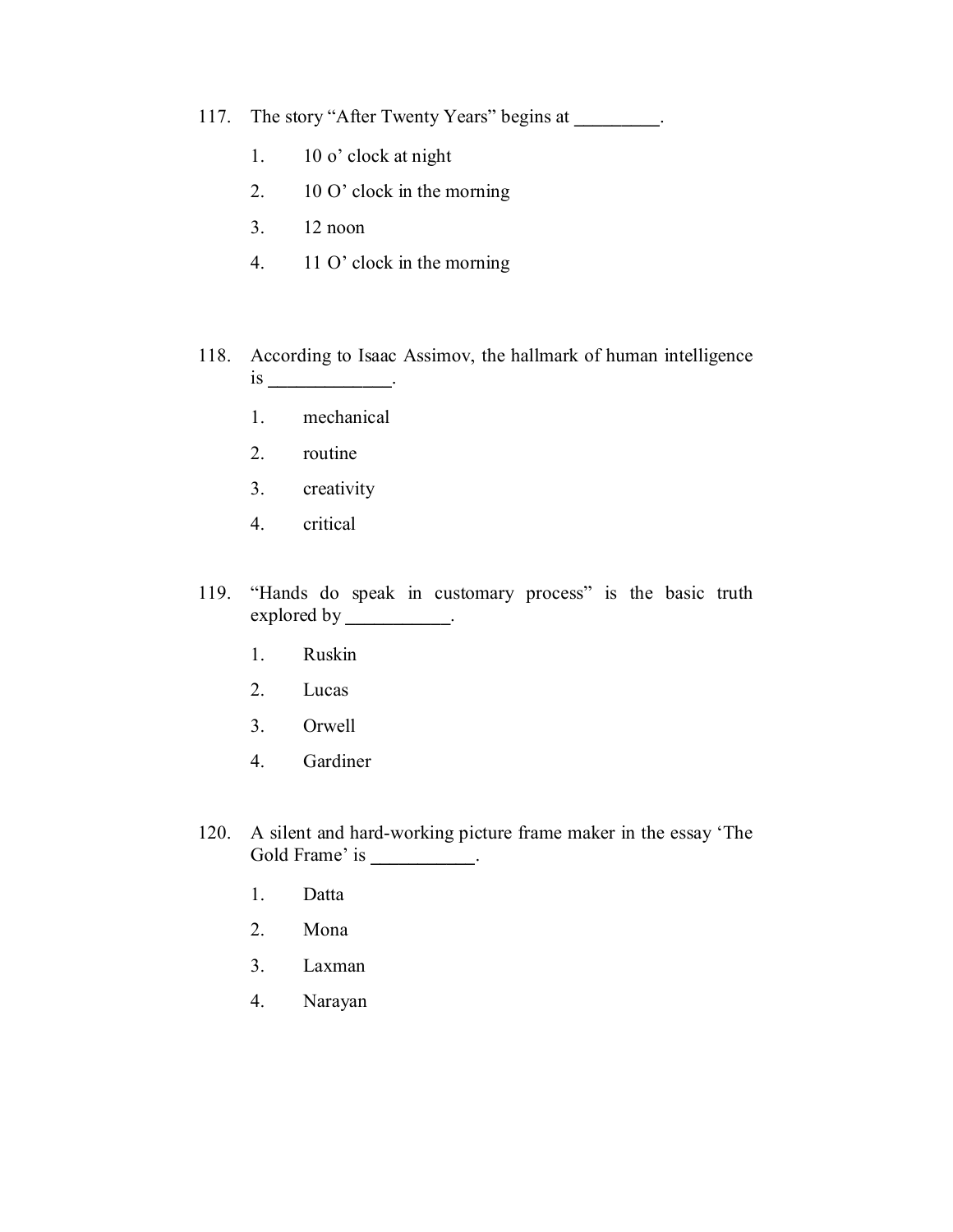- 121. "How far is the River" is Ruskin Bond's reflection on the psychology of a **\_\_\_\_\_\_\_\_\_\_\_\_**.
	- 1. common man
	- 2. 12-year-old boy
	- 3. 25-year-old woman
	- 4. married couple
- 122. The novel, by R.K. Narayan, that won the SahityaAkademi prize in 1960 is **\_\_\_\_\_\_\_\_\_\_\_**.
	- 1. The Man-Eater of Malgudi
	- 2. The Guide
	- 3. Swami and Friends
	- 4. The English Teacher
- 123. In the novel 'Pride and Prejudice' by Jane Austen, the Bennet girls have beauty and **.** 
	- 1. pride
	- 2. charm
	- 3. intelligence
	- 4. fame

124. Nehru was much ashamed of India's **\_\_\_\_\_\_\_\_\_\_\_\_**.

- 1. faith
- 2. poverty
- 3. untouchability
- 4. ignorance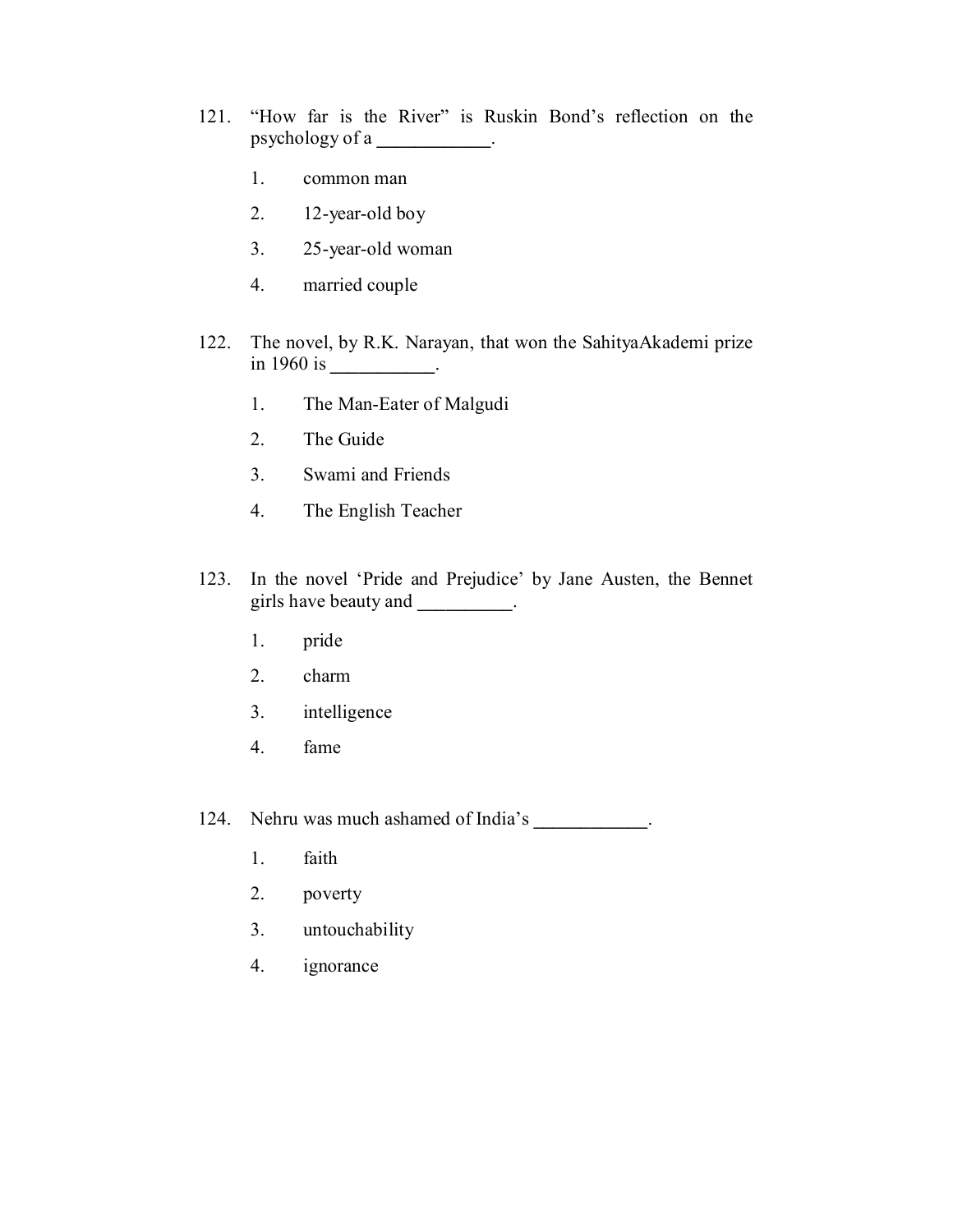- 125. Next Sunday, a collection of weekly essays by R.K. Narayan, was published in \_\_\_\_\_\_\_\_\_\_\_\_\_.
	- 1. 1959
	- 2. 1960
	- 3. 1962
	- 4. 1963
- 126. The play 'The Tempest' by Shakespeare deals with the theme of
	- 1. slavery

**\_\_\_\_\_\_\_\_\_\_\_\_\_**.

- 2. hatred
- 3. forgiveness
- 4. happiness

127. What brings back Ferdinand to Miranda ?

- 1. Spirit
- 2. Wind
- 3. Prospero
- 4. Shipwreck
- 128. To Lady Macbeth, **\_\_\_\_\_\_\_\_\_\_\_** is the symbol of the ultimate earthly ambition.
	- 1. Crown
	- 2. Thrown
	- 3. Gold
	- 4. Palace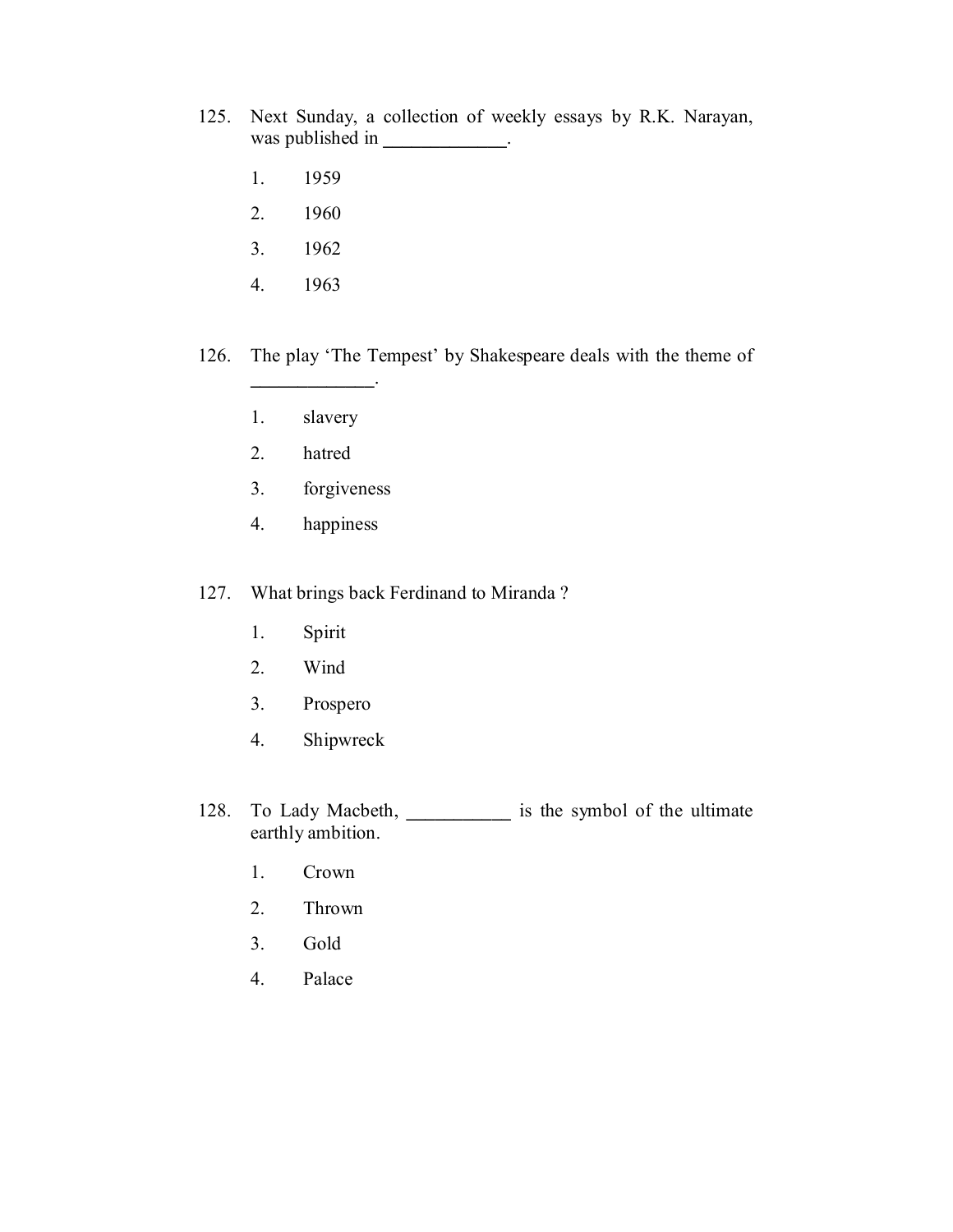- 129. "Will all great Neptune's ocean wash this blood clean from my hand?" is said by **\_\_\_\_\_\_\_\_\_\_\_\_\_**.
	- 1. Macbeth
	- 2. Lady Macbeth
	- 3. Duncan
	- 4. Banquo
- 130. An excellent introduction to the historical plays by William Shakespeare is **\_\_\_\_\_\_\_\_\_\_\_\_\_\_**.
	- 1. Henry-IV
	- 2. Henry-V
	- 3. Richard-III
	- 4. Julius Caesar
- 131. 'Julius Caesar' by Shakespeare is a tragedy that explores the relation between **\_\_\_\_\_\_\_\_\_\_\_\_**.
	- 1. personal morality and political efficiency.
	- 2. personal morality and spiritual faith.
	- 3. personal mortality and political efficiency.
	- 4. personal mortality and spiritual faith.
- 132. The poetic tragedy, reworked of a melodramatic Senecan revenge play by Shakespeare, is **\_\_\_\_\_\_\_\_\_\_\_\_**.
	- 1. Macbeth
	- 2. King Lear
	- 3. Hamlet
	- 4. Julius Caesar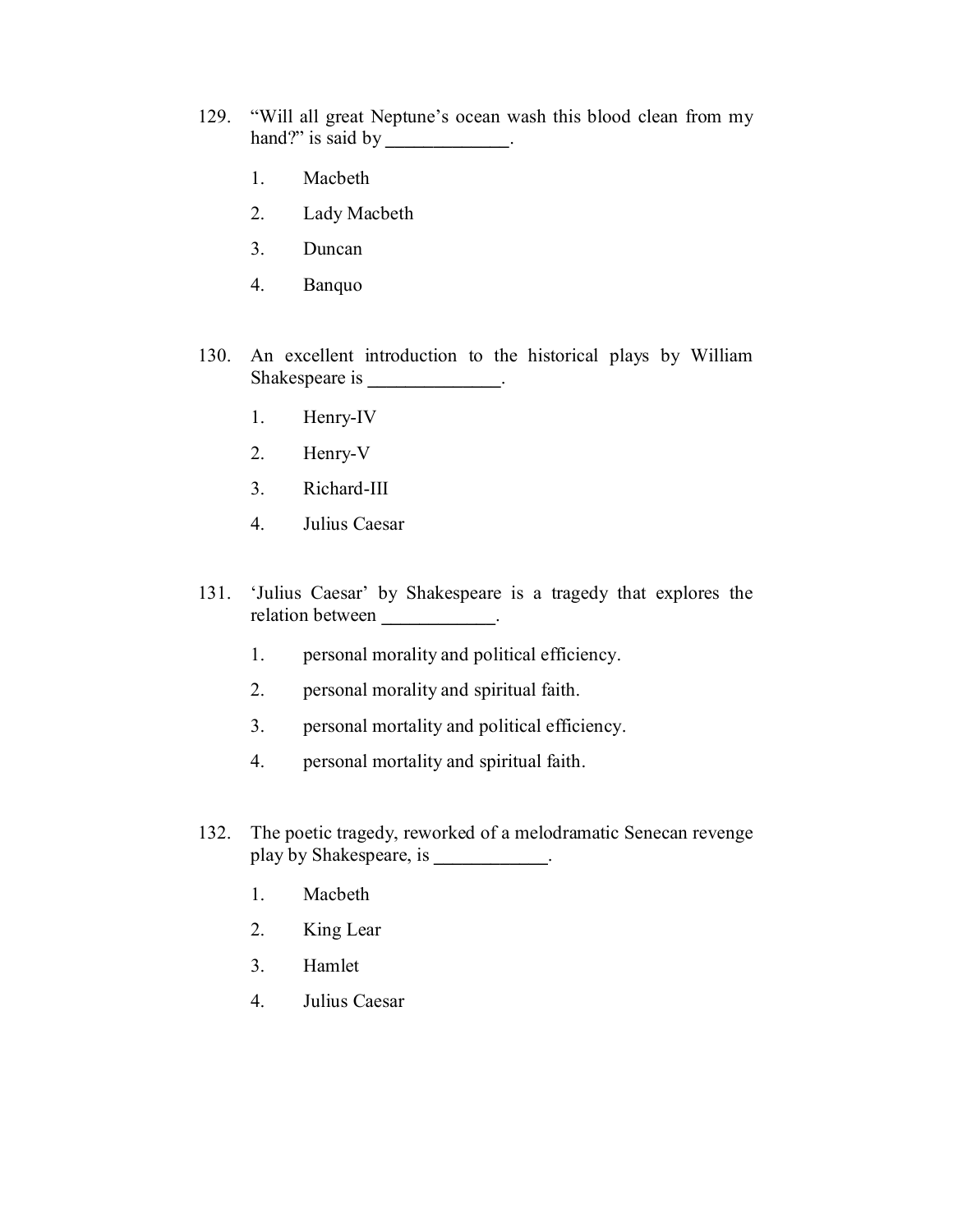133. Shakespearean 'Gertrude' is the queen of **\_\_\_\_\_\_\_\_\_\_\_\_\_**.

- 1. England
- 2. Denmark
- 3. Venice
- 4. France

134. 'Mother's Day' by J.B. Priestley is **\_\_\_\_\_\_\_\_\_\_**.

- 1. a dramatic monologue
- 2. one-act play
- 3. three-act play
- 4. a short story
- 135. In J.B. Priestley's 'Mother's Day', George Pearson is the husband of **\_\_\_\_\_\_\_\_\_\_\_**.
	- 1. Doris
	- 2. Annie
	- 3. Cyril
	- 4. Fitzgerald

136. The play 'Refund' is a satire on **\_\_\_\_\_\_\_\_\_\_\_**.

- 1. the caste system
- 2. the society
- 3. the education system
- 4. trade and commerce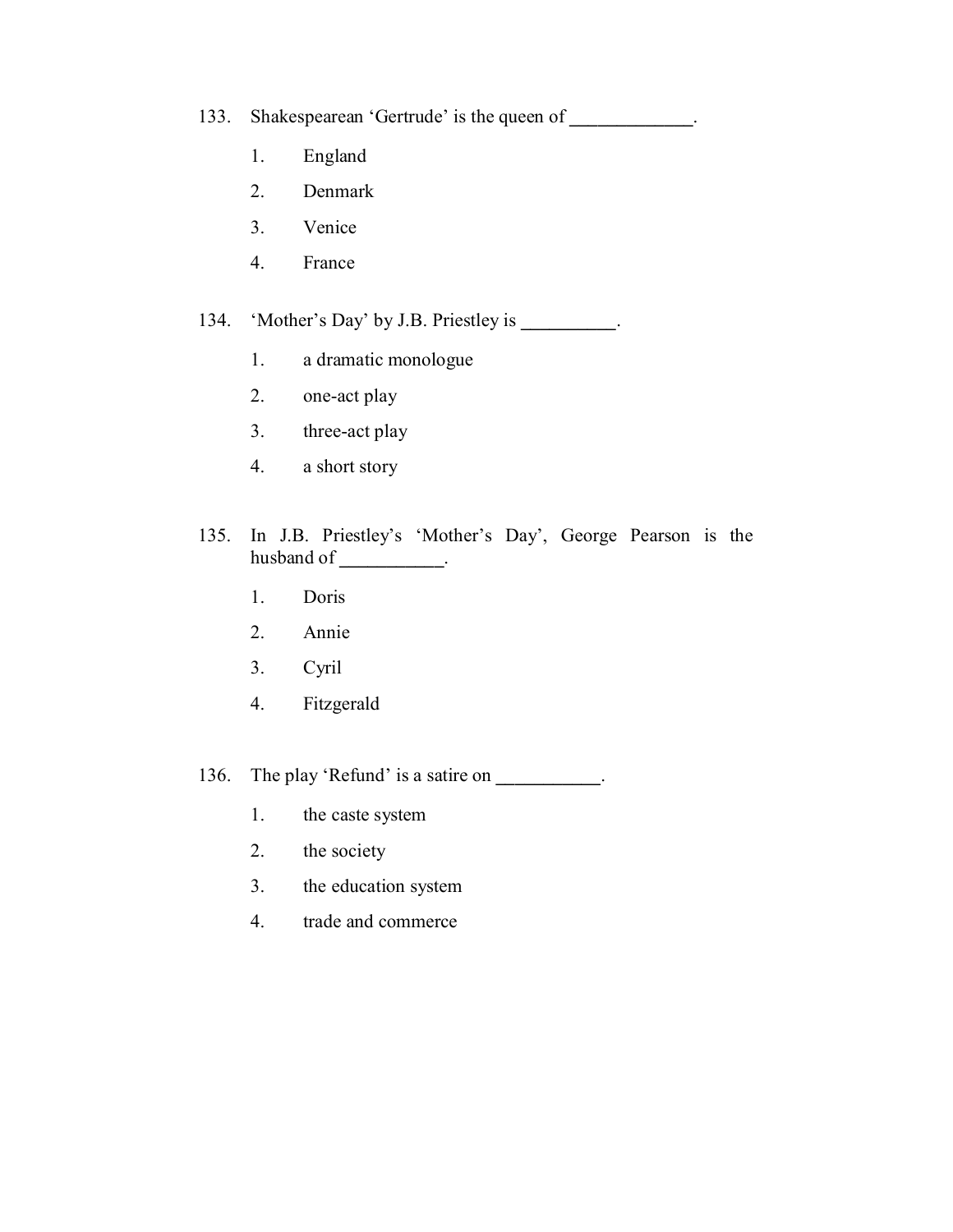137. Fritz Karinthy is a **\_\_\_\_\_\_\_\_\_\_\_\_\_\_\_**.

- 1. Russian
- 2. German
- 3. Bulgarian
- 4. Hungarian
- 138. The American playwright who adapted Karinthy's 'Refund' is
	- 1. Percival Wilde
	- 2. Hawthron

**\_\_\_\_\_\_\_\_\_\_\_**.

- 3. Arthur Miller
- 4. Engene O'Neill
- 139. The story of Hamlet as a tale of Amleth is originated in
	- 1. Greek

**\_\_\_\_\_\_\_\_**.

- 2. Scandinavia
- 3. Latin
- 4. Spanish
- 140. "Took pains to make thee speak, taught thee each hour One thing or the other : when thow didst not, savage!! are the words said by **\_\_\_\_\_\_\_\_\_\_**.
	- 1. Prospero to Miranda
	- 2. Prospero to Ariel
	- 3. Prospero to Ferdinand
	- 4. Prospero to Caliban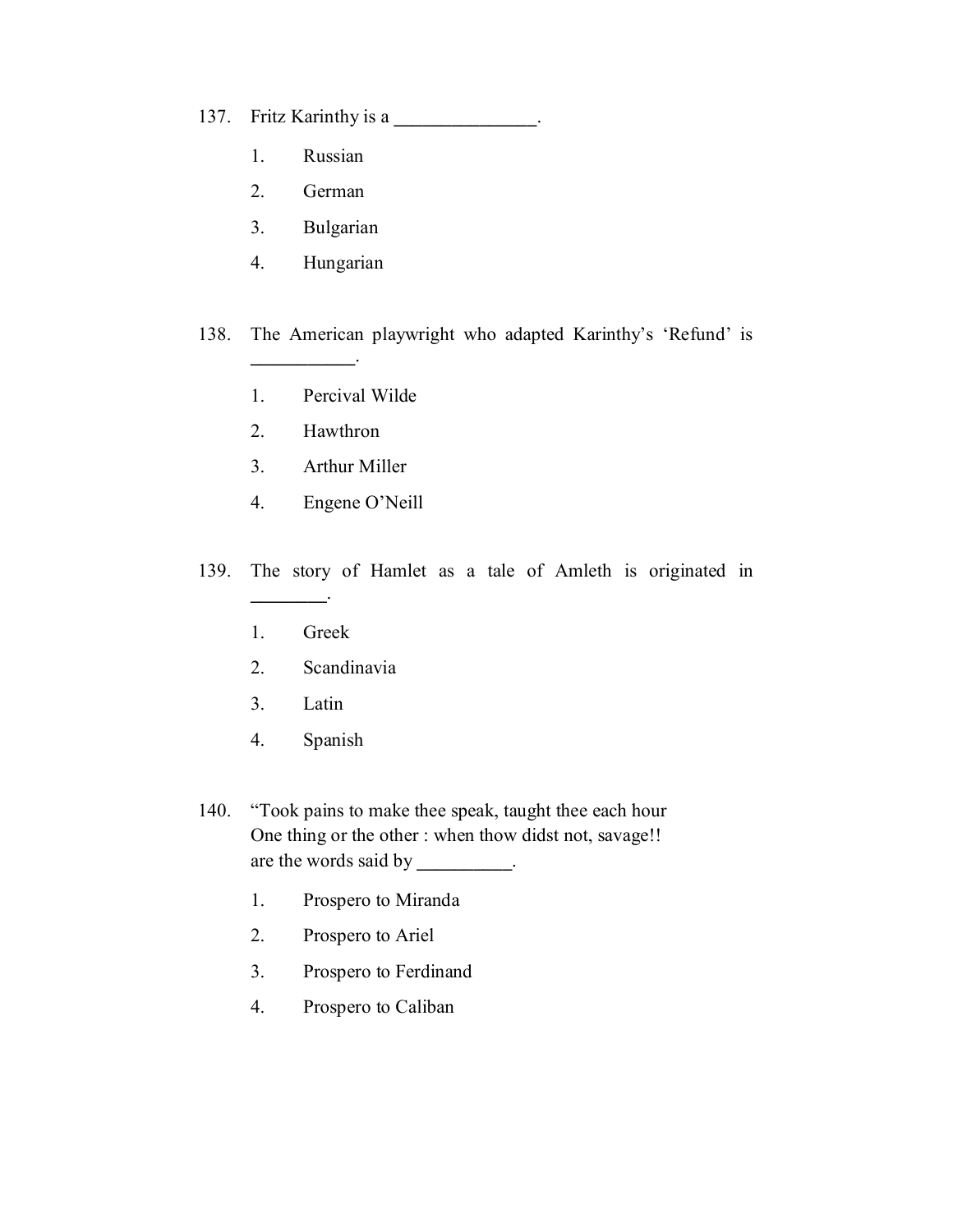- 141. Arnold's 'The Study of Poetry' was published in the year
	- 1. 1879

**\_\_\_\_\_\_\_**.

- 2. 1882
- 3. 1875
- 4. 1880
- 142. According to Mathew Arnold, Poetry's high function is actually to replace **\_\_\_\_\_\_\_\_\_\_\_\_\_**.
	- 1. Literature and religion
	- 2. Literature and philosophy
	- 3. Art and culture
	- 4. Religion and philosophy

143. Arnold suggests that our estimate of poetry is **\_\_\_\_\_\_\_\_\_\_\_**.

- 1. religious
- 2. historical
- 3. real
- 4. personal
- 144. Arnold believes that poetry attaches its emotion to **\_\_\_\_\_\_\_\_\_**.
	- 1. religion
	- 2. the idea
	- 3. the theme
	- 4. philosophy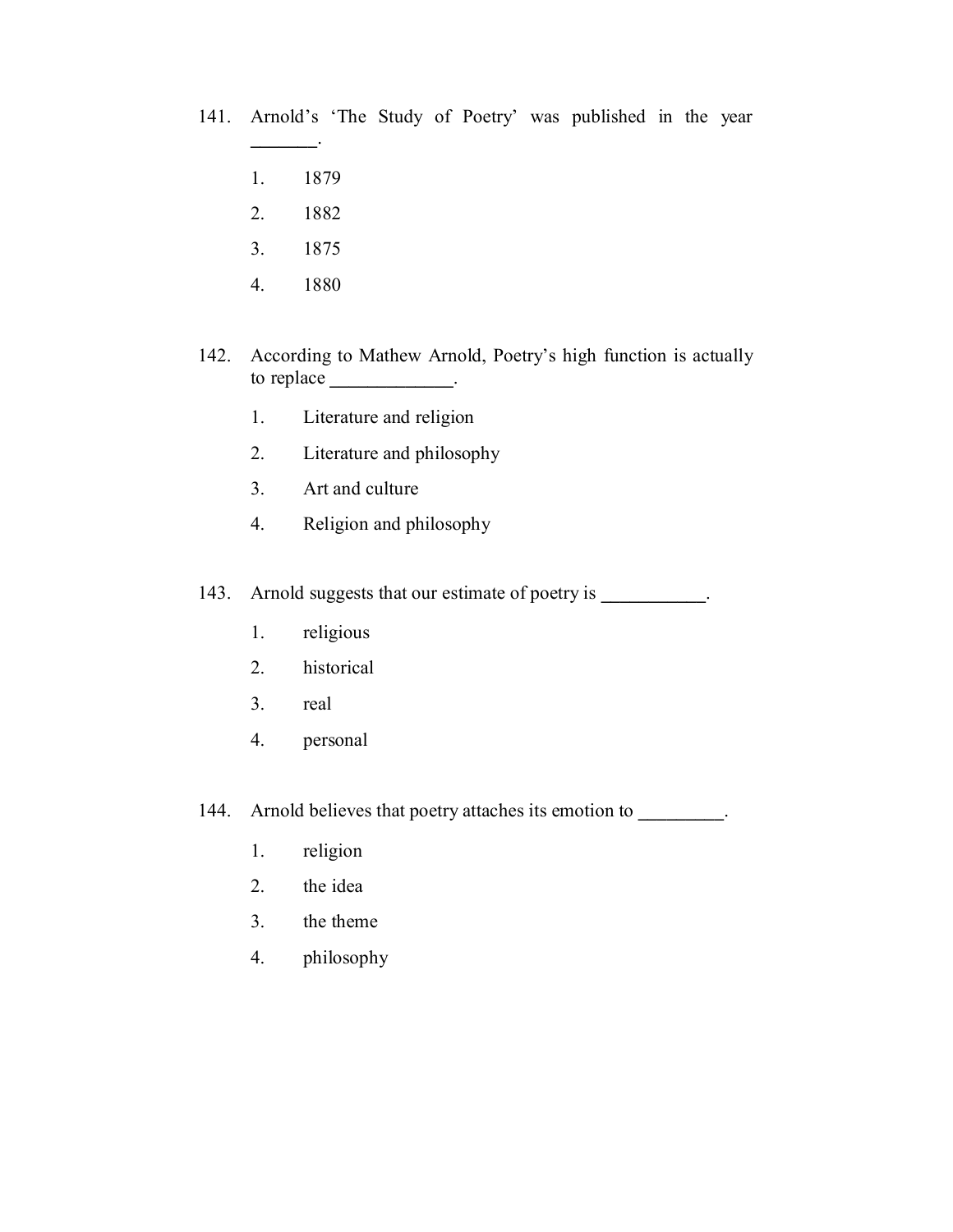145. Science, Mathew Arnold says, will appear incomplete without

- 1. literature
- 2. poetry

**\_\_\_\_\_\_\_\_\_**.

- 3. religion
- 4. philosophy
- 146. According to Arnold, the needful qualities of a fit prose are **\_\_\_\_\_\_**.
	- 1. regularity, unity, uniformity and balance.
	- 2. regularity, unity, uniformity and balance.
	- 3. regularity, uniformity, precision and balance.
	- 4. unity, uniformity, precision and balance.
- 147. The best poetry, Arnold says, will be found to have a power of
	- 1. forming, sustaining, and delighting
	- 2. rhyme, meter, and diction
	- 3. theme, rhyme, and delight
	- 4. history, diction, and religion

148. Arnold says, let us explode a poet if he is a **\_\_\_\_\_\_\_\_\_\_** classic.

1. dubious

**\_\_\_\_\_\_\_\_\_\_**.

- 2. false
- 3. hypocratical
- 4. true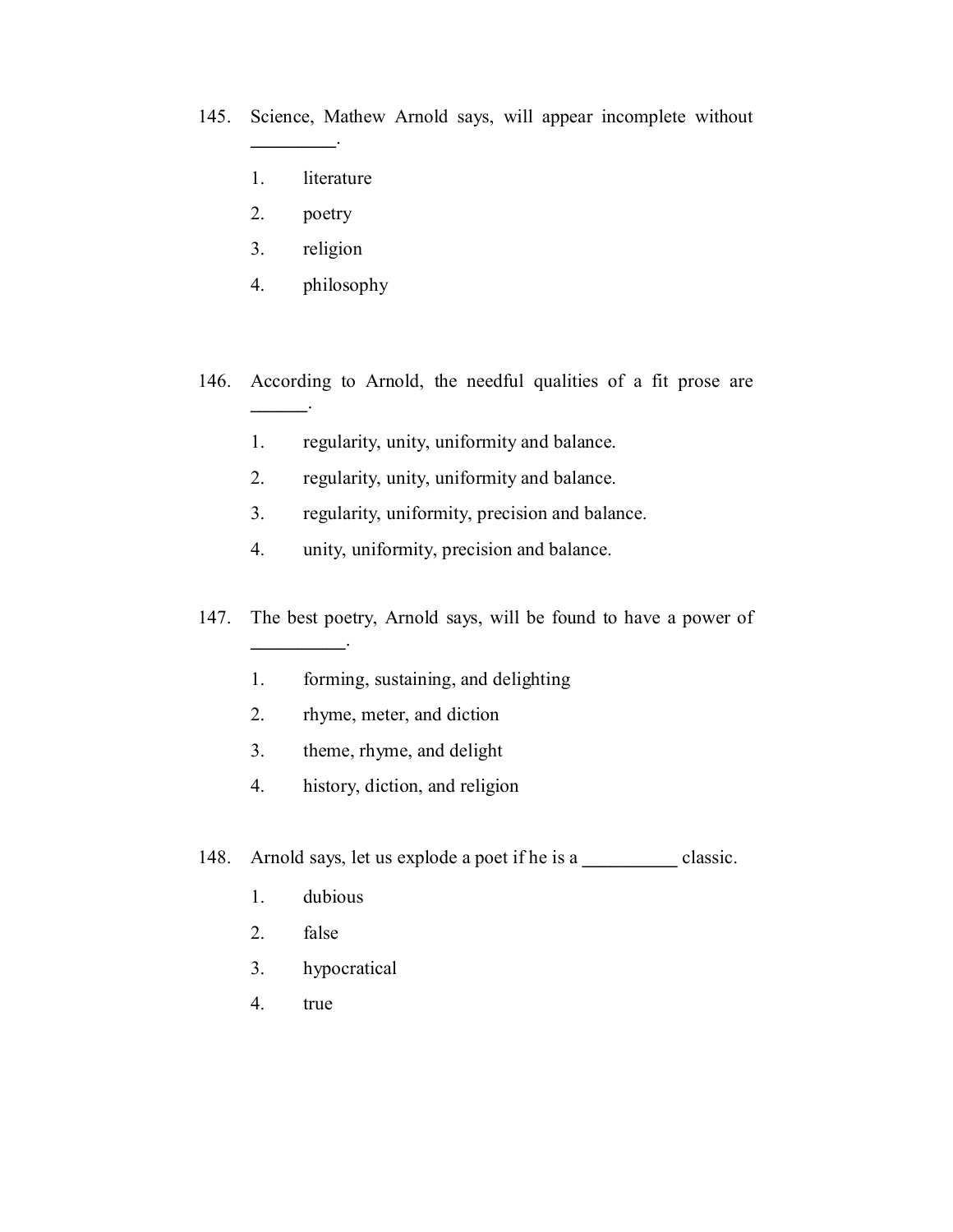- 149. For T.S. Eliot, the function of criticism seems to be essentially a problem of **\_\_\_\_\_\_\_\_\_**.
	- 1. action
	- 2. order
	- 3. words
	- 4. verse

**\_\_\_\_\_\_\_**.

- 150. T.S. Eliot does not agree with Mr. Murry's formulation of
	- 1. Classicism and Poetry
	- 2. Romanticism and Poetry
	- 3. Classicism and Romanticism
	- 4. Romanticism and imagination
- 151. T.S. Eliot states that the English writer, the English divine and the English statesman inherit only **\_\_\_\_\_\_\_\_\_\_**.
	- 1. rules

**\_\_\_**.

- 2. statutes
- 3. principles
- 4. inner voice
- 152. To T.S. Eliot's mind, the French in the year 1600 had already a
	- 1. more mature poetry
	- 2. more mature prose
	- 3. more mature drama
	- 4. unique literature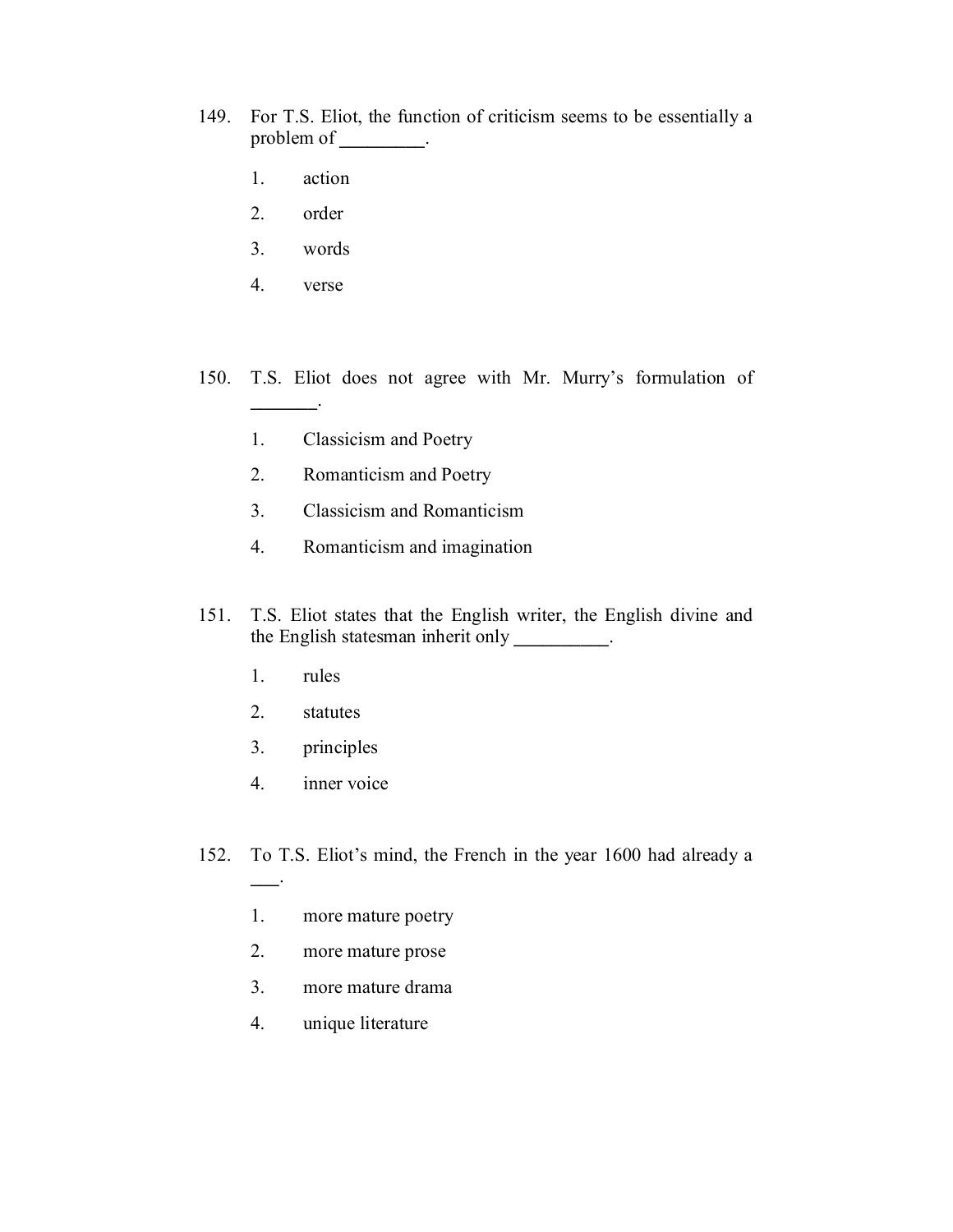- 153. The name T.S. Eliot gives to the 'Inner Voice' is **\_\_\_\_\_\_\_\_**.
	- 1. Baal
	- 2. Clutton
	- 3. Mockery
	- 4. Whiggery
- 154. Some creative writers, T.S. Eliot says, are superior to others because their **\_\_\_\_\_\_\_\_\_** faculty is superior.
	- 1. critical
	- 2. imaginary
	- 3. sensuary
	- 4. mental
- 155. In 'Function of Criticism', T.S. Eliot has not defined **\_\_\_\_\_\_\_**.
	- 1. verse
	- 2. reality and truth
	- 3. verse and diction
	- 4. diction in truth

#### **[156-158] Read the following passage and answer the questions that follow it.**

I have, in the abstract, no disrespect for Jews. They are a piece of stubborn antiquity, compared with which Stonehenge is in its nonage. They date beyond the pyramids. But I should not care to be in habits of familiar intercourse with any of that nation. I confess that I have not the nerves to enter their synagogues. Old prejudices cling about me. Centuries of injury, contempt, and hate, on the one side, – of cloaked revenge dissimulation and hate, on the other, between our and their fathers, must and ought to affect the blood of the children.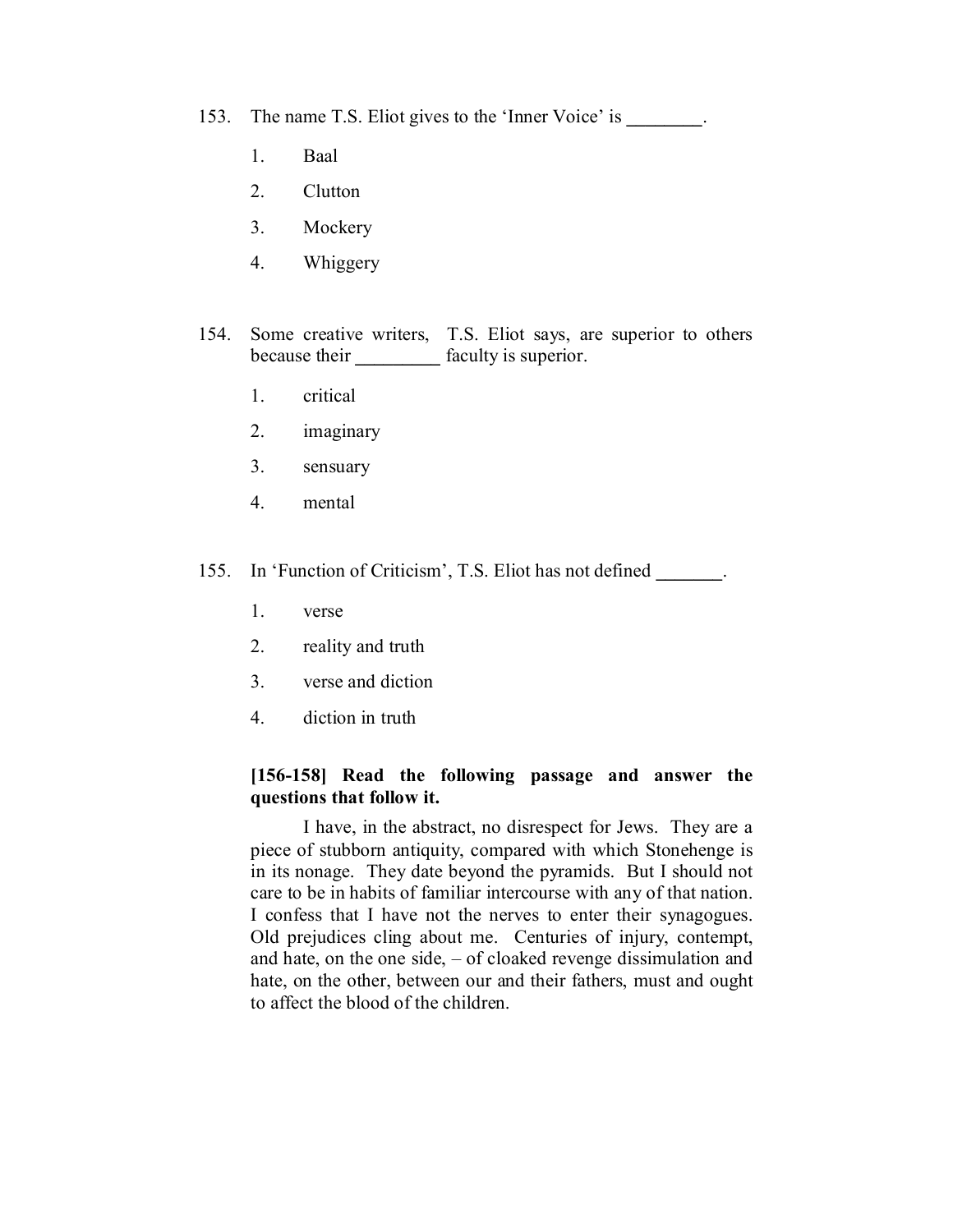156. The hatred between the author and the Jews seems to be

1. routine

**\_\_\_\_\_\_\_**.

- 2. historical
- 3. political
- 4. abstract
- 157. In ancient Jewish custom, 'Synagogue' refers to **\_\_\_\_\_\_\_\_**.
	- 1. knowledge centre
	- 2. worship centre
	- 3. education centre
	- 4. information centre
- 158. When the author says "I have not nerves….", What does he mean?
	- 1. The author has no strength…
	- 2. The author has no interest…
	- 3. The author has no courage…
	- 4. The author has no chances…

#### **Read the following passage and answer the question that follows it.**

A stout lady was walking with her basket down the middle of a street in a Petrograd to the great confusion of the traffic and with no small peril to herself. It was pointed out to her that the pavement was the place for foot-passengers, but she replied : 'I'm going to walk where I like'. We've got liberty now. It did not occur to the dear old lady that if liberty entitled the footpassengers to walk down the middle of the road, it also entitled the cab driver to drive on the pavement, and that the end of such liberty would be universal chaos.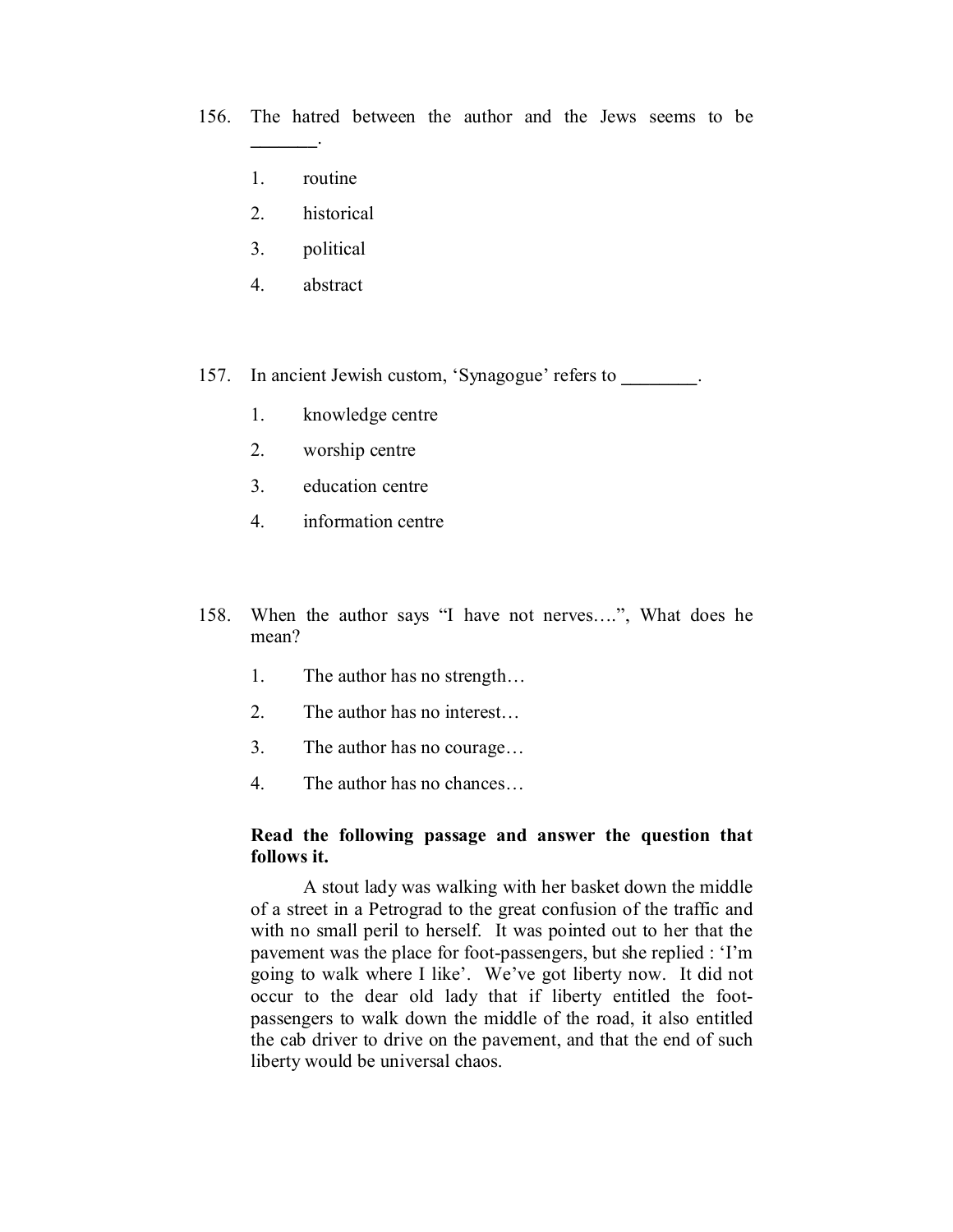- 159. What does the author want to tell us in the above passage ?
	- 1. Liberty is a personal choice.
	- 2. Liberty is to do what one likes.
	- 3. Liberty without a rule is chaotic.
	- 4. Liberty is peril-free.

## **Read the following poem and answer the question that follows it.**

 "Now it is time to remember the winter festivals Of the old world, and see their raftered halls Hung with hard holly; tongue's confusion; slow Beat of the heated blood in those great palaces Decked with the pale and sickled mistletoe; And voices dying when the blind bard rises Robed in his servitude, and the high harp Of sorrow sounding, stills those upturned faces.

160. The lines of the poem talk about **\_\_\_\_\_\_\_\_\_\_\_\_**.

- 1. the old age loneliness
- 2. temporary isolation
- 3. winter festivals
- 4. the old world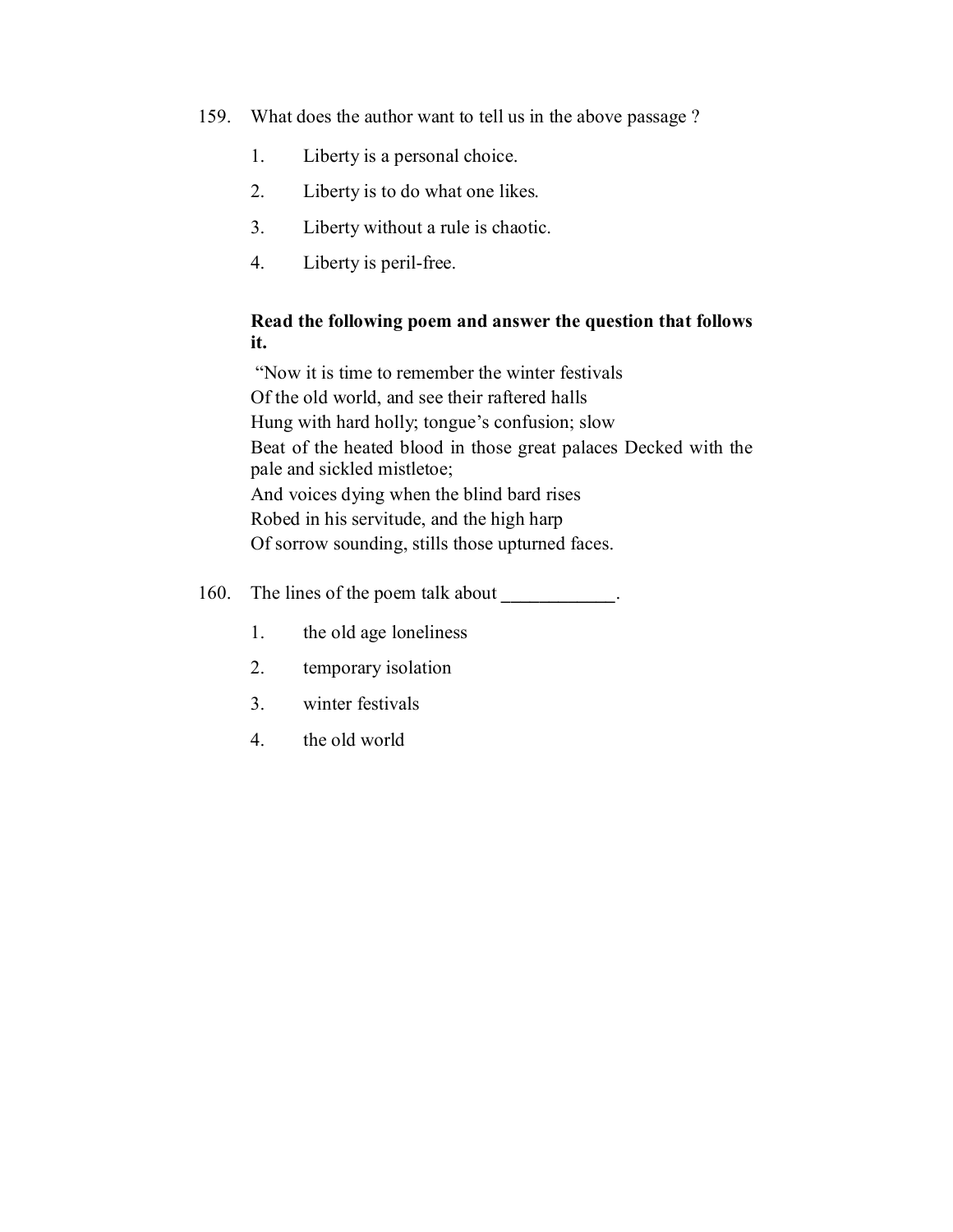### **METHODOLOGY**

- 161. Picking up a second language through exposure is called …
	- 1. competence
	- 2. learning
	- 3. acquisition
	- 4. performance
- 162. … controls how much input the learner converts to intake.
	- 1. Affective filter
	- 2. Natural route
	- 3. Aptitude
	- 4. learner intelligence
- 163. According to …, acquisition of a second language takes place when the learner is exposed to and understands language containing  $i = 1$ '
	- 1. Piaget
	- 2. Chomsky
	- 3. Vygotsky
	- 4. Krashen
- 164. Chunking and sequencing of input will be primarily found in textbooks that follow ... theory of learning.
	- 1. behavioural
	- 2. cognitive
	- 3. constructive
	- 4. natural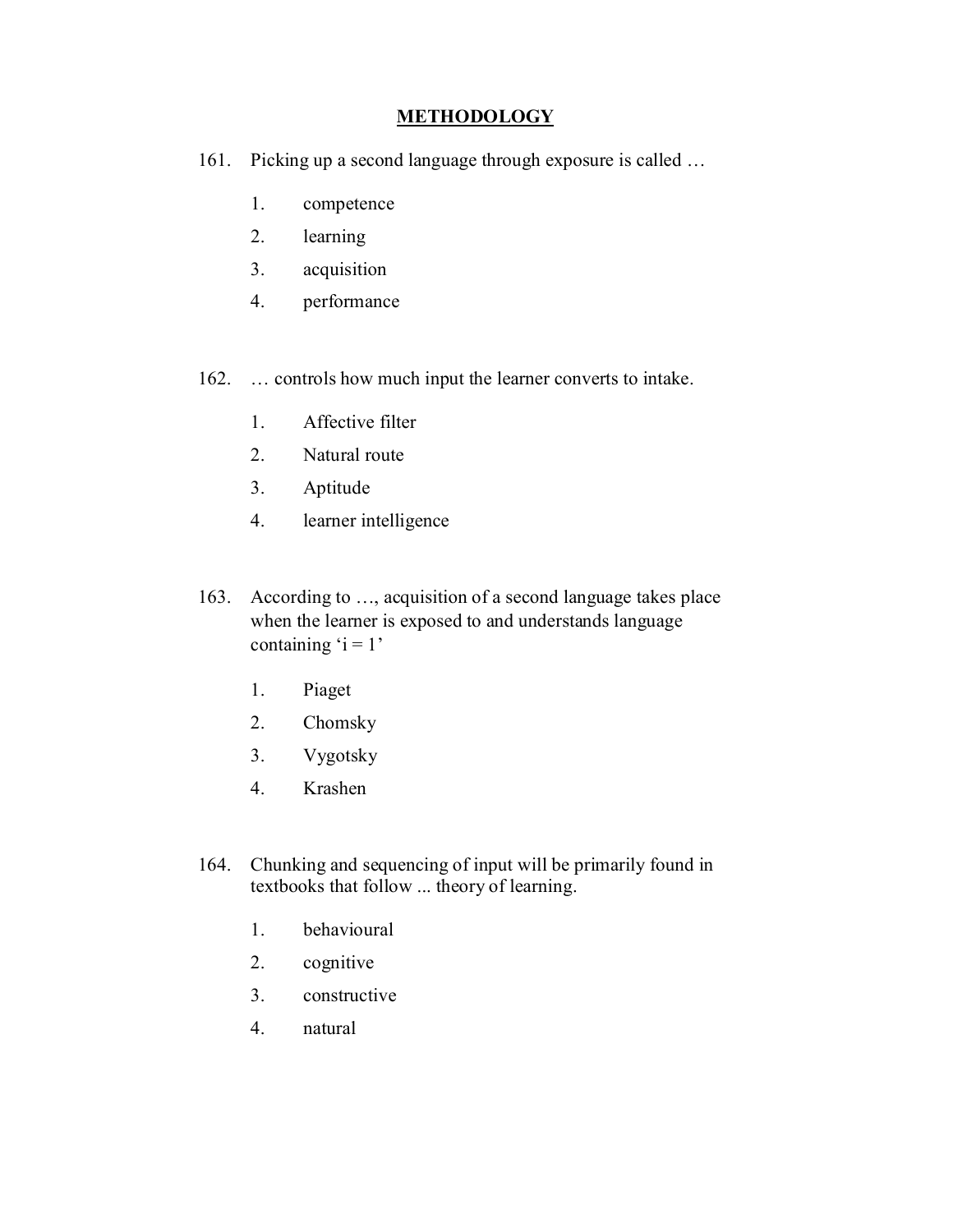- 165. Learner thoughts, beliefs, attitudes and values are considered important in ...
	- 1. behaviourism
	- 2. cognitivism
	- 3. constructivism
	- 4. value education
- 166. Giving students rules to practice, and designing activities that encourage conscious efforts to learn is called …
	- 1. formal instruction
	- 2. implicit instruction
	- 3. grammar teaching
	- 4. explicit instruction
- 167. While teaching functions of language which among the following may be least important?
	- 1. different functions of the same form
	- 2. how functions work in context
	- 3. contextual appropriacy of functions
	- 4. degree of formality of functions
- 168. Schema theory describes how new knowledge is acquired, processed and … to facilitate long term retention of knowledge.
	- 1. organized by the brain's structures
	- 2. integrated with existing knowledge
	- 3. comprehended to make sense of the world
	- 4. associated with real world tasks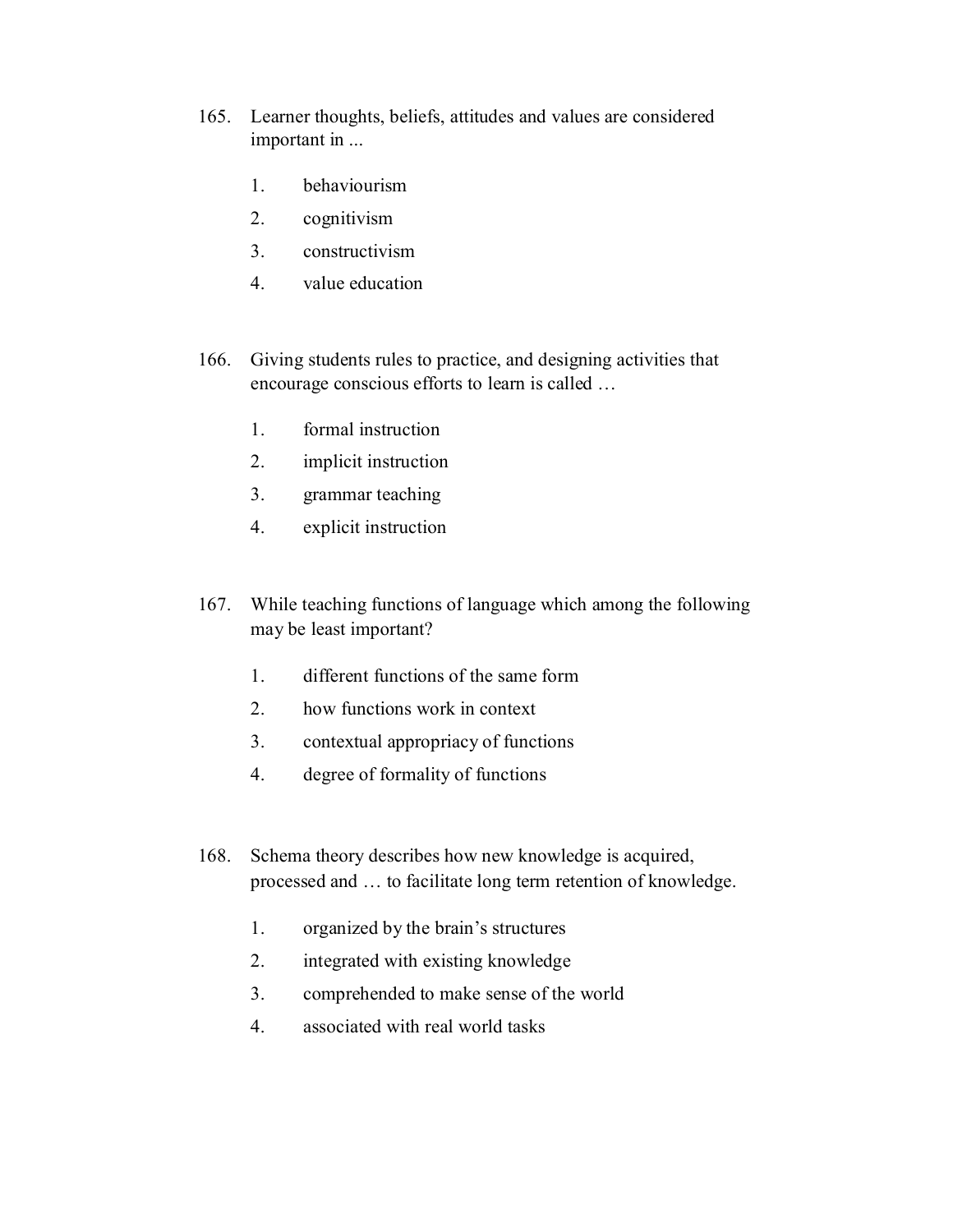- 169. Apprenticeships, modelling, and on-the-job-training are commonly found in a … classroom.
	- 1. behavioural
	- 2. cognitive
	- 3. constructive
	- 4. communal constructive
- 170. Which among the following cannot promote acquisition of a second language in a formal classroom?
	- 1. task-based learning
	- 2. content integrated language learning
	- 3. extensive reading activities
	- 4. post method condition
- 171. Use of realia helps …
	- 1. cater to a wider range of learner styles
	- 2. make classroom management easier
	- 3. manage young students better
	- 4. increase student involvement
- 172. Receptive skills are those used in …
	- 1. understanding or speaking
	- 2. reading or listening
	- 3. speaking or writing
	- 4. reading or writing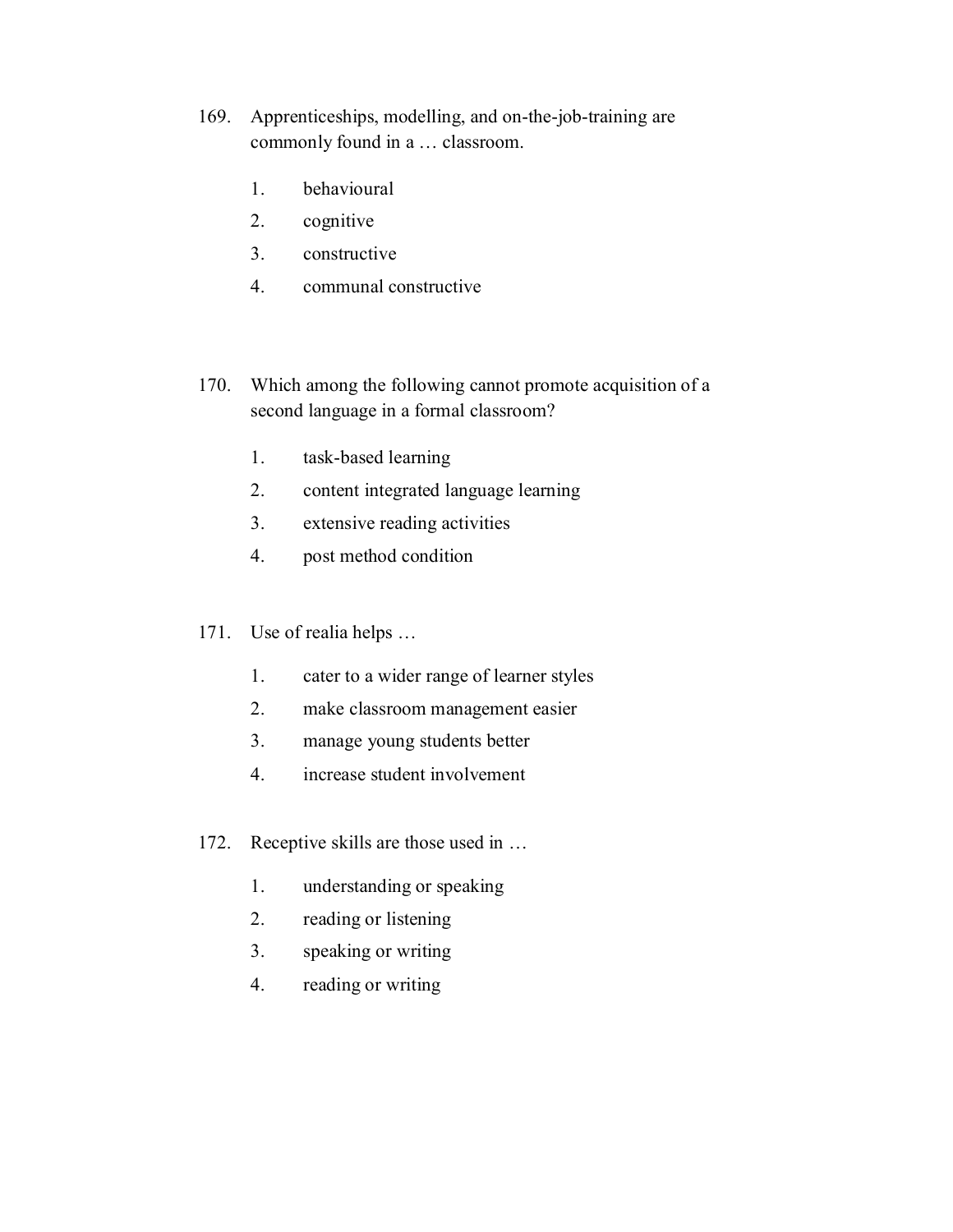- 173. Extrinsic motivation drives us to engage in a behaviour …
	- 1. we enjoy
	- 2. we find satisfying
	- 3. to get something in return
	- 4. to avoid something pleasant
- 174. Which among the following steps of a lesson allows activation of prior knowledge?
	- 1. Perspective
	- 2. Stimulation
	- 3. Instruction
	- 4. Participation
- 175. Evaluating lesson plan effectiveness at the end of a lesson will NOT help the teacher determine …
	- 1. what the students actually learned;
	- 2. effectiveness of tasks;
	- 3. changes to be made in teaching;
	- 4. students' levels of intelligence
- 176. Education for Sustainable Development by UNESCO advocates …
	- 1. using the right methodology in classes
	- 2. working towards getting every student employed
	- 3. transforming society by reorienting assessment
	- 4. teaching issues such as climate change and biodiversity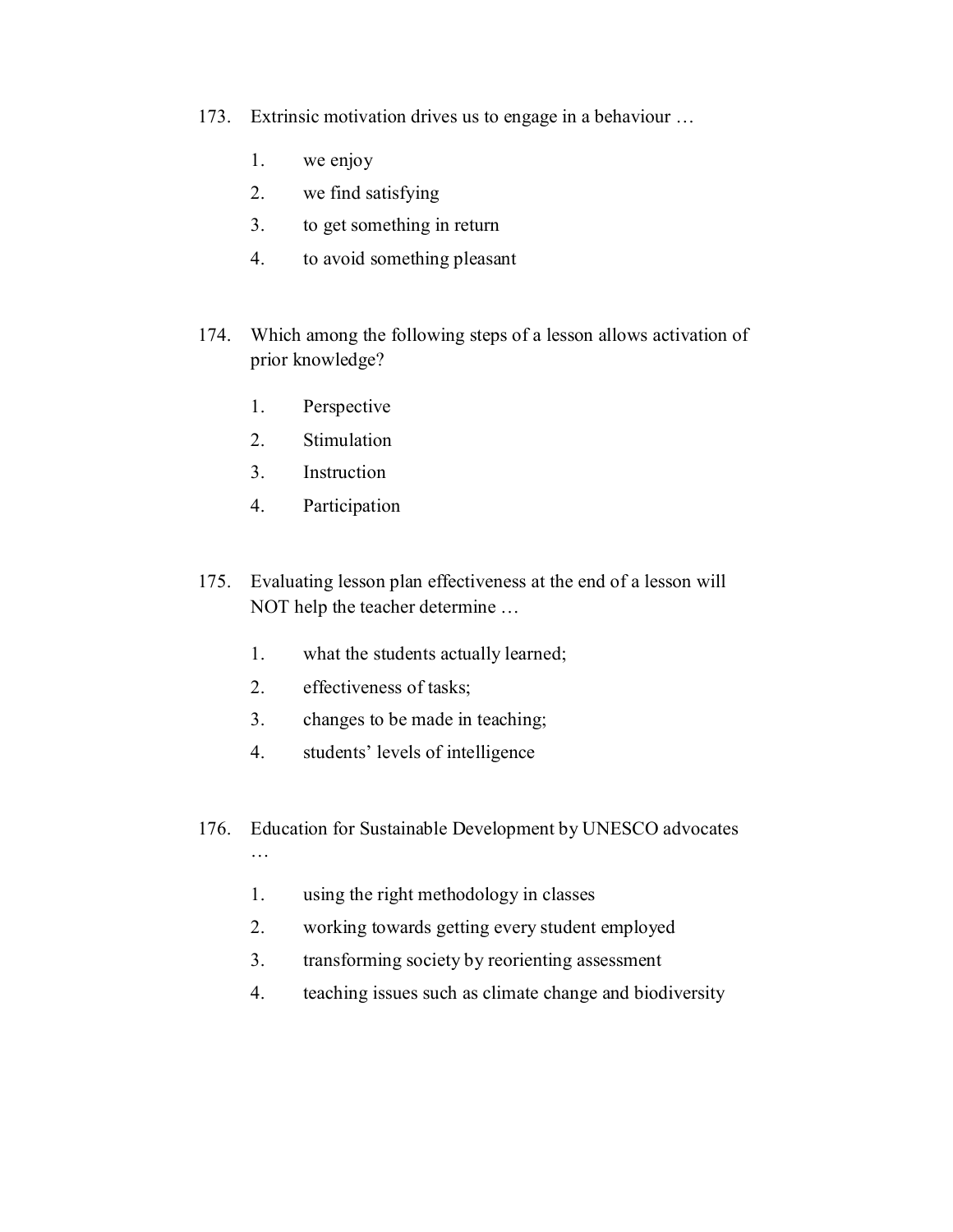- 177. Which among the following is NOT a feature of communicative language teaching?
	- 1. authentic topics
	- 2. information gap activities
	- 3. peer correction
	- 4. integrated skills
- 178. Inductive teaching in the TEFL classroom can be most closely equivalent to …
	- 1. critical learning
	- 2. discovery **teaching**
	- 3. **teacher-centred learning**
	- 4. **project based learning**
- 179. English is called lingua franca due to …
	- 1. the number of countries using it as their first language/ mother-tongue
	- 2. the number of countries implementing it as their official language
	- 3. the number of countries teaching it as a language in schools
	- 4. the number of countries depending on it for communication within the country
- 180. Detailed feedback to students is an essential feature of …
	- 1. assessment for learning
	- 2. summative evaluation
	- 3. termly evaluation
	- 4. assessment as learning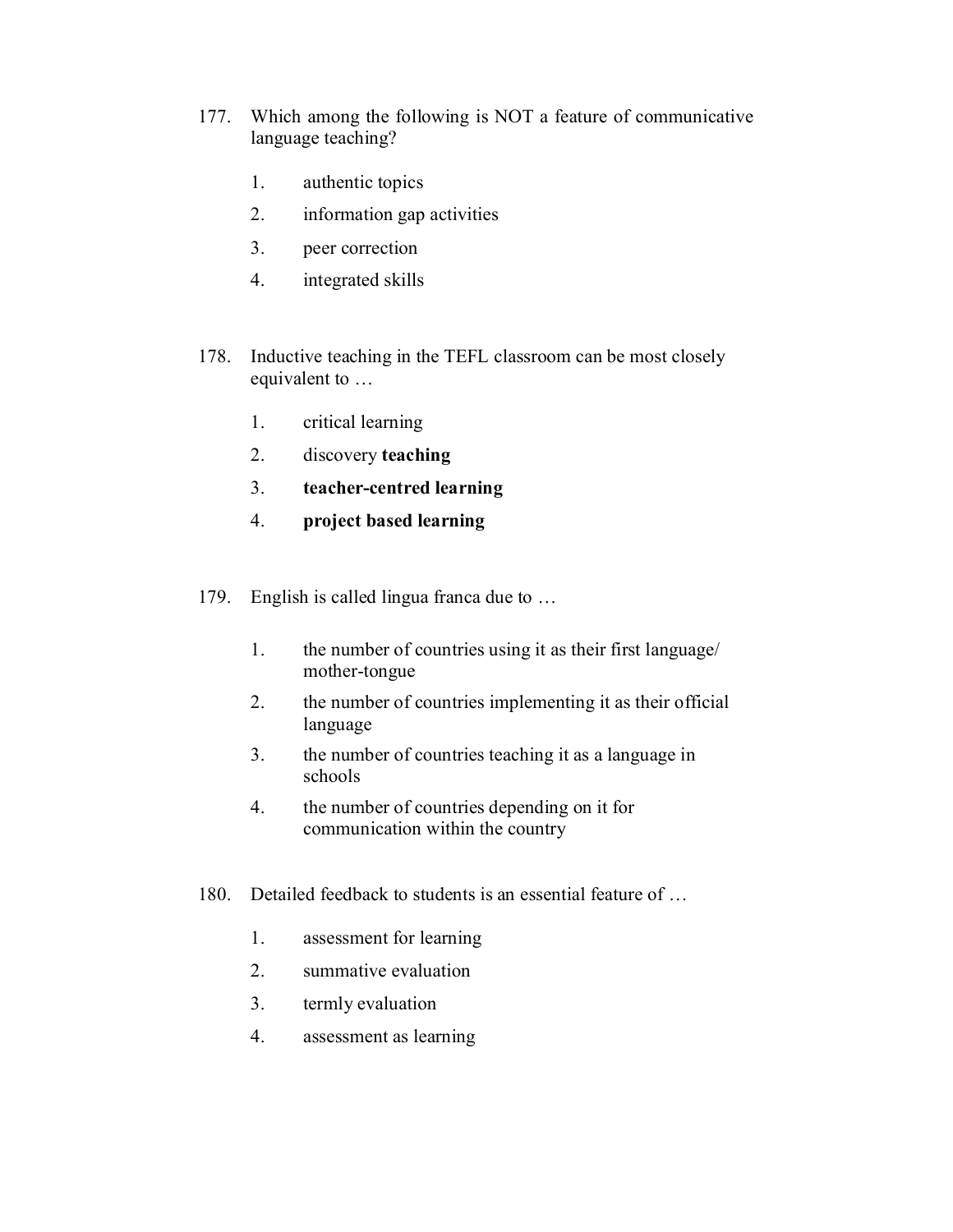## 181. The theory of **Universal Grammar propounded by Chomsky claims that …**

- 1. humans are genetically endowed to speak
- 2. **h**uman ability to learn a language is innate
- 3. knowledge of linguistic features of language composition can be taught
- 4. humans can determine how languages features are organized
- 182. The idea that social interaction plays an important role in cognitive development was first put forward by …
	- 1. Piaget
	- 2. Chomsky
	- 3. Vygotsky
	- 4. Krashen
- 183. Which among the following can be a deterrent for language learning?
	- 1. language ego
	- 2. risk taking
	- 3. ambiguity tolerance
	- 4. self-correction
- 184. … vocabulary are set of words that learners understand and regularly use in speaking or writing.
	- 1. Passive
	- 2. active
	- 3. contextualised
	- 4. isolated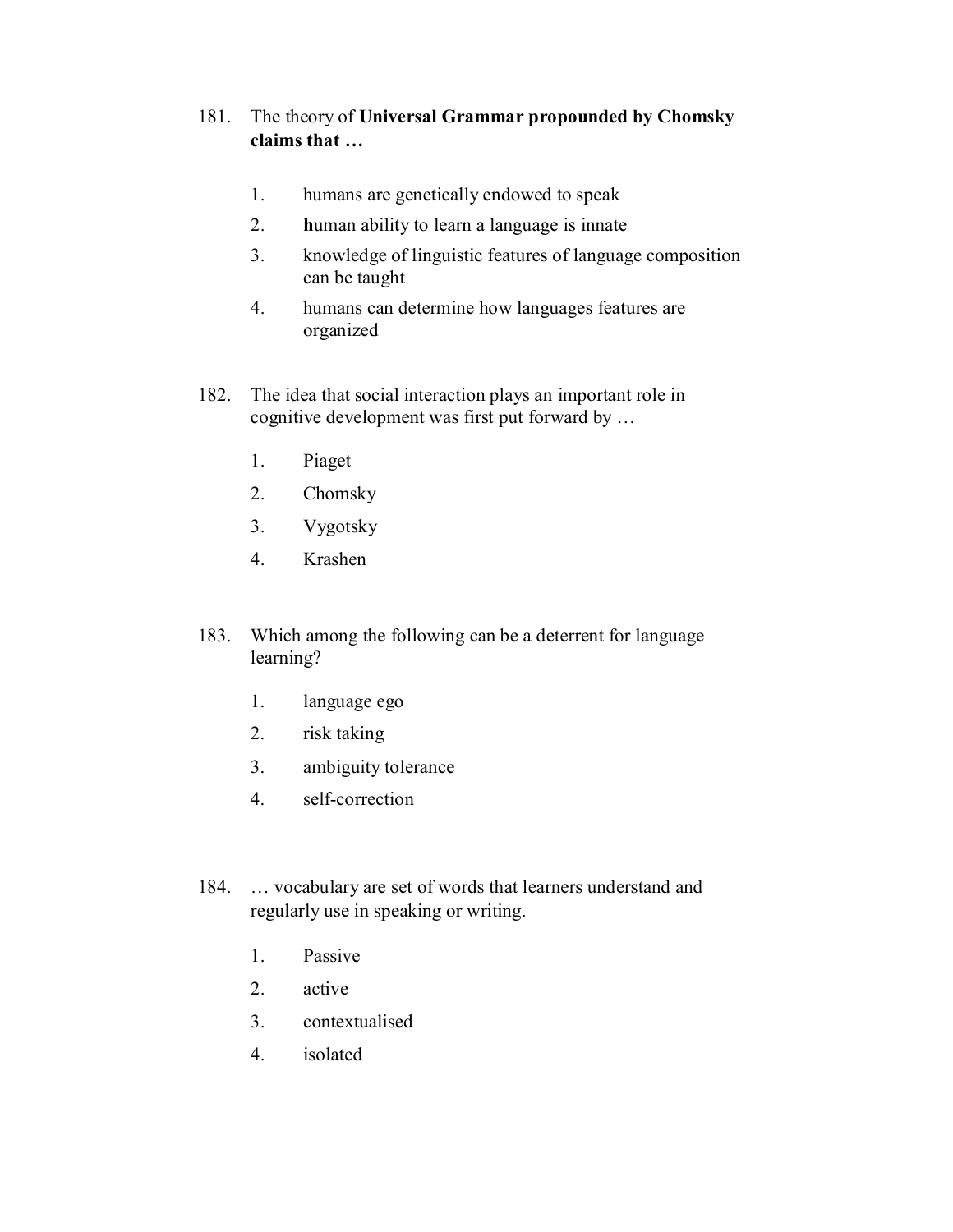- 185. Contextualised teaching of vocabulary means teaching …
	- 1. words using meaningful situations
	- 2. dictionary meaning of words
	- 3. use of words in newer contexts
	- 4. manipulation of word forms
- 186. Which among the following is a recommendation by the Secondary Education Commission (1952) aimed at redirecting education to cater to the needs of all people?
	- 1. teaching to shift to memorization and drilling methods
	- 2. activity based learning and project method to be adopted
	- 3. use of good quality textbooks in all classes
	- 4. assimilation and critical thinking to be developed
- 187. Major contribution to the English teaching scenario in India by the Kothari Commission of 1966 was …
	- 1. the use of 'three language formula' in schools
	- 2. introduction of English as a library language and medium of instruction
	- 3. emphasis on teaching English language skills instead of literature
	- 4. production of English textbooks and teacher training programmes
- 188. Which among the following is similar to the Direct method?
	- 1. Grammar translation method
	- 2. natural method
	- 3. bilingual method
	- 4. total physical response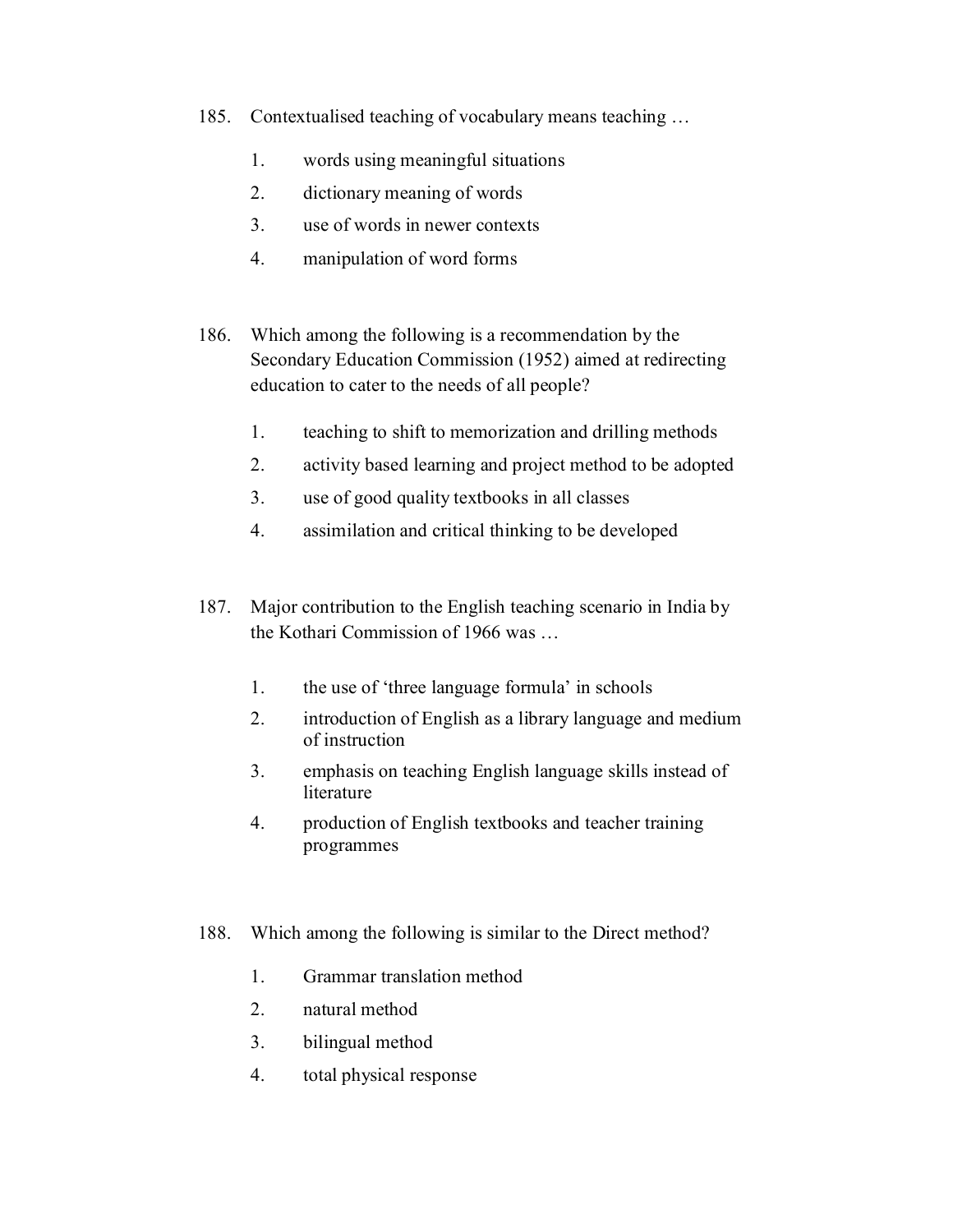- 189. Pronunciation is NOT a fundamental feature of …
	- 1. silent way
	- 2. direct method
	- 3. audiolingual method
	- 4. total physical response
- 190. Which methodology relies on students recording and analysing their speech?
	- 1. Audiolingualism
	- 2. Communicative language teaching
	- 3. Community language learning
	- 4. Direct method
- 191. What is blended learning?
	- 1. Combining face-to-face classroom teaching with use of technology
	- 2. Working with peers through interaction and collaboration
	- 3. Providing instant feedback on language performance
	- 4. Using authentic and motivating materials from the Internet.
- 192. Which among the following will not be classified under devices used for mobile assisted language learning?
	- 1. mobile phones
	- 2. desktop computer
	- 3. MP3, MP4 players
	- 4. personal digital assistant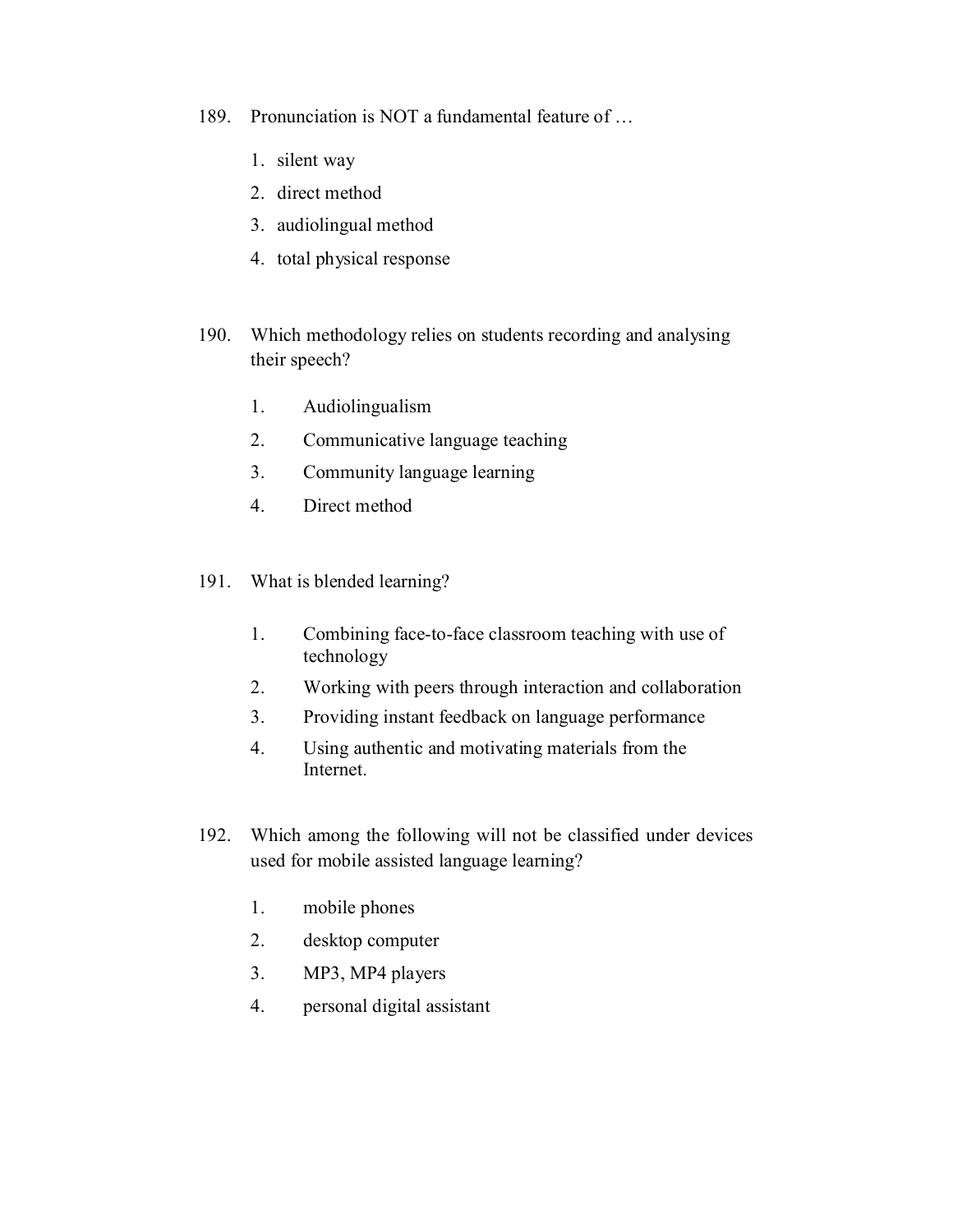- 193. Technology that helps students with disabilities is called …
	- 1. assistive devices
	- 2. computer assisted language tools
	- 3. internet tools
	- 4. interface devices
- 194. Which of the following can help develop writing and listening skills together?
	- 1. Listening to the radio in English
	- 2. Dictation in English
	- 3. Presentations in English
	- 4. Practising letter writing in English
- 195. "Noticing" features of L2, helps learners pay special attention to …
	- 1. errors in production
	- 2. practicing of new structures
	- 3. use of new language structures
	- 4. achieving fluency
- 196. Language across curriculum can be most closely realised through …
	- 1. adding cross-cultural and multilingual texts
	- 2. inclusion of realia
	- 3. providing different global perspectives
	- 4. content-Based Instruction